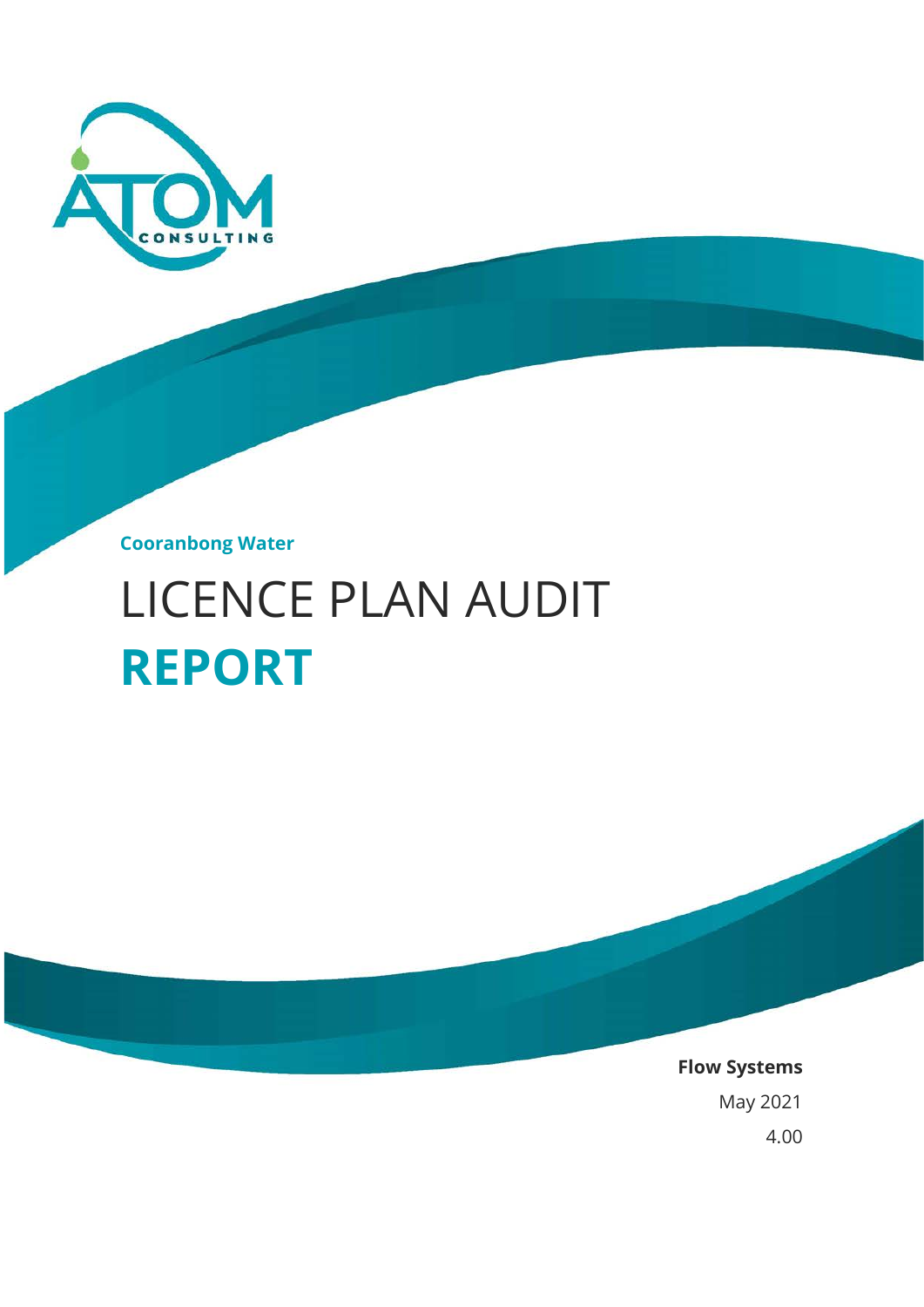| <b>Document</b><br><b>Status:</b> | Version:                                                                                                                            | 4.00                                                                                                                                                                                                                                 |         |            |
|-----------------------------------|-------------------------------------------------------------------------------------------------------------------------------------|--------------------------------------------------------------------------------------------------------------------------------------------------------------------------------------------------------------------------------------|---------|------------|
| <b>Document</b>                   | <b>Status</b>                                                                                                                       | <b>Notes</b>                                                                                                                                                                                                                         | Version | Date       |
| <b>History:</b>                   | Internal draft                                                                                                                      |                                                                                                                                                                                                                                      | 1.0     | 29/9/2020  |
|                                   | For issue                                                                                                                           | Reviewed by SC                                                                                                                                                                                                                       | 2.0     | 9/10/2020  |
|                                   | <b>Final Report</b>                                                                                                                 | Audit findings updated<br>with additional evidence<br>provided<br>Reviewed by SC                                                                                                                                                     | 3.0     | 3/11/2020  |
|                                   | Audit<br>addendum<br>added                                                                                                          | Addendum on the<br>adequacy of updates to<br>Critical Control Point and<br>Log Reduction Value<br>documentation added as<br>Appendix B. No changes<br>have been made to<br>version 3.0 of this report<br>other than the<br>addendum. | 4.0     | 14/05/2021 |
| <b>Author:</b>                    | Natalie Crawford, Annalisa Contos                                                                                                   |                                                                                                                                                                                                                                      |         |            |
| <b>Contact:</b>                   | Annalisa Contos<br><b>Atom Consulting</b><br>65 Cambourne Ave<br>St Ives NSW 2075<br>annalisa@atomconsulting.com.au<br>02 9488 7742 |                                                                                                                                                                                                                                      |         |            |
| <b>File Name:</b>                 | FSY2006P Flow Systems Licence Plan Audit report_Cooranbang_v4.docx                                                                  |                                                                                                                                                                                                                                      |         |            |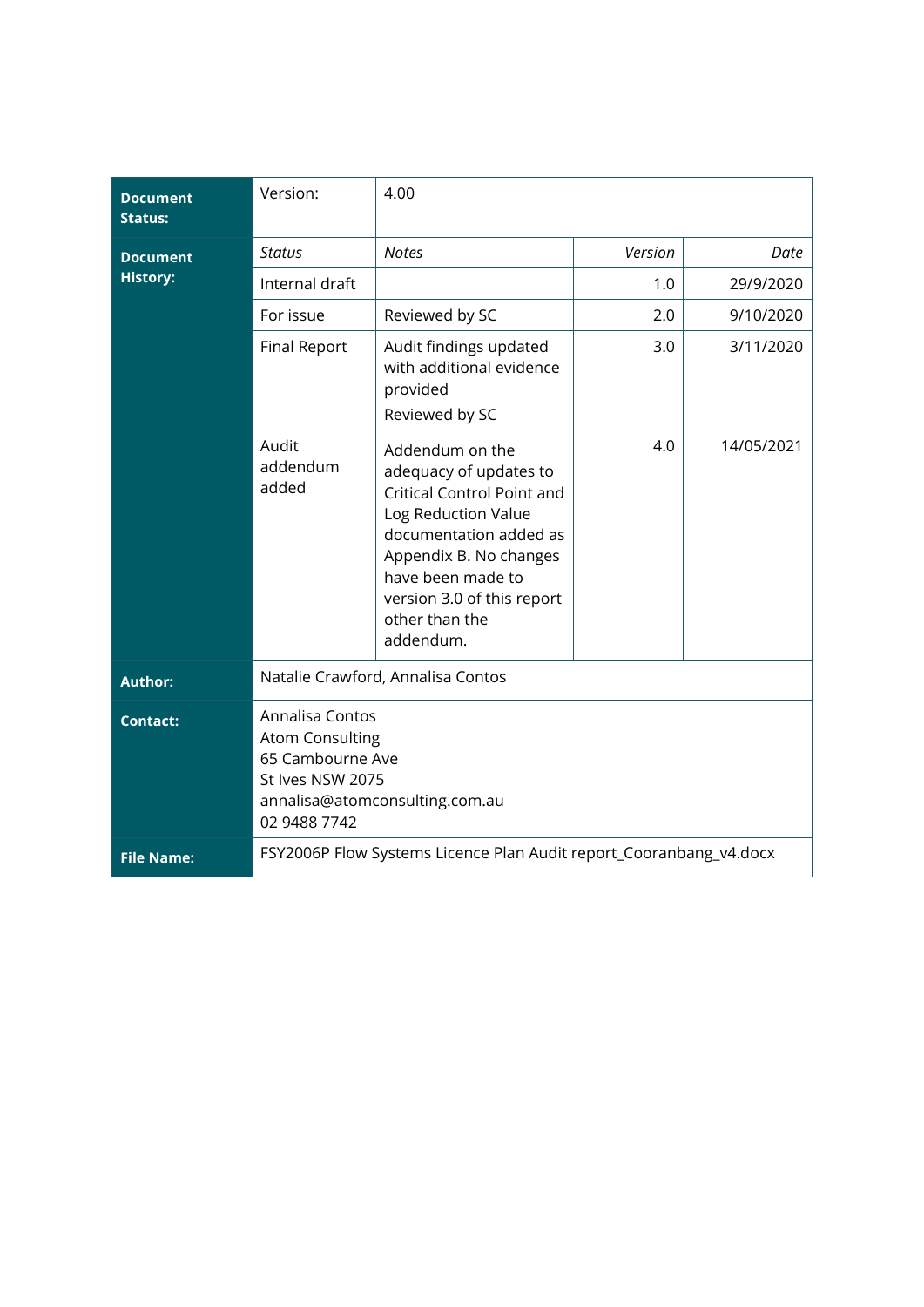## Executive Summary

### **Audit scope**

This report presents the findings of the licence plan audit of Cooranbong Water Pty Ltd, consistent with the audit requirements set out in IPART's *Audit Guideline, Water Industry Competition Act 2006 (NSW)* (July 2020).

The audit scope includes the adequacy and currency of the Cooranbong Licence Plans.

An addendum has been added to this audit report on the adequacy of updates to Critical Control Point and Log Reduction Value documentation as Appendix B. No changes have been made to version 3.0 of this report other than the addendum.

The licence plans subject to audit are the:

- Cooranbong Scheme Management Plan
- Recycled Water Quality plan
- Drinking Water Quality Plan.

### **Audit findings**

Flow Systems have a Drinking Water Quality Plan (DWQP) and a Recycled Water Quality Plan (RWQP) that details how the ADWG Framework and AGWR Framework elements, components and actions are met. The Plans' structure is simple yet comprehensively documents how Flow System meets the requirements of the ADWG and AGWR Frameworks. Documents specific to individual sites are referenced in the Site-Specific Management Plan. The well-structured document hierarchy enables a clear line of sight from the Frameworks' requirements to operational documents and activities.

A summary of compliance of the Cooranbong Water Quality Plans (drinking and recycled) is shown in [Table i-i.](#page-2-0)

The Licence Plans as a whole are considered adequate, with a few deficiencies noted in relation to reporting and processes relating to the updating of documentation following scheme expansion. These are considered non-material and do not impact the commencement of the scheme. Recommendations have been included to address these shortcomings.

<span id="page-2-0"></span>**Table i-i. Summary of compliance with Cooranbong Water Quality Licence Plans** 

| Requirement                | Licence Plan                  | <b>Compliance</b>          |
|----------------------------|-------------------------------|----------------------------|
| Schedule 1 clause 7(1) (a) | Water quality plan (drinking) | Non-compliant non material |
| Schedule 1 clause 7(1) (b) | Water quality plan (recycled) | Non-compliant non material |

### **Recommendations**

Six audit recommendations were made for the Cooranbong Water Quality Licence Plans, summaries of these can found in Sectio[n 4.1.3](#page-25-0) and Section [4.2.3.](#page-43-0) It is recommended that these be assessed as part of the next scheduled DWQP and RWQP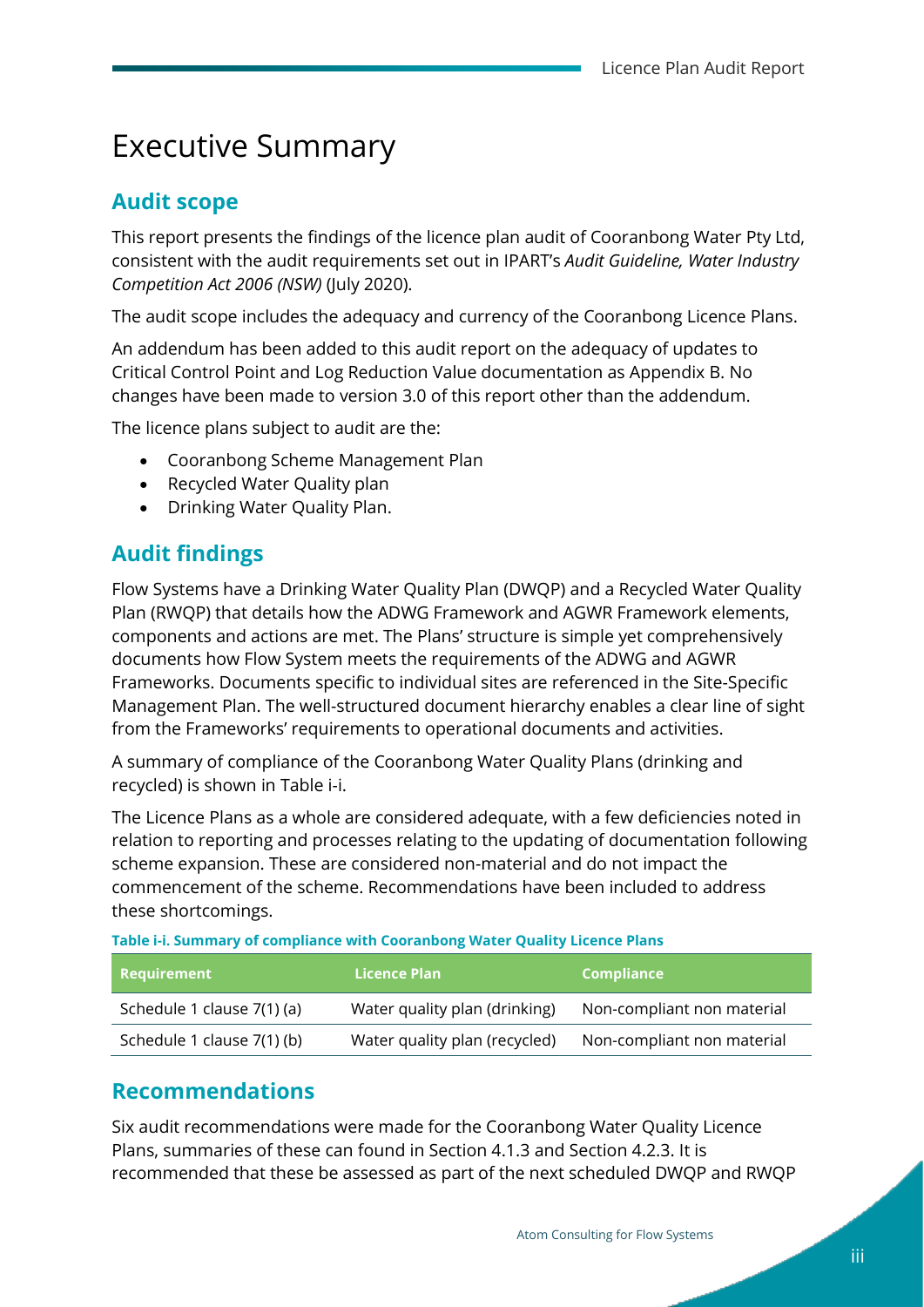licence plan audits (noting that this is scheduled for 2021) and does not impact scheme commencement. There were recommendations in the draft version of this report that have been removed due to subsequent provision of audit evidence.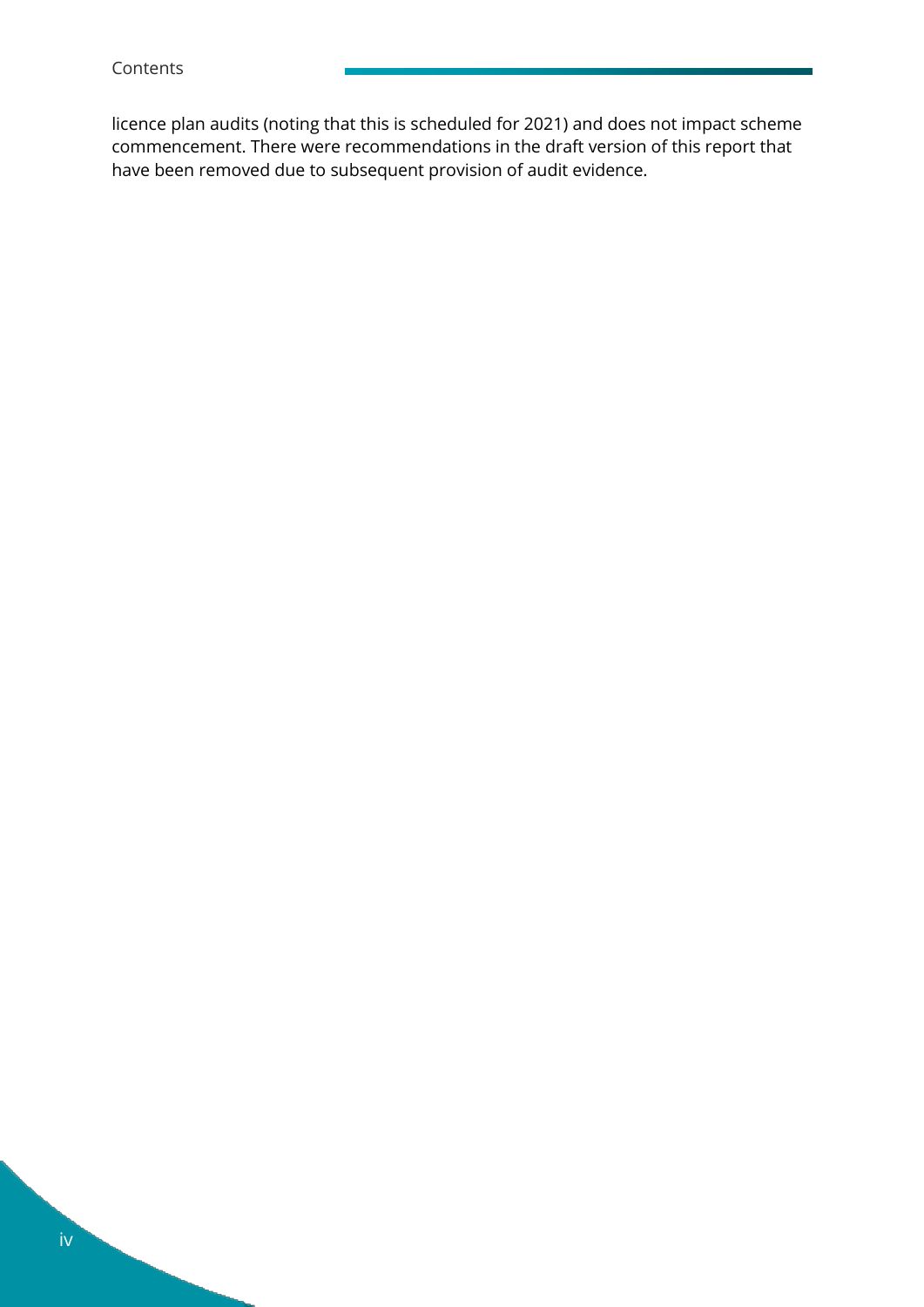Ė,

## Contents

| $\mathbf{1}$   |            |       |  |
|----------------|------------|-------|--|
|                | 1.1        |       |  |
|                | 1.2        |       |  |
| $\overline{2}$ |            |       |  |
|                | 2.1        |       |  |
|                |            | 2.1.1 |  |
|                | 2.2        |       |  |
|                | 2.3        |       |  |
|                | 2.4        |       |  |
|                | 2.5        |       |  |
| 3              |            |       |  |
| $\overline{4}$ |            |       |  |
|                | 4.1        |       |  |
|                |            | 4.1.1 |  |
|                |            | 4.1.2 |  |
|                |            | 4.1.3 |  |
|                |            | 4.1.4 |  |
|                | 4.2        |       |  |
|                |            | 4.2.1 |  |
|                |            | 4.2.2 |  |
|                |            | 4.2.3 |  |
|                |            | 4.2.4 |  |
|                | Appendix A |       |  |
|                | Appendix B |       |  |

## **Tables**

| Table i-i. Summary of compliance with Cooranbong Water Quality Licence Plans  iii |  |
|-----------------------------------------------------------------------------------|--|
|                                                                                   |  |
|                                                                                   |  |
|                                                                                   |  |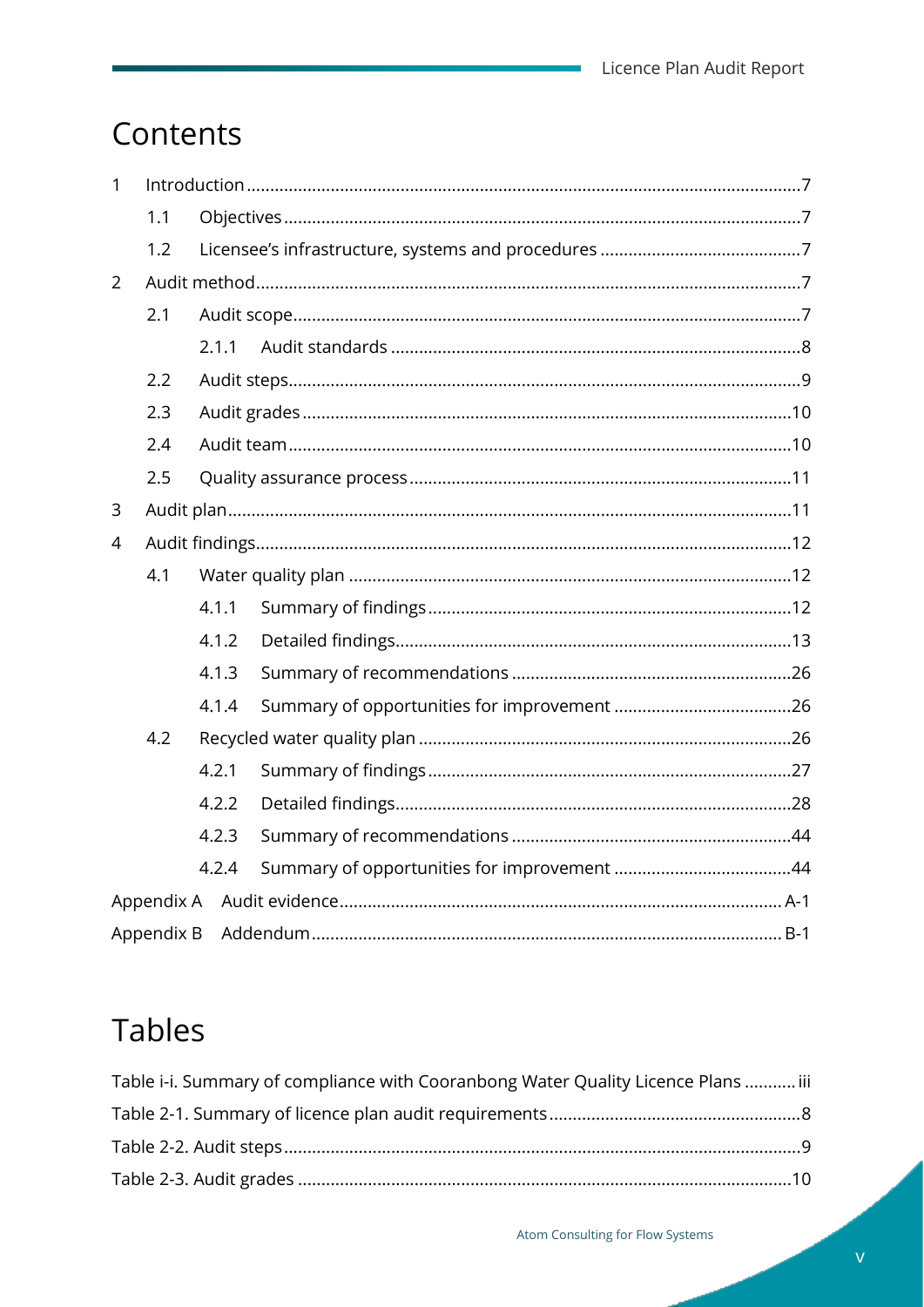| Table 3-1 Stage 1 Cooranbong Scheme Management Plan licence plan audit |  |
|------------------------------------------------------------------------|--|
|                                                                        |  |
|                                                                        |  |
|                                                                        |  |
|                                                                        |  |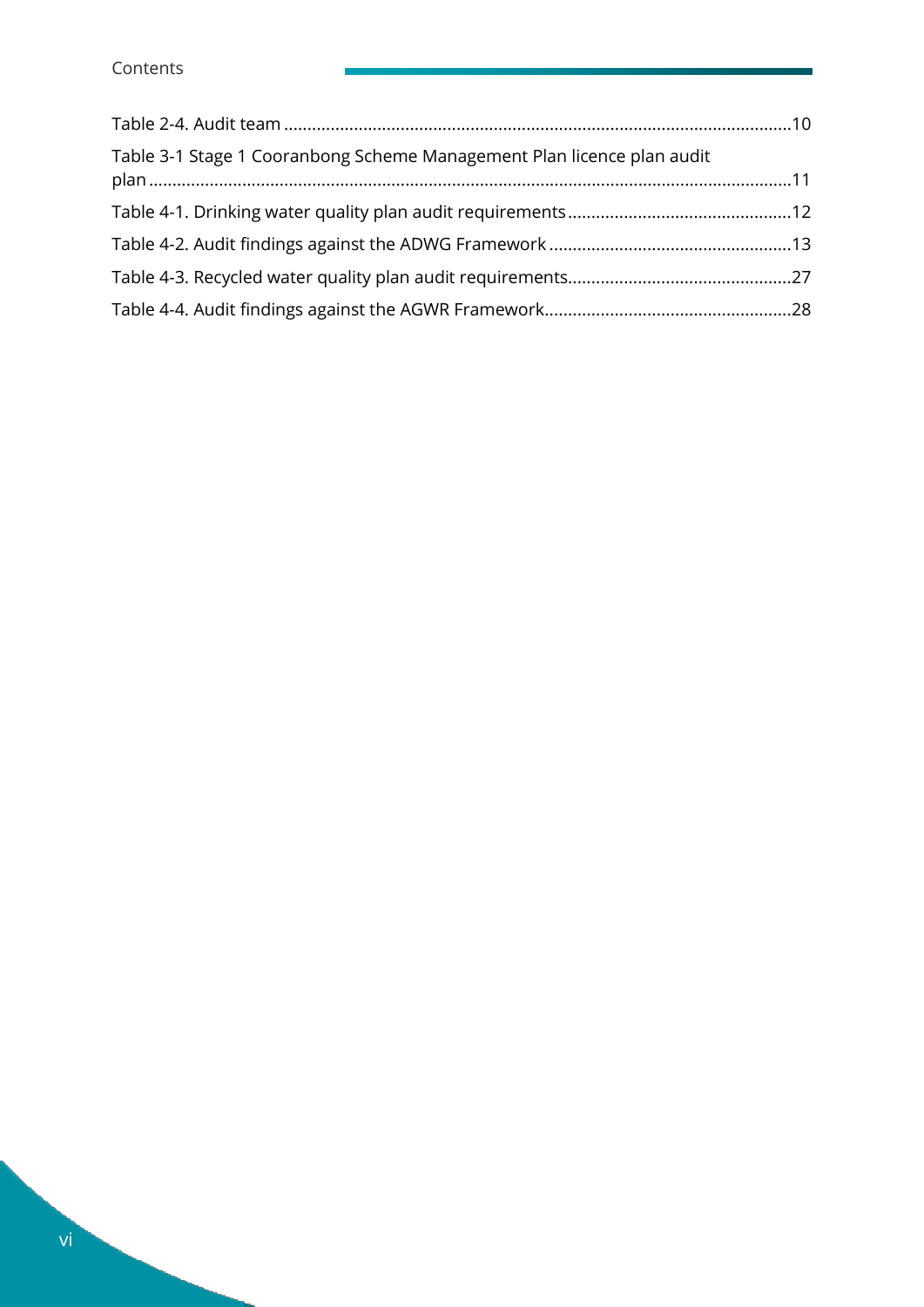## <span id="page-6-0"></span>1 Introduction

## <span id="page-6-1"></span>**1.1 Objectives**

This report presents the findings of the licence plan audit of Cooranbong Water Pty Ltd, consistent with audit requirements set out in IPART's *Audit Guideline, Water Industry Competition Act 2006 (NSW)* (July 2020).

## <span id="page-6-2"></span>**1.2 Licensee's infrastructure, systems and procedures**

Cooranbong Water Pty Ltd is wholly owned by Flow Systems Pty Ltd. We refer to Flow Systems as the service provider throughout this report as it was Flow Systems' licence plans that were audited.

Flow Systems operations and obligations are managed through an integrated Business Management System (BMS), independently certified to:

- AS/NZS ISO 9001 Quality Management Systems
- AS/NZS ISO 14001 Environmental Management System
- AS/NZS 4801 Work Health and Safety Management Systems
- OHSAS 18001:2007 Occupational Health and Safety Management Systems.

The BMS is managed through a SharePoint site. As Flow Systems operate a number of schemes under the WIC Act it has a cross-functional approach to its systems and procedures. It has overarching documents including its:

- Drinking Water Quality Plan
- Recycled Water Quality Plan
- Infrastructure Operating Plan
- Incident Management Plan
- Asset Management Plan
- Monitoring and Sampling Plan

These are supported by both utility-wide and scheme-specific documentation. The documents that detail how Flow Systems meets their licence plan requirements are called up in these plans. We have recorded the documents we audited as part of these plans in Appendix A.

## <span id="page-6-3"></span>2 Audit method

## <span id="page-6-4"></span>**2.1 Audit scope**

The audit scope includes the adequacy and currency of the Cooranbong Licence Plans.

The licence plans subject to audit are the:

- Cooranbong Scheme Management Plan
- Recycled Water Quality Plan
- Drinking Water Quality Plan.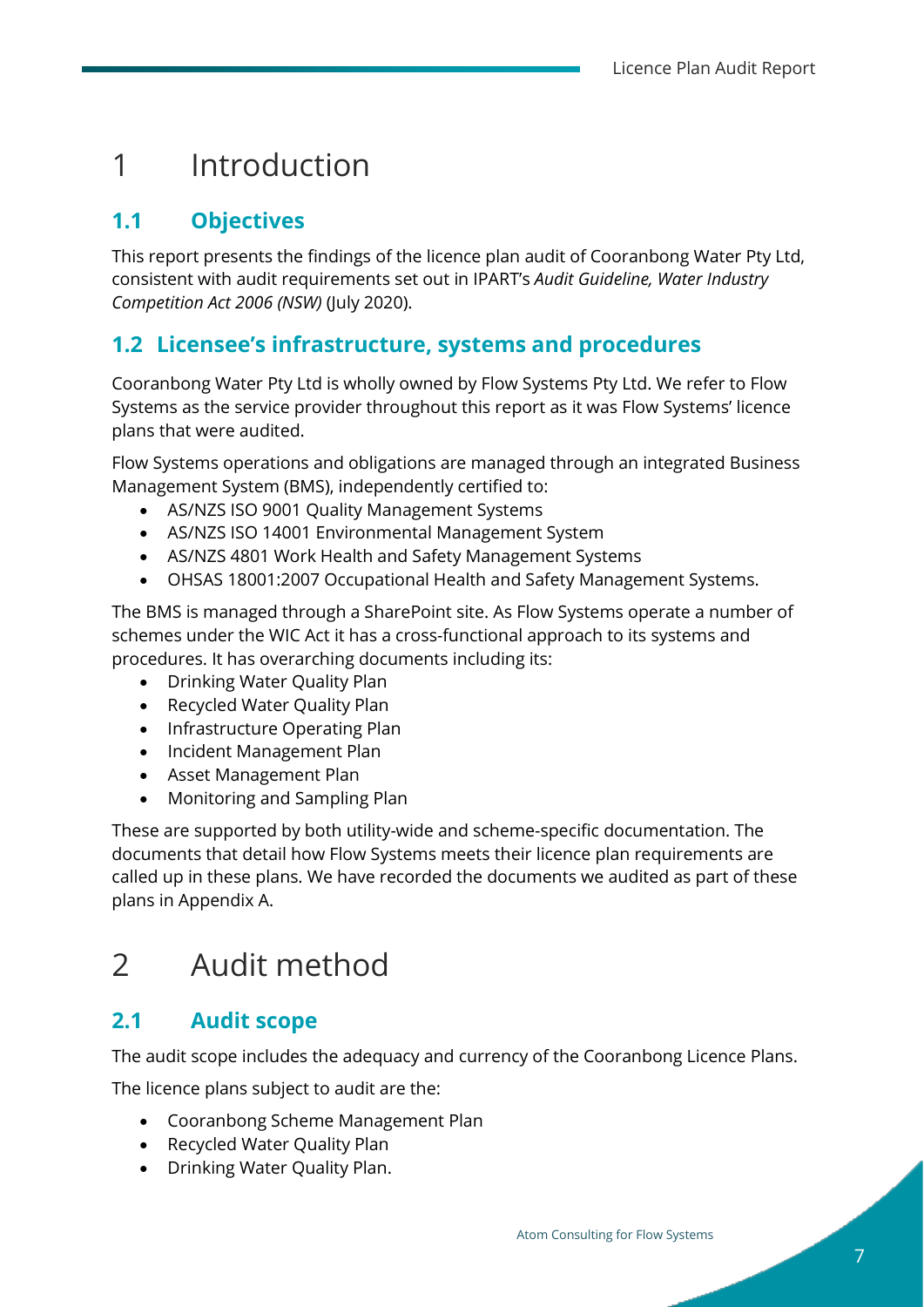A separate New Infrastructure Audit is being conducted of Cooranbong by another auditor. Verification of onsite infrastructure, including testing the accuracy of the process flow diagram is out of the scope of this audit, as it has been assumed that this is being as part of the New Infrastructure Audit.

The following will inform the audit criteria:

- Audit Guideline, Water Industry Competition Act 2006 (NSW) (IPART July 2020)
- *Water Industry Competition Regulation* requirements
- AS/NZS 19011:2019 Guidelines for Auditing Management Systems.

#### **Table 2-1. Summary of licence plan audit requirements**

| <b>Requirement</b>                      | <b>Details</b>                                                                                                                                                                                                                                                                                                                                                                                                    |  |
|-----------------------------------------|-------------------------------------------------------------------------------------------------------------------------------------------------------------------------------------------------------------------------------------------------------------------------------------------------------------------------------------------------------------------------------------------------------------------|--|
| Audit                                   | <b>Water Quality Plan audit</b>                                                                                                                                                                                                                                                                                                                                                                                   |  |
| Guidelines                              | Audits the adequacy of a licensee's Water Quality Plan, and its compliance with<br>legislative requirements, in accordance with the requirements of Schedule 1<br>clause 7(1) of the WIC Regulation.                                                                                                                                                                                                              |  |
|                                         | A licensee's Water Quality Plan for drinking water or non-potable water must be<br>consistent with the actions outlined in the 12 framework elements of the ADWG<br>(for drinking water) and the AGWR (for non-potable water).                                                                                                                                                                                    |  |
| <b>WIC</b>                              | 7 Water quality plans                                                                                                                                                                                                                                                                                                                                                                                             |  |
| Regulation<br>Schedule 1<br>clause 7(1) | (1) Before commencing to operate water infrastructure commercially, the<br>licensed network operator for the infrastructure must prepare, and forward to<br>IPART, a water quality plan, in relation to the water supplied from the<br>infrastructure, that specifies:                                                                                                                                            |  |
|                                         | (a) if the water so supplied is drinking water, how the 12 elements of the<br>framework for the management of drinking water quality, as detailed in the<br>Australian Drinking Water Guidelines, have been addressed and will be<br>implemented, and                                                                                                                                                             |  |
|                                         | (b) if the water so supplied is non-potable water, how the 12 elements of<br>the framework for the management of recycled water quality and use, as<br>detailed in the Australian Guidelines for Water Recycling, have been<br>addressed and will be implemented and, having regard to those guidelines,<br>the purposes for which the water may be used and the purposes for which<br>the water may not be used. |  |

#### <span id="page-7-0"></span>2.1.1 Audit standards

In conducting this audit, we adopted the audit standard *ISO 19011:2018 Guidelines for auditing management systems*. This standard ensures that the audit is conducted in accordance with an established and recognised audit protocol.

Regard was also given to the following standards/guidelines, especially where these provide specific detail that are appropriate to this audit:

- Audit Guideline, *Water Industry Competition Act 2006 (NSW)* (IPART July 2020)
- ASAE 3100 (2017) Compliance Engagements issued by the Auditing and Assurance Standards Board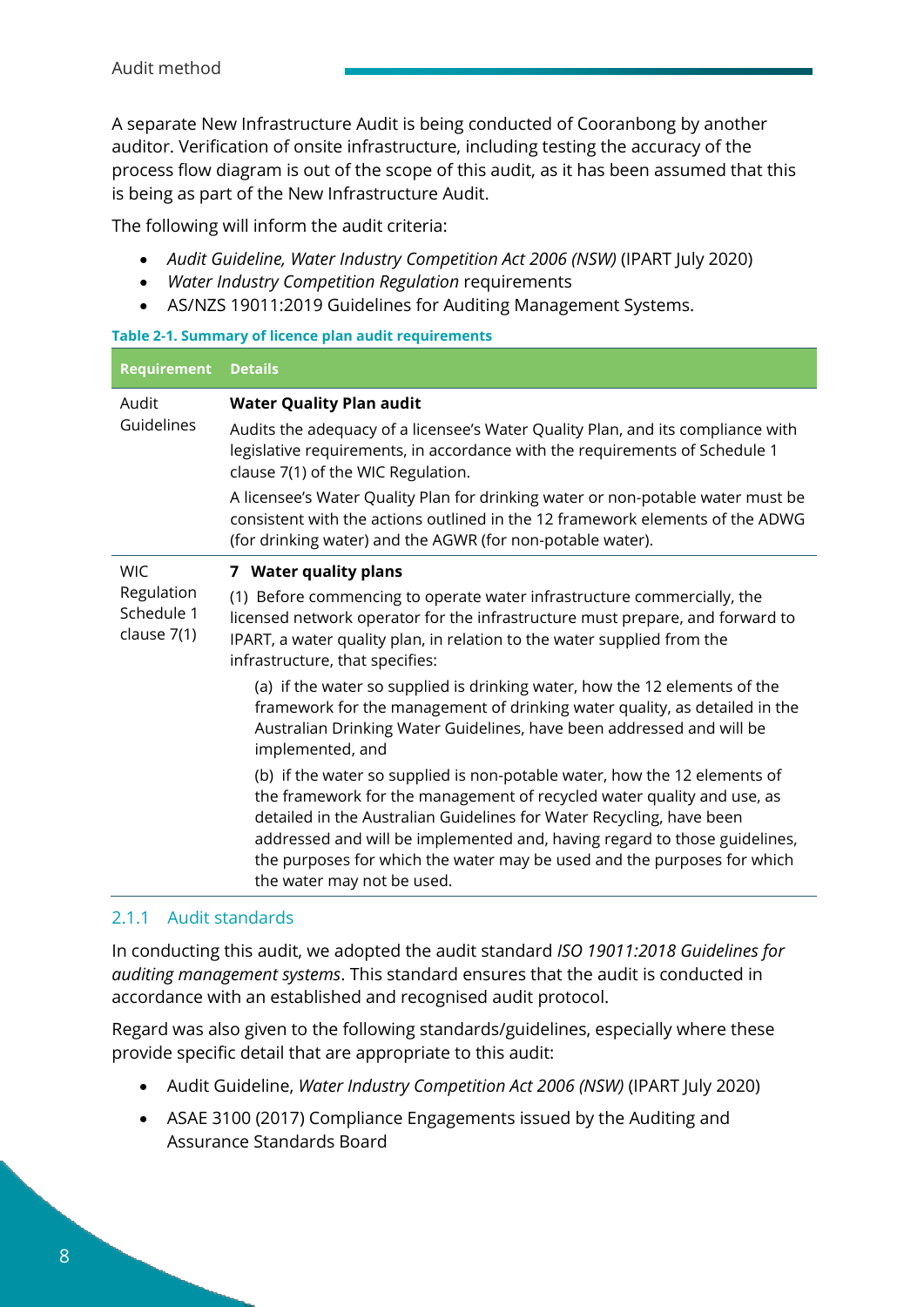• ISO/IEC 17021-1:2015 Conformity Assessment – Requirements for bodies providing audit and certification of management systems (contains principles and requirements for the competence, consistency and impartiality of the audit and certification of management systems of all types).

## <span id="page-8-0"></span>**2.2 Audit steps**

A summary of audit steps is shown in [Table 2-2.](#page-8-1)

<span id="page-8-1"></span>

| <b>Table 2-2. Audit steps</b>     |                                                                                                                    |
|-----------------------------------|--------------------------------------------------------------------------------------------------------------------|
| <b>Item</b>                       | <b>Details</b>                                                                                                     |
| Initiation                        | Licensee initiates audit via WILMA                                                                                 |
| Engagement of approved<br>auditor | Licensee engages approved auditor to undertake<br>audit                                                            |
| Audit proposal                    | Auditor develops audit proposal and provides it to<br>licensee for submission to IPART via WILMA                   |
|                                   | Licensee submits the audit proposal to IPART for<br>approval via WILMA                                             |
|                                   | IPART reviews proposal                                                                                             |
|                                   | IPART approves audit proposal                                                                                      |
| Opening meeting                   | Auditor conducts opening meeting                                                                                   |
| Audit interviews                  | Auditor undertakes interviews                                                                                      |
| Draft audit report                | Auditor prepares draft audit report and submits it via<br><b>WILMA</b>                                             |
|                                   | Licensee and IPART review draft audit report                                                                       |
|                                   | Opportunity for comment on the draft audit report                                                                  |
| Final audit report                | Auditor finalises audit report                                                                                     |
| Final audit report submission     | Auditor submits final report to IPART via WILMA                                                                    |
| Non-compliance matters            | Non-compliance matters will be addressed in<br>accordance with IPART's Compliance and<br><b>Enforcement Policy</b> |
|                                   |                                                                                                                    |

Source**:** Audit Guideline, *Water Industry Competition Act 2006* (NSW) (IPART, July 2020)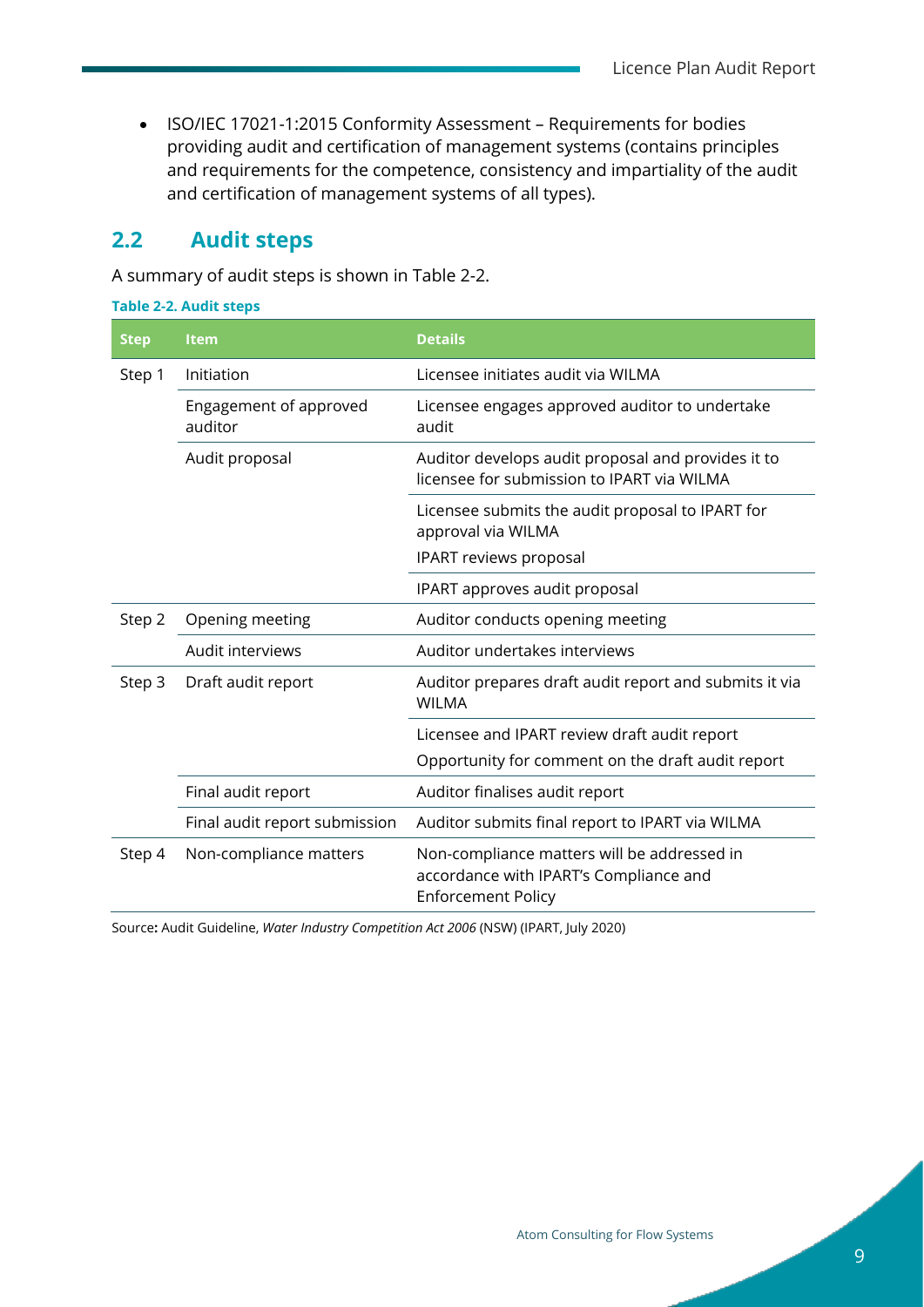## <span id="page-9-0"></span>**2.3 Audit grades**

The audit grade definitions used in assessing the auditee's performance against the requirements are set out in [Table 2-3.](#page-9-2)

| Grade                            | <b>Detail</b>                                                                                                                                                                                                                                             |
|----------------------------------|-----------------------------------------------------------------------------------------------------------------------------------------------------------------------------------------------------------------------------------------------------------|
| Compliant                        | Sufficient evidence is available to confirm that the requirements<br>have been met.                                                                                                                                                                       |
| Non-compliant (non-<br>material) | Sufficient evidence is not available to confirm that the requirements<br>have been met and the deficiency does not adversely impact the<br>ability of the licensee to achieve defined objectives or assure<br>controlled processes, products or outcomes. |
| Non-compliant<br>(material)      | Sufficient evidence is not available to confirm the requirements have<br>been met and the deficiency does adversely impact the ability of the<br>licensee to achieve defined objectives or assure controlled<br>processes, products or outcomes.          |
| No requirement                   | There is no requirement for the licensee to meet this criterion within<br>the audit period.                                                                                                                                                               |

<span id="page-9-2"></span>**Table 2-3. Audit grades**

Source**:** Audit Guideline, *Water Industry Competition Act 2006* (NSW) (IPART, July 2020)

### <span id="page-9-1"></span>**2.4 Audit team**

The audit team qualifications are shown in [Table 2-4.](#page-9-3)

#### <span id="page-9-3"></span>**Table 2-4. Audit team**

| <b>Team Member</b>    | <b>Details</b>                                                                                                                                                 |  |
|-----------------------|----------------------------------------------------------------------------------------------------------------------------------------------------------------|--|
| Dr Annalisa<br>Contos | Dr Annalisa Contos holds the following auditor qualifications:<br>1. A registered Exemplar Global lead auditor (Certificate No.                                |  |
| Lead Auditor          | 113465):<br>Exemplar Global -DW (Drinking Water)<br>a.<br>Exemplar Global -RW (Recycled Water)<br>b.<br>Exemplar Global TL-AU (Lead Auditor)<br>$\mathsf{C}$ . |  |
|                       | 2. NSW IPART (Independent Pricing and Regulatory Tribunal)<br>qualified:                                                                                       |  |
|                       | Lead Auditor and Area Specialist Drinking Water Quality<br>a.<br>b. Lead Auditor and Area Specialist Licence and Regulatory<br>Compliance                      |  |
|                       | c. Lead Auditor and Area Specialist Infrastructure<br>Performance                                                                                              |  |
|                       | d. Lead Auditor and Area Specialist Recycled Water Quality<br>Lead Auditor and Area Specialist Sewage Management                                               |  |
|                       | e.<br>Area Specialist Environmental Management<br>f.                                                                                                           |  |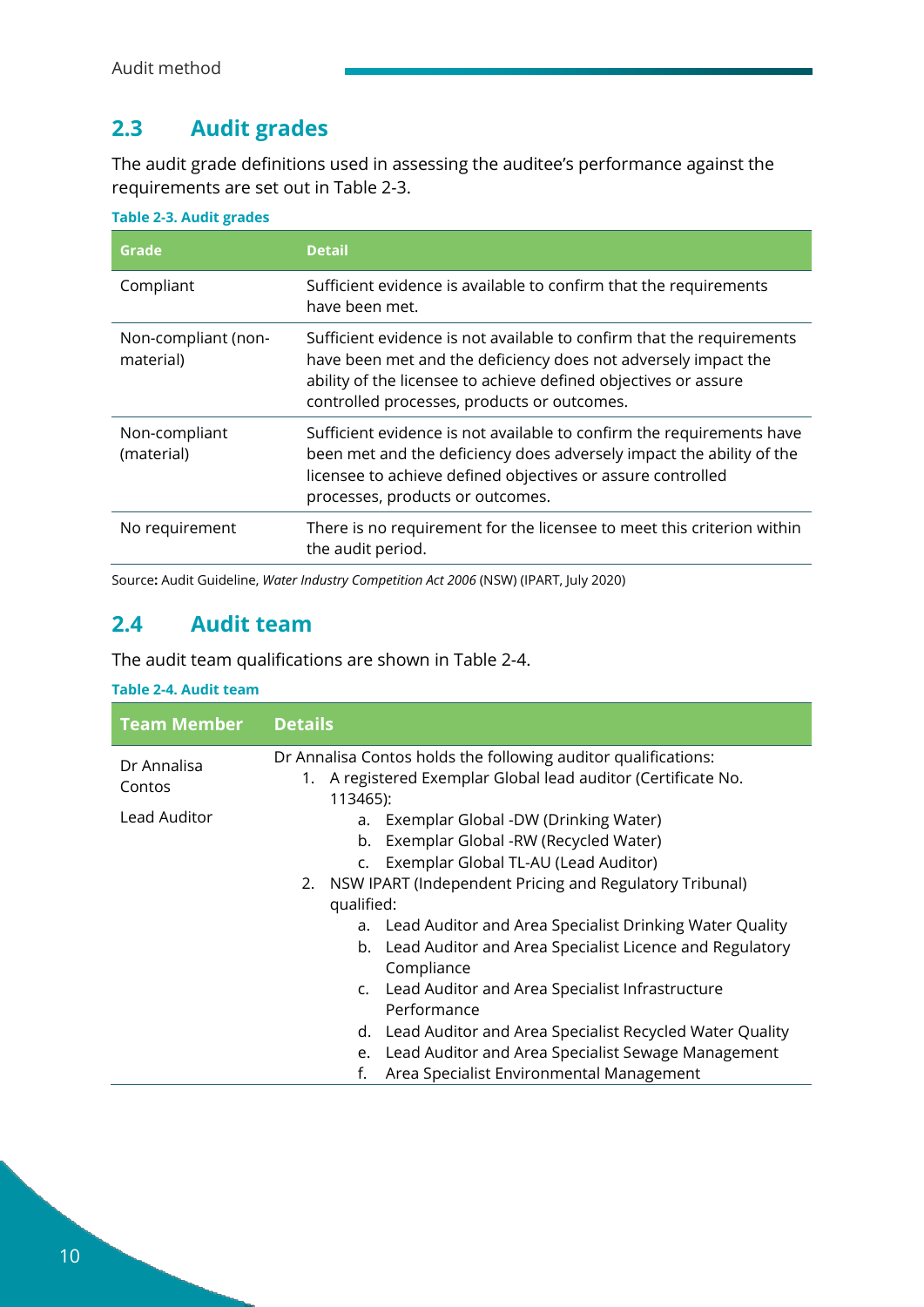| <b>Team Member</b>   | <b>Details</b>                                                            |  |
|----------------------|---------------------------------------------------------------------------|--|
| Natalie Crawford     | Natalie Crawford holds the following auditor qualifications:              |  |
| Auditor              | 1. A registered Exemplar Global lead auditor (Certificate No.<br>130608): |  |
|                      | Exemplar Global -DW (Drinking Water)<br>a.                                |  |
|                      | Exemplar Global -RW (Recycled Water)<br>b.                                |  |
|                      | Exemplar Global TL-AU (Lead Auditor)<br>$\mathsf{C}$ .                    |  |
|                      | NSW IPART (Independent Pricing and Regulatory Tribunal)<br>2.             |  |
|                      | qualified:                                                                |  |
|                      | Auditor Licence and regulatory compliance<br>a.                           |  |
|                      | Drinking Water Quality Auditor and Area Specialist<br>b.                  |  |
|                      | Recycled Water Quality Auditor and Area Specialist<br>c.                  |  |
|                      | Environmental management Auditor and Area Specialist<br>d.                |  |
| <b>Steven Contos</b> | Steven Contos holds the following auditor qualifications                  |  |
|                      | A registered Exemplar Global auditor (Certificate No. 122777):<br>1.      |  |
| Peer Review          | Exemplar Global -DW (Drinking Water)<br>a.                                |  |
|                      | Exemplar Global -RW (Recycled Water)<br>b.                                |  |
|                      | Exemplar Global -AU (Auditor)<br>C.                                       |  |

## <span id="page-10-0"></span>**2.5 Quality assurance process**

Checks of information received were conducted and included aspects such as veracity of information, coverage of the subject area being audited and document adequacy. Professional scepticism (as per ASAE 3100) was applied as part of the document review. The quality assurance approach to this audit involved independent peer review from a qualified auditor (Steven Contos) who was not part of the audit, and review by the lead auditor.

## <span id="page-10-1"></span>3 Audit plan

The audit is shown in [Table 3-1](#page-10-2) for Cooranbong Licence Plan audit. As a separate New Infrastructure Audit is being conducted field verification of infrastructure was not included as part of the audit scope.

| <b>Task</b>       | <b>Details</b>                             | <b>Timeline</b>   |
|-------------------|--------------------------------------------|-------------------|
| Task 1 Audit      | Develop audit proposal                     | 21 August 2020    |
| Preparation       |                                            |                   |
| Task 2 Desktop    | Licence Plan provided to Auditor and IPART | 25 September 2020 |
| Audit             | Information review and desktop audit       |                   |
| Task 3 Audit      | Video conference                           | 1 October 2020    |
| <b>Interviews</b> | Close out meeting                          | 7 October 2020    |
| Task 4 Reporting  | Draft Report                               | 9 October 2020    |
|                   | Comments required by Flow Systems and      | 29 October 2020*  |
|                   | <b>IPART</b>                               |                   |
|                   | <b>Final Report</b>                        | 3 November 2020*  |

<span id="page-10-2"></span>

| Table 3-1 Stage 1 Cooranbong Scheme Management Plan licence plan audit plan |  |  |  |  |
|-----------------------------------------------------------------------------|--|--|--|--|
|-----------------------------------------------------------------------------|--|--|--|--|

\*Note: Final report dates were revised in discussion with Flow Systems, with notifications to IPART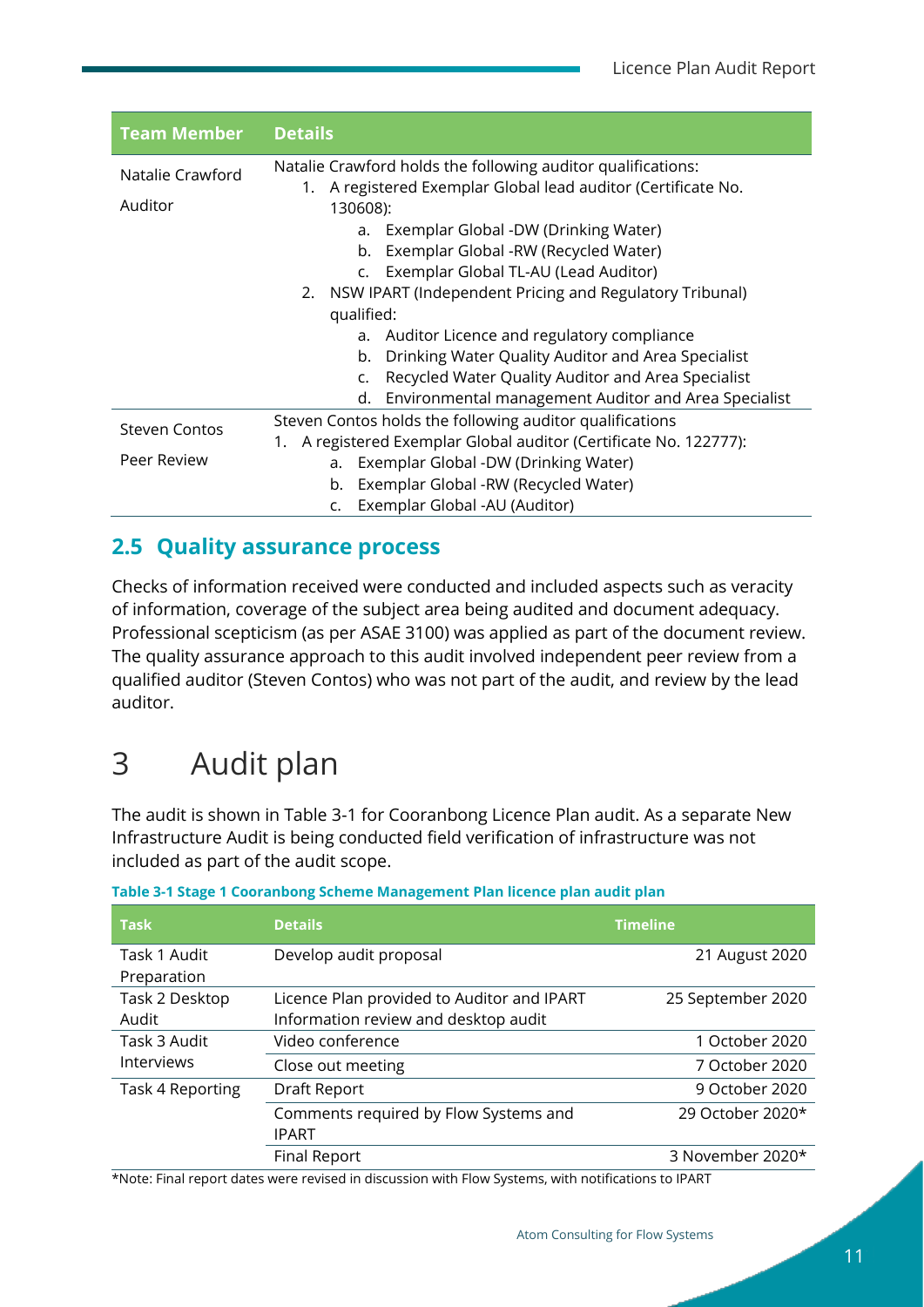## <span id="page-11-0"></span>4 Audit findings

## <span id="page-11-1"></span>**4.1 Water quality plan**

A summary of the water quality plan audit requirements and the compliance grade is shown in [Table 4-1.](#page-11-3)

<span id="page-11-3"></span>**Table 4-1. Drinking water quality plan audit requirements**

| <b>Ref</b>                                               | <b>Requirement</b>                                                                                                                                                                                                                                                                                 | <b>Compliance</b>                    |
|----------------------------------------------------------|----------------------------------------------------------------------------------------------------------------------------------------------------------------------------------------------------------------------------------------------------------------------------------------------------|--------------------------------------|
| <b>WIC</b><br>Regulation<br>Schedule<br>1 clause<br>7(1) | 7 Water quality plans<br>(1) Before commencing to operate water infrastructure<br>commercially, the licensed network operator for the infrastructure<br>must prepare, and forward to IPART, a water quality plan, in<br>relation to the water supplied from the infrastructure, that<br>specifies: | Non-<br>compliant<br>non<br>material |
|                                                          | (a) if the water so supplied is drinking water, how the 12<br>elements of the framework for the management of drinking<br>water quality, as detailed in the Australian Drinking Water<br>Guidelines, have been addressed and will be implemented                                                   |                                      |

### <span id="page-11-2"></span>4.1.1 Summary of findings

Flow Systems have a Drinking Water Quality Plan (DWQP) that details the ADWG Framework elements, components and actions. In the DWQP a table is included for each ADWG component, that details how the requirement of each action is met (*Discussion* column). Evidence to meet the requirements is detailed for Documents, Records and Responsibility/Monitoring. The structure is simple yet comprehensively documents how Flow System meets the requirements of the ADWG Framework. Documents specific to individual sites are referenced in the Site-Specific Management Plan.

The Licence Plan as a whole is considered adequate, with a few deficiencies noted in relation to reporting and processes relating to the updating of documentation following scheme expansion. These are considered non-material and do not impact the commencement of the scheme. Recommendations have been included to address these shortcomings. It is recommended that these be assessed as part of the next scheduled DWQP licence plan audit (noting that this is scheduled for 2021).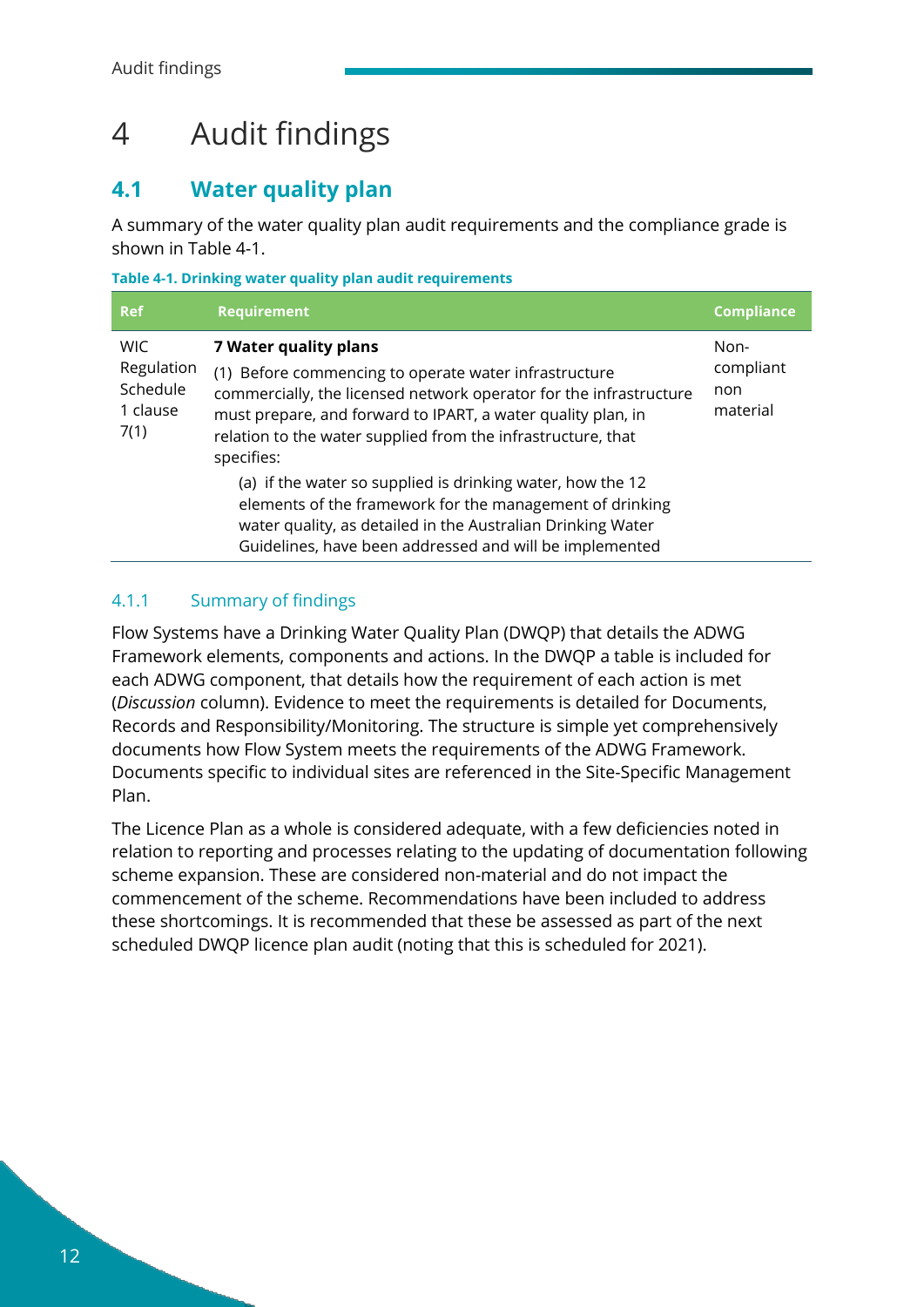#### 4.1.2 Detailed findings

A summary of the adequacy of each ADWG Framework element is discussed in [Table 4-2.](#page-12-1) A sample of documents referenced as evidence (in both the DWQP and Cooranbong Scheme Management Plan) were tested as part of the audit process.

A minor error was noted in the DWQP, where a reference is made instead to the RWQP (An opportunity for improvement is made to correct this.

A summary of audit evidence is included in [Appendix A.](#page-44-1) We have marked whether a full audit of the document was completed or whether the document was sampled or sighted.

#### <span id="page-12-1"></span>**Table 4-2. Audit findings against the ADWG Framework**

| <b>Element</b>                                                        | <b>Component</b>                         | <b>Audit findings</b>                                                                                                                                                                                                                                                                                                                                                                                                                                                                                                                                                    | <b>Evidence</b>                                                                                                                                                                                        |
|-----------------------------------------------------------------------|------------------------------------------|--------------------------------------------------------------------------------------------------------------------------------------------------------------------------------------------------------------------------------------------------------------------------------------------------------------------------------------------------------------------------------------------------------------------------------------------------------------------------------------------------------------------------------------------------------------------------|--------------------------------------------------------------------------------------------------------------------------------------------------------------------------------------------------------|
| Element 1<br>Commitment<br>to drinking<br>water quality<br>management | Drinking water<br>quality policy         | The process for the drinking water quality policy as described in Section<br>1.1 of the DWQP is adequate.<br>A drinking water quality policy is in place that documents Flow Systems<br>commitment to drinking water quality. The policy is endorsed by Senior<br>Management and reviewed annually. The Critical Document Review<br>Calendar was sighted which noted a mechanism for monitoring<br>compliance of the review requirement. Issues with the Critical Document<br>Review Calendar are discussed under Element 10 Management of<br>Documentation and Records. | DWQP Section 1.1<br>Recycled Water Quality Policy FS-<br>WAT-AUS-PO-OPS-1310<br>Commitment to Safety,<br><b>Environment and Quality FS-ALL-</b><br>AUS-CO-GOV-121<br>Critical Document Review Calendar |
|                                                                       | Regulatory and<br>formal<br>requirements | The process for regulatory and formal requirements as described in<br>Section 1.1 of the DWQP is adequate.<br>The process to identify relevant regulatory and formal requirements is<br>documented in the Compliance Management Policy and Procedure. The<br>Risk and Compliance Manager, General Counsel and Managers are<br>responsible for keeping up to date with new requirements. The Network<br>Operators Licence obligations register was provided which maps scheme<br>licence obligations.                                                                     | DWQP Section 1.2<br><b>Compliance Management Policy</b><br>and Procedure FS-ALL-AUS-PO-<br>R&C-1366<br>Network Operators Licence (NOL)<br><b>Obligation Register FS-WAT-NSW-</b><br>RG-OPS-3234        |

<span id="page-12-0"></span>Atom Consulting for Flow Systems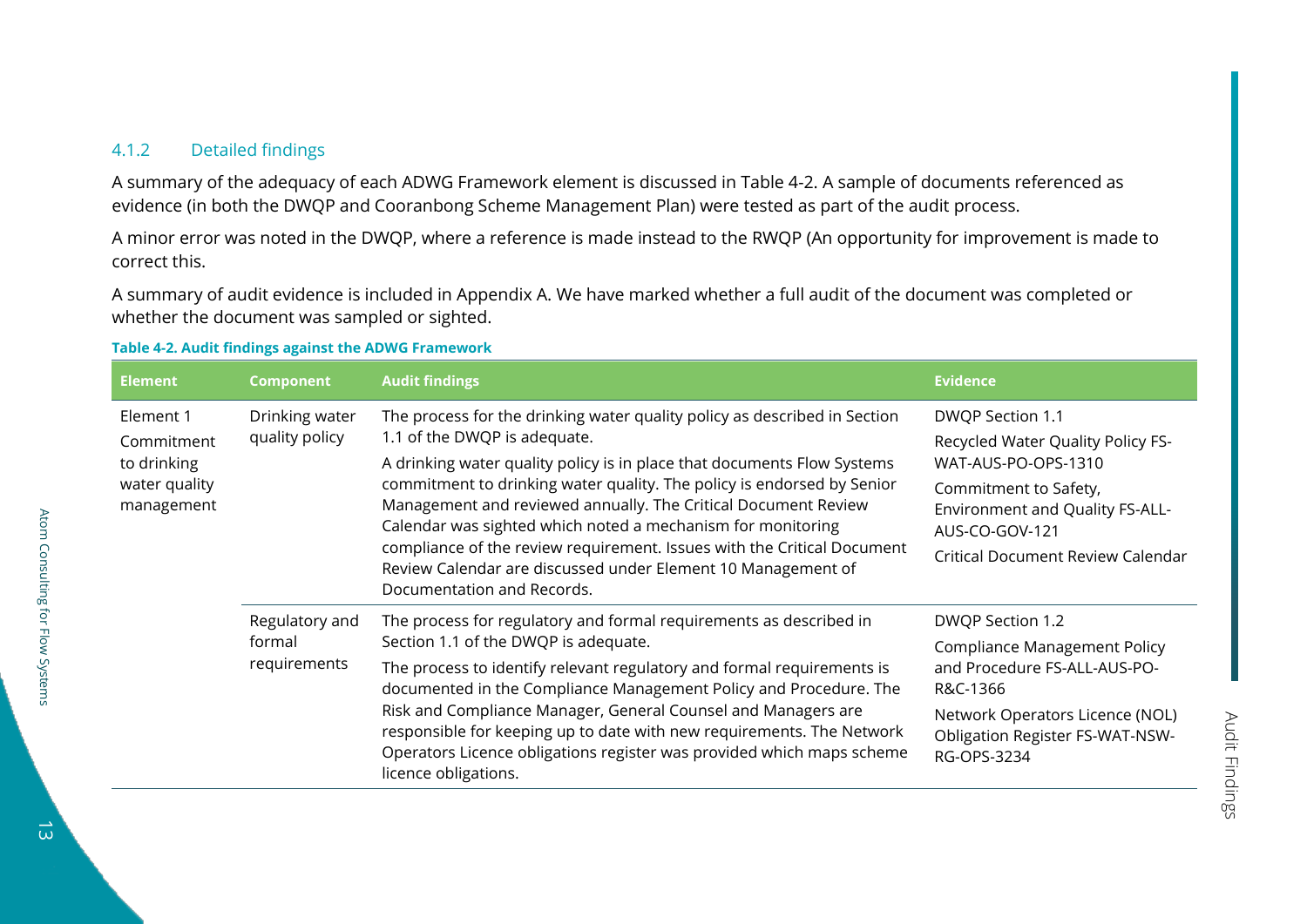.<br>Т

| <b>Element</b>                                                       | <b>Component</b>                                                          | <b>Audit findings</b>                                                                                                                                                                                                                                                                                                                                                                                                                                                                                                                                                                                                                                                                                                                                                                                                                                                                                                                                                                                                                                                                                                                                                                                                       | <b>Evidence</b>                                                                                                                                                                                                                                                                                                                                                                                      |
|----------------------------------------------------------------------|---------------------------------------------------------------------------|-----------------------------------------------------------------------------------------------------------------------------------------------------------------------------------------------------------------------------------------------------------------------------------------------------------------------------------------------------------------------------------------------------------------------------------------------------------------------------------------------------------------------------------------------------------------------------------------------------------------------------------------------------------------------------------------------------------------------------------------------------------------------------------------------------------------------------------------------------------------------------------------------------------------------------------------------------------------------------------------------------------------------------------------------------------------------------------------------------------------------------------------------------------------------------------------------------------------------------|------------------------------------------------------------------------------------------------------------------------------------------------------------------------------------------------------------------------------------------------------------------------------------------------------------------------------------------------------------------------------------------------------|
|                                                                      | Engaging<br>stakeholders                                                  | Stakeholders specific to the Cooranbong scheme are listed in the Scheme<br>Specific Stakeholder and Emergency Contact List. Key stakeholders for<br>Cooranbong relevant to the drinking water supply include IPART, NSW<br>Health, NSW Department of Planning, Industry and Environment and<br>Hunter Water. The stakeholders listed are appropriate to the scheme.                                                                                                                                                                                                                                                                                                                                                                                                                                                                                                                                                                                                                                                                                                                                                                                                                                                         | DWQP Section 1.3<br>Stakeholder and Emergency<br><b>Contact List</b>                                                                                                                                                                                                                                                                                                                                 |
| Element 2<br>Assessment of<br>the drinking<br>water supply<br>system | Water supply<br>system analysis<br>Assessment of<br>water quality<br>data | The process for water system analysis and assessment of water quality<br>data is described in Section 2.1 and 2.2 of the DWQP document and is<br>adequate in line with the ADWG requirements for this component.<br>The responsibilities described (including both from workshop attendees<br>and the team responsible for the DWQP) align with ADWG that states that<br>the team should include management and operations staff as well as<br>representatives from relevant agencies.<br>A process flow diagram was provided for the drinking water scheme from<br>source (Hunter Water) to customer consistent with requirements of the<br>ADWG. Verifying the process flow diagram onsite was outside the scope<br>of this audit.<br>Pertinent system information and key characteristics are included in the<br>Section 2.2.1 Cooranbong Scheme Management Plan and summarised for<br>workshops in workshop briefing material.<br>Assessment of water quality data was used to inform the risk assessment.<br>The risk assessment workshop briefing pack was sighted as evidence and<br>as adequate evidence of this requirement. The briefing pack included<br>operational water quality data trends and observations. | DWQP Section 2.1 and 2.2<br>DWQP Attachment C DWQP and<br>Scheme Management Team WICA<br>Responsibilities and Authorities<br>Matrix FS-WAT-AUS-FM-OPS-1316<br>Cooranbong Drinking Water<br>System Process Flow Diagram CO-<br>WAT-NSW-DR-OPS-2610<br>Outcomes Summary, Risk<br>Assessment Workshop - land and<br>Housing, 27 August 2020<br>Risk Assessment Briefing Pack FS-<br>WAT-NSW-RE-OPS-3199 |
|                                                                      | Hazard<br>identification<br>and risk<br>assessment                        | Hazard identification and risk assessment is covered under Section 2.3 of<br>the DWQP and is in line with the ADWG requirements for this component.<br>Risk assessment methodology is defined in the Risk Assessment Protocol<br>for Water Products and Services document. This procedure clearly states                                                                                                                                                                                                                                                                                                                                                                                                                                                                                                                                                                                                                                                                                                                                                                                                                                                                                                                    | DWQP Section 2.3<br>Risk Assessment Protocol for<br><b>Water Products and Services FS-</b><br>WAT-NSW-PR-OPS-2466                                                                                                                                                                                                                                                                                    |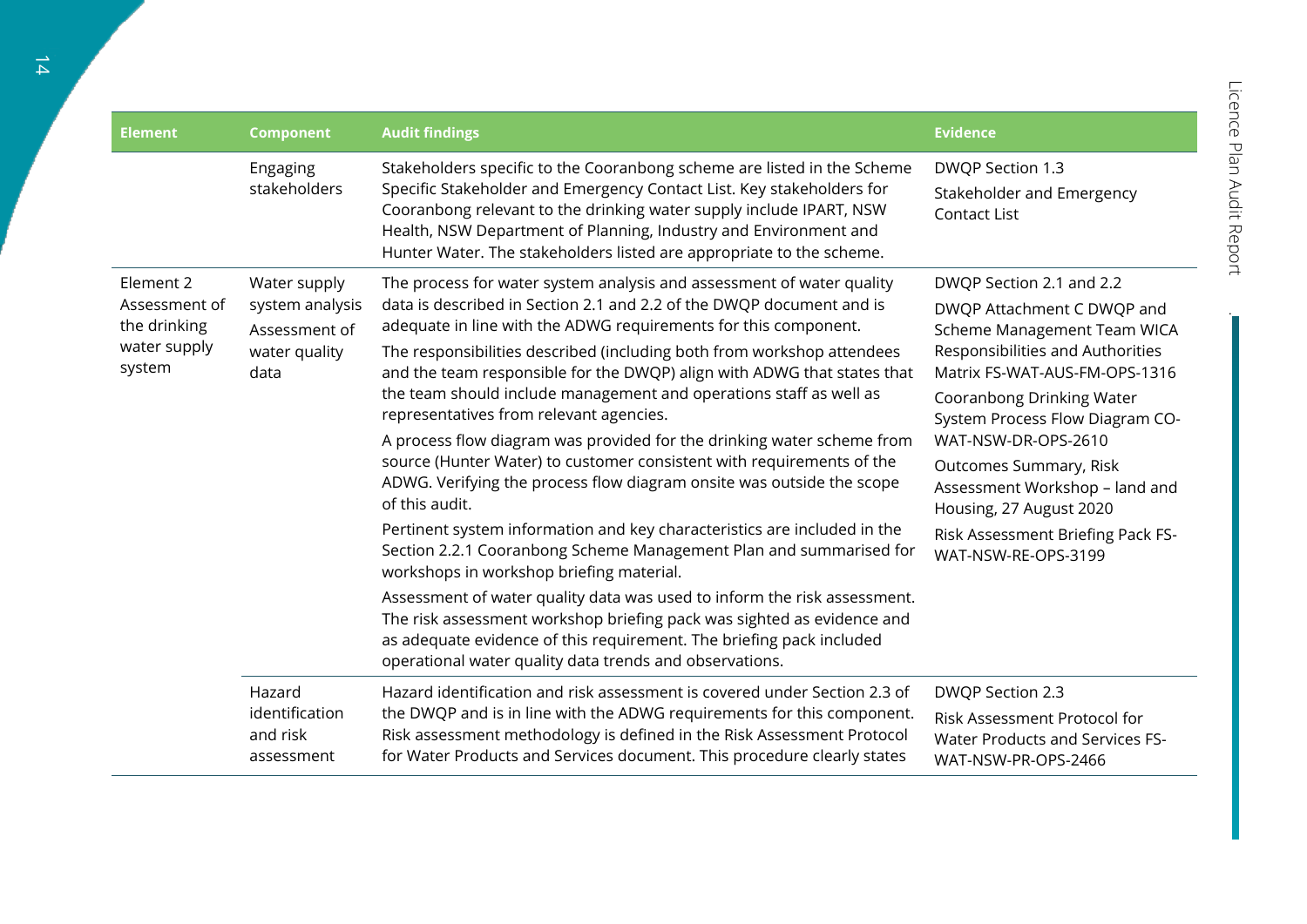| <b>Element</b>                                                                     | <b>Component</b>                                   | <b>Audit findings</b>                                                                                                                                                                                                                                                                                                                                                                                                                                                                                                                                                                                                                                                                                                                                                                                    | <b>Evidence</b>                                                                                                                                         |
|------------------------------------------------------------------------------------|----------------------------------------------------|----------------------------------------------------------------------------------------------------------------------------------------------------------------------------------------------------------------------------------------------------------------------------------------------------------------------------------------------------------------------------------------------------------------------------------------------------------------------------------------------------------------------------------------------------------------------------------------------------------------------------------------------------------------------------------------------------------------------------------------------------------------------------------------------------------|---------------------------------------------------------------------------------------------------------------------------------------------------------|
|                                                                                    |                                                    | that the risk assessment process for health risks on the drinking water<br>register is to be undertaken in line with ADWG and key standards.<br>Briefing material for the Cooranbong Risk Assessment was provided<br>consistent with the Risk Assessment Protocol for Water Products and<br>Services.<br>The risk register is satisfactory in terms of risks considered, control<br>measures and assessment of uncertainty.                                                                                                                                                                                                                                                                                                                                                                              | <b>Outcomes Summary, Risk</b><br>Assessment Workshop - land and<br>Housing, 27 August 2020<br>Cooranbong Scheme Risk Register<br>CO-WAT-NSW-RG-OPS-2472 |
| Element 3<br>Preventive<br>measures for<br>drinking water<br>quality<br>management | Preventive<br>measures and<br>multiple<br>barriers | The process for identifying and documenting preventive measures and<br>multiple barriers as described in Section 3.1 of the DWQP is in line with<br>the ADWG requirements for this component.<br>General controls are included in Attachment B of the DWQP and all<br>controls included in the scheme risk register. The Cooranbong Scheme<br>Risk Register was provided as evidence for this component. Controls are<br>included from source to end use for each hazardous event and<br>categorised as either preventative, detective or reactive controls. The<br>sample of controls reviewed are consistent with the ADWG. Additional<br>control measures were identified in the risk assessment and documented<br>in the 'Specific actions and ALARP considerations' column of the risk<br>register. | DWQP Section 3.1<br>Cooranbong Scheme Risk Register<br>CO-WAT-NSW-RG-OPS-2472                                                                           |
|                                                                                    | Critical control<br>points                         | The process for identifying, establishing and implementing critical control<br>points as described in Section 3.2 of the DWQP is adequate and in line<br>with ADWG requirements for this component.<br>Critical control points and quality control points are identified as part of<br>the risk assessment process. Documentation of this assessment was<br>confirmed in the Cooranbong Scheme Risk Register where CCPs and QCPs<br>are recorded in the "CCP / QCP?" column. No critical control points have<br>been identified for the drinking water supply system. A Quality Control<br>Point was identified for the Potable Water Tank, detailed in the<br>Cooranbong Control Points Table as low and high free chlorine. It is noted                                                                | DWQP Section 3.2<br>Cooranbong Scheme Risk Register<br>CO-WAT-NSW-RG-OPS-2472<br>Cooranbong Control Points Table<br>CO-WAT-NSW-PL-OPS-2832              |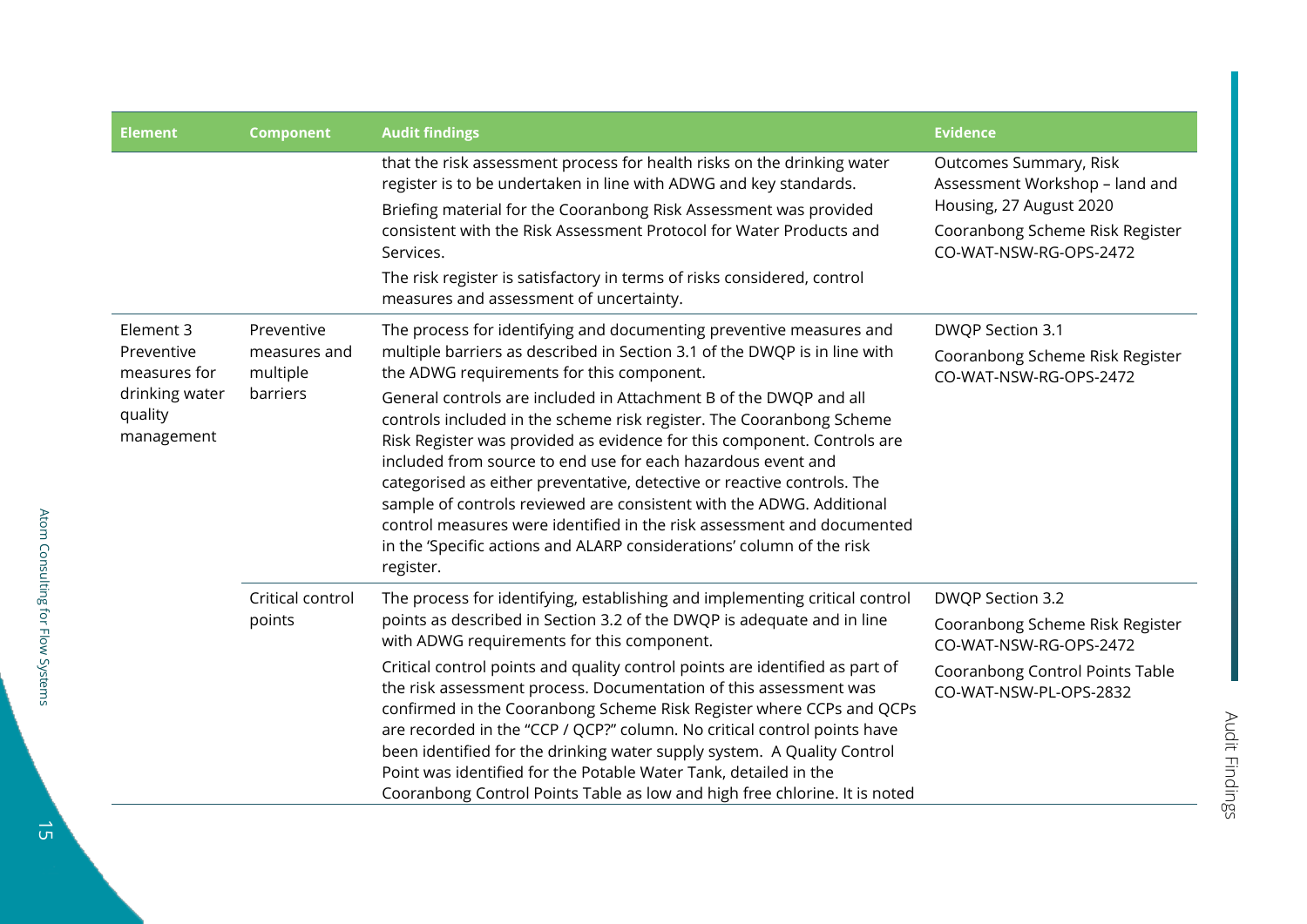| <b>Element</b>                       | <b>Component</b>          | <b>Audit findings</b>                                                                                                                                                                                                                                                                                                                | <b>Evidence</b>                                                              |
|--------------------------------------|---------------------------|--------------------------------------------------------------------------------------------------------------------------------------------------------------------------------------------------------------------------------------------------------------------------------------------------------------------------------------|------------------------------------------------------------------------------|
|                                      |                           | that guidance provided by NSW Health on their website is the<br>recommendation for integrity of reservoirs to be considered a control<br>point.<br><b>OFI DW 3.1:</b> Consider the inclusion of reservoir integrity as part of the                                                                                                   |                                                                              |
|                                      |                           | Potable Water Tank control point in line with NSW Health guidance.                                                                                                                                                                                                                                                                   |                                                                              |
| Element 4<br>Operational             | Operational<br>procedures | Process for operational procedures as described in Section 4.1 of the<br>DWQP is adequate and in line with the ADWG requirements for this                                                                                                                                                                                            | DWQP Section 4.1<br>Operations and Maintenance                               |
| procedures<br>and process<br>control |                           | component.<br>The DWQP states that schemes will be operated in accordance with the<br>scheme operations and maintenance manual. A finalised Operations and                                                                                                                                                                           | (O&M) Manual - Cooranbong<br>Potable Water Supply CO-WAT-<br>NSW-MN-OPS-2763 |
|                                      |                           | Maintenance (O&M) Manual - Cooranbong Potable Water Supply was<br>provided as evidence (Version 1, dated 29 October 2020).                                                                                                                                                                                                           | Register of Operational Procedures<br>FS-WAT-NSW-RG-OPS-2725                 |
|                                      |                           | A register of operational procedures was provided. The register lists all<br>procedures, marking those relevant to all systems and specific to the<br>Cooranbong system.                                                                                                                                                             | Cooranbong Control Points Table<br>CO-WAT-NSW-PL-OPS-2832                    |
|                                      |                           | Key operational procedures relevant to the drinking water supply include<br>chemical delivery procedure, mains flushing, compliant water sampling,<br>water quality complaints and water storage cleaning. Procedures are<br>appropriate for the key process units. The status of these key procedures<br>are marked as implemented. |                                                                              |
|                                      | Operational<br>monitoring | The process for operational monitoring and documentation as described<br>in Section 4.2 of the DWQP is adequate and in line with the ADWG<br>requirements for this component.                                                                                                                                                        | DWQP Section 4.2                                                             |
|                                      |                           |                                                                                                                                                                                                                                                                                                                                      | Monitoring and sampling plan FS-<br>WAT-AUS-PL-OPS-1288                      |
|                                      |                           | Operational monitoring requirements are detailed in the Monitoring and<br>Sampling Plan. The Cooranbong Monitoring and Sampling program was<br>provided and sample items were cross checked against the sampling<br>plan; the items checked were found to be consistent.                                                             | Cooranbong Monitoring and<br>Sampling Program CO-WAT-NSW-<br>PL-OPS-3093     |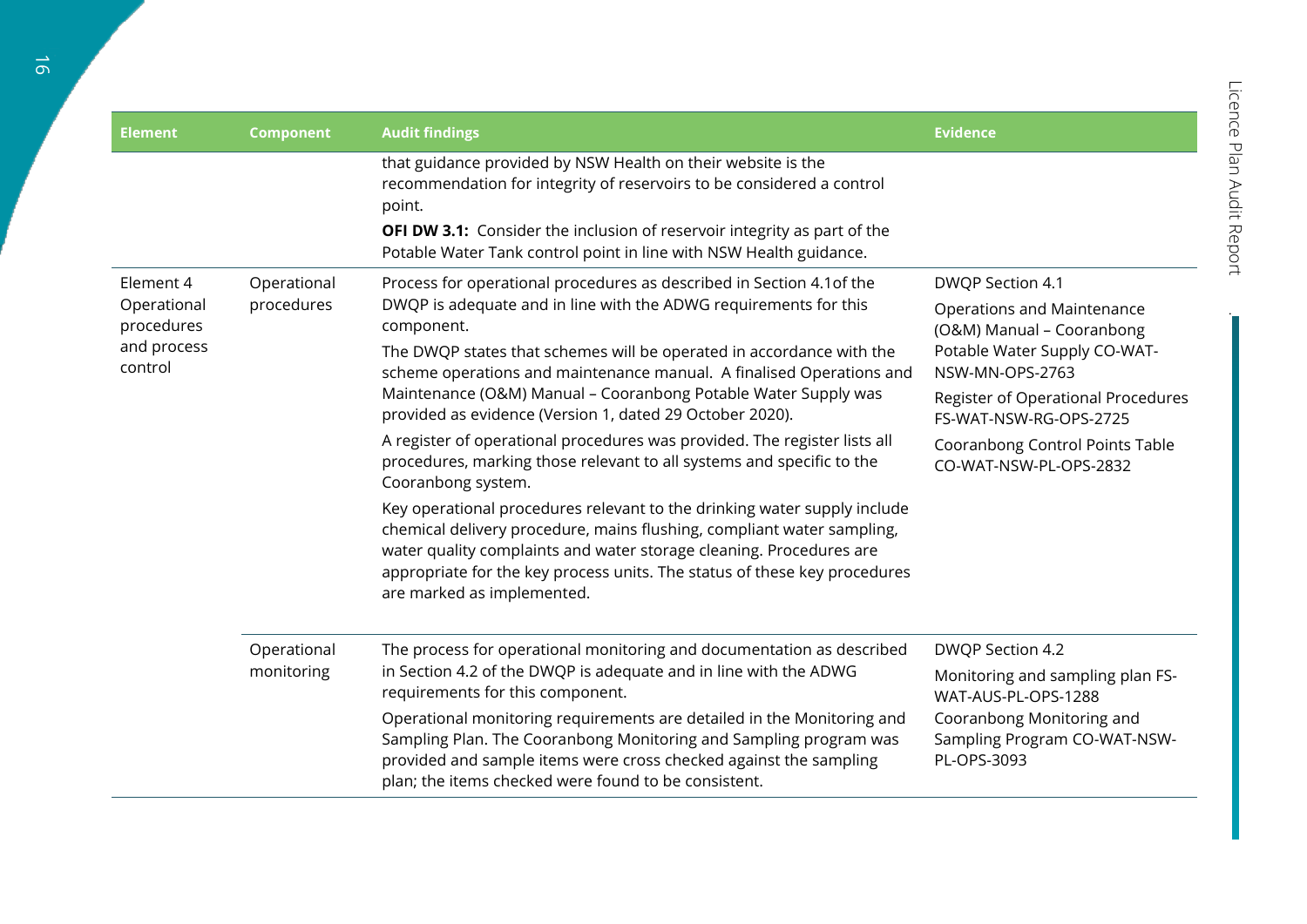| <b>Element</b> | <b>Component</b>              | <b>Audit findings</b>                                                                                                                                                                                                                                                                                                                                                                 | <b>Evidence</b>                                                                                            |
|----------------|-------------------------------|---------------------------------------------------------------------------------------------------------------------------------------------------------------------------------------------------------------------------------------------------------------------------------------------------------------------------------------------------------------------------------------|------------------------------------------------------------------------------------------------------------|
|                |                               |                                                                                                                                                                                                                                                                                                                                                                                       | Water Storage Tank Inspection<br>Checklist FS-WAT-AUS-FM-OPS-<br>2562                                      |
|                | Corrective                    | The process for corrective actions as described in Section 4.3 of the                                                                                                                                                                                                                                                                                                                 | DWQP Section 4.3                                                                                           |
| action         |                               | DWQP is adequate and in line with the ADWG requirements for this<br>component. Discussion on adequacy is also include in Element 6 in the<br>Incident and Emergency Response Protocols section.<br>Quality control points summary corrective actions are included in the                                                                                                              | Drinking Water Post-treatment<br>Out-of-Specification Policy and<br>Procedure FS-WAT-NSW-PO-OPS-<br>3176   |
|                |                               | control point tables. Deviations for other operational monitoring activities<br>are described in the Operational Monitoring Corrective Actions                                                                                                                                                                                                                                        | Cooranbong Control Points Table<br>CO-WAT-NSW-PL-OPS-2832                                                  |
|                | procedure.                    |                                                                                                                                                                                                                                                                                                                                                                                       | <b>Operational Monitoring Corrective</b><br>Actions Procedure FS-WAT-NSW-<br>PR-OPS-2722                   |
|                | Equipment                     | The process for equipment capability and maintenance as described in<br>Section 4.4 of the DWQP is adequate and in line with the ADWG<br>requirements for this component.                                                                                                                                                                                                             | DWQP Section 4.4                                                                                           |
|                | capability and<br>maintenance |                                                                                                                                                                                                                                                                                                                                                                                       | Infrastructure Operating Plan (IOP)<br>FS-WAT-AUS-PL-OPS-1279                                              |
|                |                               | Equipment capability and maintenance is addressed by the Asset<br>Management Plan. Weekly checklists are generated of operator's tasks                                                                                                                                                                                                                                                | Asset Management Plan (AMP) FS-<br>WAT-AUS-PL-OPS-1219                                                     |
|                |                               | from the computerised maintenance management system.                                                                                                                                                                                                                                                                                                                                  | RAMS Checklist (10/2/20 and                                                                                |
|                |                               | The Cooranbong Operations and Maintenance Manual specifies<br>maintenance requirements. Calibration requirements were checked, with<br>quarterly calibration of online analysers is appropriate. The sampling<br>monitoring program also references calibration and verification as<br>identified in the checklist. An example checklist was provided as evidence<br>of this process. | JOB0002 Weekly Control Points<br>Schemes TEST 21/09/2020)                                                  |
|                |                               |                                                                                                                                                                                                                                                                                                                                                                                       | Operations and Maintenance<br>(O&M) Manual - Cooranbong<br>Potable Water Supply CO-WAT-<br>NSW-MN-OPS-2763 |

Audit Findings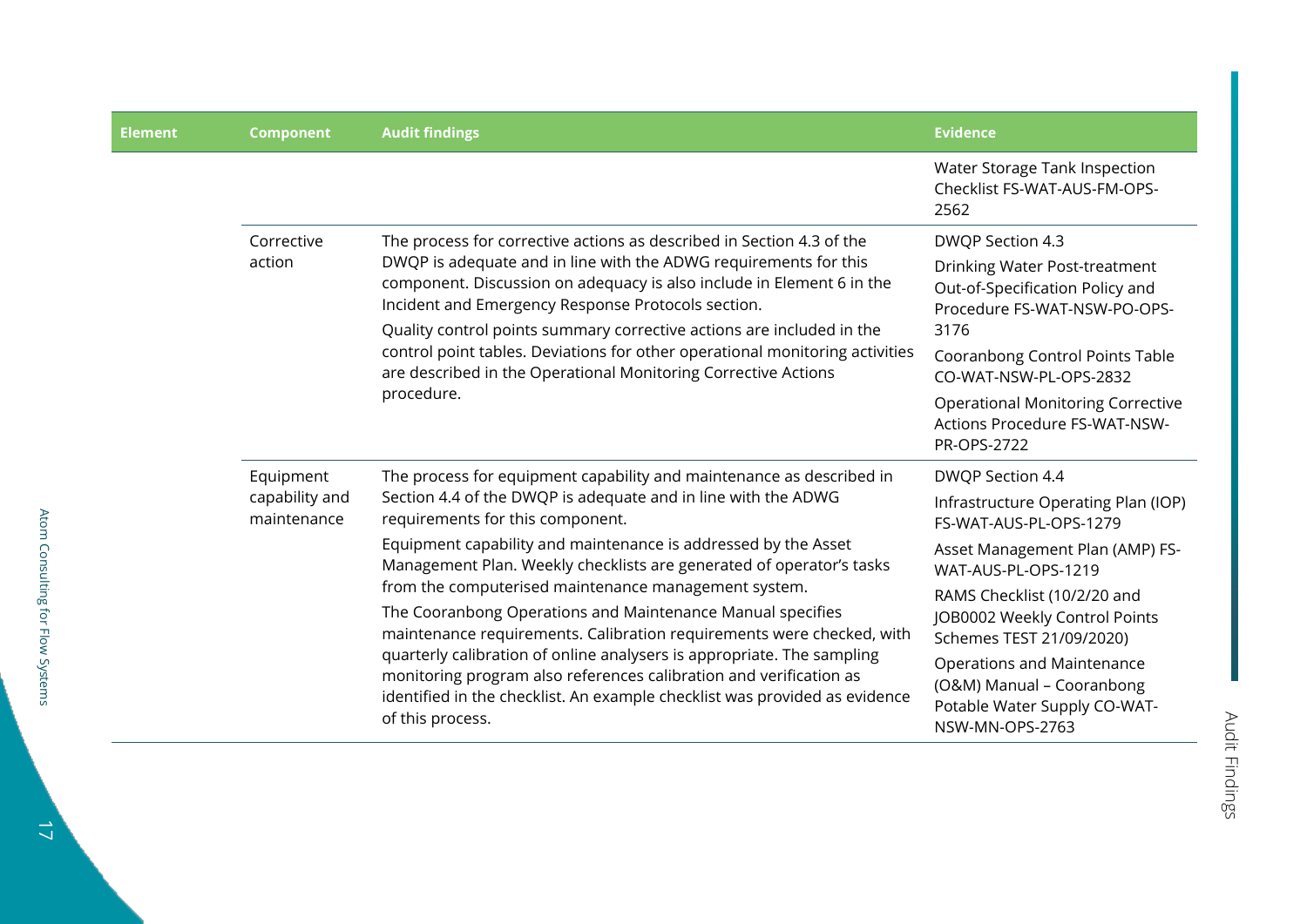.<br>Т

| <b>Element</b>                                            | <b>Component</b>                        | <b>Audit findings</b>                                                                                                                                                                                                                                                                                                                                                                                                                                                                                                                                                                                                                                                                                                                                                                                                                                                                                                                                                                                                                                                                                                                                                                                                                                                                                                                                                                                                                                                   | <b>Evidence</b>                                                                                                                                                            |
|-----------------------------------------------------------|-----------------------------------------|-------------------------------------------------------------------------------------------------------------------------------------------------------------------------------------------------------------------------------------------------------------------------------------------------------------------------------------------------------------------------------------------------------------------------------------------------------------------------------------------------------------------------------------------------------------------------------------------------------------------------------------------------------------------------------------------------------------------------------------------------------------------------------------------------------------------------------------------------------------------------------------------------------------------------------------------------------------------------------------------------------------------------------------------------------------------------------------------------------------------------------------------------------------------------------------------------------------------------------------------------------------------------------------------------------------------------------------------------------------------------------------------------------------------------------------------------------------------------|----------------------------------------------------------------------------------------------------------------------------------------------------------------------------|
|                                                           | Materials and<br>chemicals              | The process for materials and chemicals as described in Section 4.5 of the<br>DWQP is adequate and in line with the ADWG requirements for this<br>component.<br>Flow Systems manages the process of ensuring only approved chemicals<br>and materials are used through the Evaluating Products Materials and<br>Chemicals Procedure.<br>Chemical deliveries are managed through the Chemical Delivery<br>Procedure. These procedures align with the requirements of the ADWG.                                                                                                                                                                                                                                                                                                                                                                                                                                                                                                                                                                                                                                                                                                                                                                                                                                                                                                                                                                                           | DWQP Section 4.5<br><b>Evaluating Products Materials and</b><br>Chemicals Procedure FS-WAT-<br>NSW-PR-OPS-2715<br>Chemical Delivery Procedure FS-<br>WAT-NSW-PR-OP16S-2591 |
| Element 5<br>Verification of<br>drinking water<br>quality | Drinking water<br>quality<br>monitoring | The process for drinking water quality monitoring as described in Section<br>5.1 of the DWQP is adequate and in line with the ADWG requirements for<br>this component, with the exception of one non material deficiency. The<br>deficiency noted was the process for identifying additional sample and<br>monitoring locations following scheme expansion. A recommendation has<br>been made to address the gap. This Element is considered adequate once<br>this recommendation is addressed.<br>Parameters, locations and frequency of sample sites are detailed in the<br>Cooranbong Monitoring and Sampling Program. Verification sampling is<br>conducted at the Point of Supply and Point of Use. Frequency of sampling<br>is dependent on population being supplied. For Cooranbong 52 samples<br>per year are required. A check was carried out of the verification<br>requirements in the Monitoring and Sampling Plan against the<br>Cooranbong Monitoring and Sampling Program - the documents were<br>found to be consistent.<br>It is expected that as the development progresses the number of sample<br>and monitoring locations for the verification monitoring will increase. The<br>documents reviewed were silent on the trigger or procedure to review the<br>verification requirements.<br>An area for improvement was identified for more consistent definitions<br>and references for the term 'critical limit'. This term is currently used in | DWQP Section 5.1<br>Monitoring and sampling plan FS-<br>WAT-AUS-PL-OPS-1288<br>Cooranbong Monitoring and<br>Sampling Program CO-WAT-NSW-<br>PL-OPS-3093                    |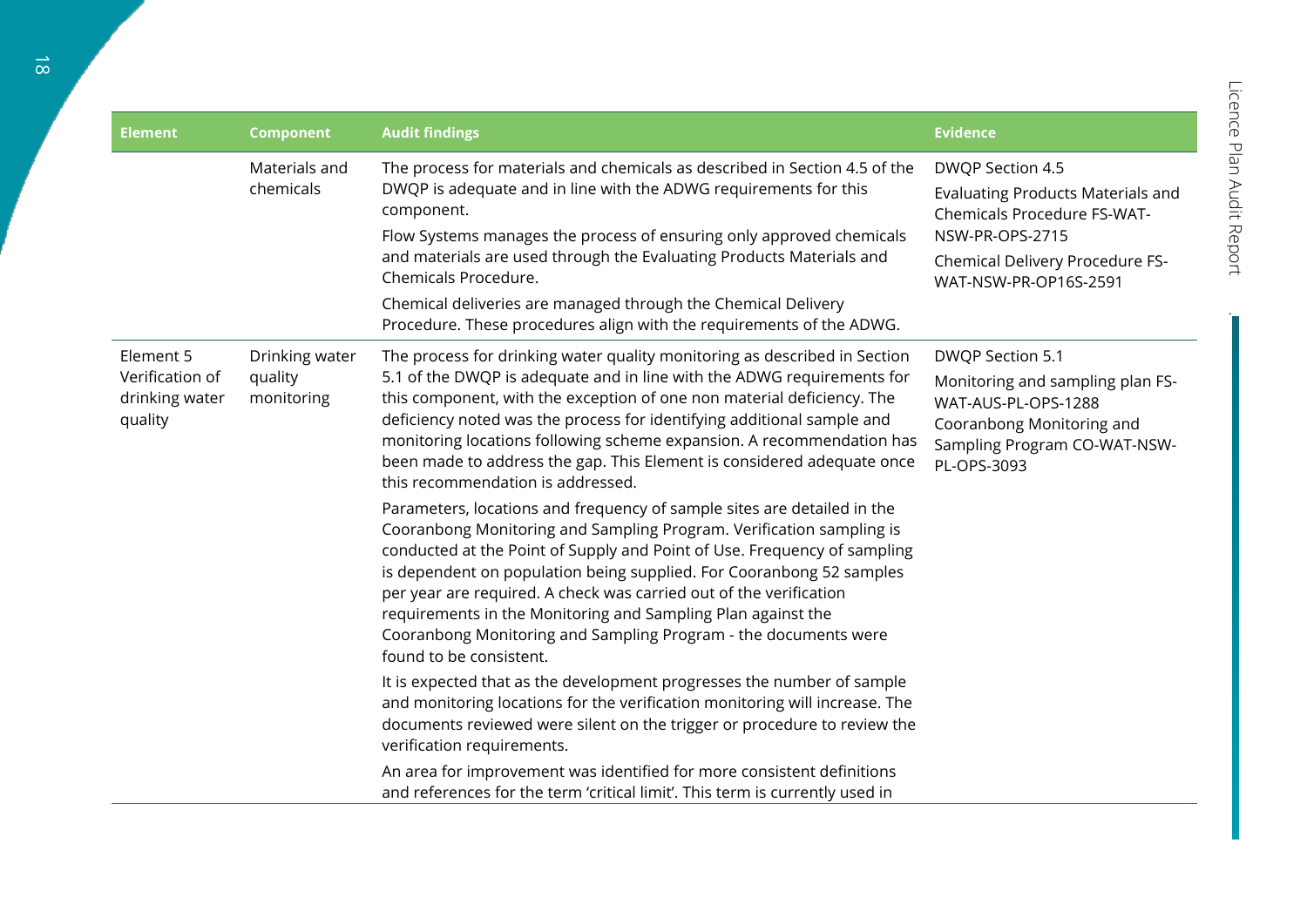| <b>Element</b> | <b>Component</b>                       | <b>Audit findings</b>                                                                                                                                                                                                                                                                                                                                 | <b>Evidence</b>                                                                   |
|----------------|----------------------------------------|-------------------------------------------------------------------------------------------------------------------------------------------------------------------------------------------------------------------------------------------------------------------------------------------------------------------------------------------------------|-----------------------------------------------------------------------------------|
|                |                                        | reference to critical control points, quality control points and verification<br>monitoring.                                                                                                                                                                                                                                                          |                                                                                   |
|                |                                        | <b>Recommendation DW 5.1:</b> Develop a process to ensure sample numbers<br>and locations remain consistent with the requirements of the ADWG and<br>the NSW Health Monitoring Program.                                                                                                                                                               |                                                                                   |
|                |                                        | <b>OFI DW 5.1:</b> Review the use of the term 'critical limit' and how it is<br>referenced throughout the documentation.                                                                                                                                                                                                                              |                                                                                   |
|                | Consumer<br>satisfaction               | The process for consumer satisfaction as described in Section 5.2 of the<br>DWQP is adequate.                                                                                                                                                                                                                                                         | DWQP Section 5.2<br><b>Complaints and Dispute</b>                                 |
|                |                                        | The Complaints and Dispute Resolution Policy details the process for<br>users of drinking water to make a complaint, and the escalation and<br>dispute resolution process.                                                                                                                                                                            | <b>Resolution Policy</b><br>Work Instruction How to manage<br>customer complaints |
|                |                                        | The Work Instruction: How to manage customer complaints details the<br>process for managing a received complaint. These documents are<br>considered to be adequate in line with the ADWG requirements.                                                                                                                                                |                                                                                   |
|                | Short-term<br>evaluation of<br>results | The process for drinking quality monitoring and documentation as<br>described in Section 5.3 of the DWQP is adequate.<br>Short term monitoring is managed through the Laboratory Information<br>Management System (LIMS). Flow Systems is notified of exceedances<br>following which an investigation is undertaken by Flow Systems.                  | DWQP Section 5.3                                                                  |
|                |                                        | We did not test the LIMS system or associated processes as the<br>implementation of the licence plan is outside the scope of this audit.                                                                                                                                                                                                              |                                                                                   |
|                | Corrective<br>action                   | The process for corrective action in the DWQP refers to Component 4.3,<br>Element 6 and Component 8.2. Adequacy of these sections is discussed<br>under those items. Reference to these sections in this is adequate for this<br>component. Responsibilities for deviations are noted to be the scheme<br>operator and managers which is appropriate. | DWQP Section 5.4                                                                  |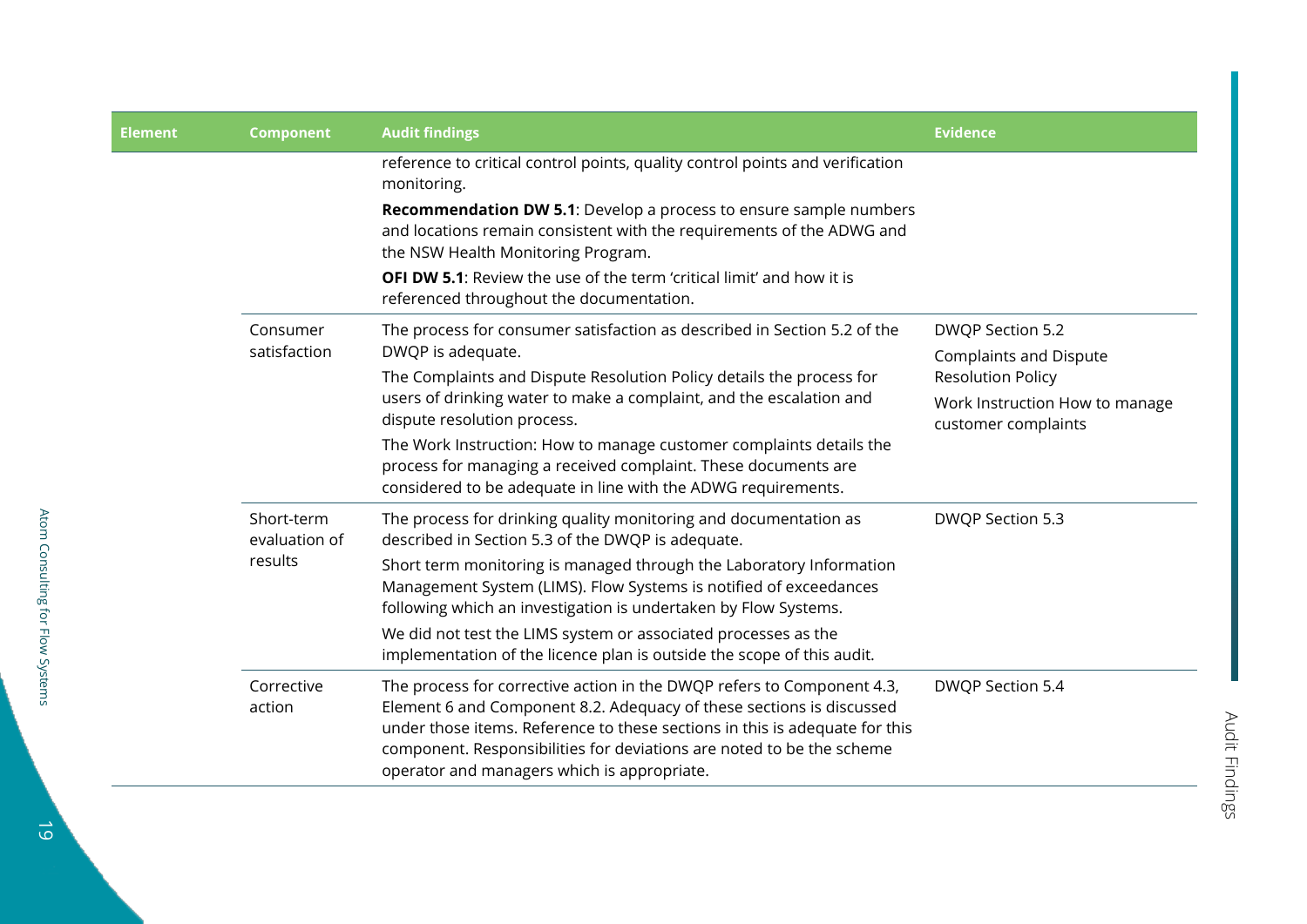$\mathbb{R}^2$ 

| <b>Element</b>                                                | <b>Component</b>                                   | <b>Audit findings</b>                                                                                                                                                                                                                                                                                                                                                                                                                                                                                                                                                                                                                                                                                                                                                                                                                                                                                                                                                                                                                            | <b>Evidence</b>                                                                                                                                                                                                                                                                                                                                                                                                   |
|---------------------------------------------------------------|----------------------------------------------------|--------------------------------------------------------------------------------------------------------------------------------------------------------------------------------------------------------------------------------------------------------------------------------------------------------------------------------------------------------------------------------------------------------------------------------------------------------------------------------------------------------------------------------------------------------------------------------------------------------------------------------------------------------------------------------------------------------------------------------------------------------------------------------------------------------------------------------------------------------------------------------------------------------------------------------------------------------------------------------------------------------------------------------------------------|-------------------------------------------------------------------------------------------------------------------------------------------------------------------------------------------------------------------------------------------------------------------------------------------------------------------------------------------------------------------------------------------------------------------|
| Element 6<br>Management<br>of incidents<br>and<br>emergencies | Communication                                      | The communication process as described in Section 6.1 of the DWQP<br>document is \ adequate.<br>Figure 3 of the DWQP sets out how incidents and emergencies are<br>generally managed. Key documents referenced were sighted as evidence<br>(Incident Management Plan, Incident Notification Protocols with NSW<br>Health, Water Operations Incident, Reporting and Investigation and<br>Procedures).<br>Flow Systems has a regulatory reporting obligation for incidents.<br>The Water Operations Incident Management, Reporting and Investigation<br>Procedure details the overarching incident notification process.<br>Flow Systems notifies and reports to IPART in accordance with IPART's<br>Network Operator Reporting Manual.<br>Communication protocols with NSW Health are defined in the Incident<br>Notification Protocols with NSW Health.                                                                                                                                                                                          | DWQP Section 6.1<br>Incident Management Plan FS-ALL-<br>AUS-PL-INC-1266<br>Incident Notification Protocols with<br>NSW Health (FS-ALL-NSW-PR-INC-<br>1277<br>Water Operations Incident<br>Management, Reporting and<br>Investigation Procedure FS-WAT-<br>NSW-PR-INC-2561                                                                                                                                         |
|                                                               | Incident and<br>emergency<br>response<br>protocols | The incident and emergency response process as described in Section 6.2<br>of the DWQP document is adequate and in line with ADWG requirements.<br>Figure 3 of the DWQP sets out how incidents and emergencies are<br>managed. Key documents referenced were sighted as evidence (Incident<br>Management Plan, Incident Notification Protocols with NSW Health; Water<br>Operations Incident Management, Reporting and Investigation Procedure;<br>Drinking Water Post-Treatment Out-of-Specification Policy and Procedure;<br>Drinking Water Out of Specification Corrective Action Work Instruction).<br>The Drinking Water Post-Treatment Out of Specification Policy and<br>Procedure (Rev 1.0, dated 6 October 2020) and the Drinking Water Out of<br>Specification Corrective Actions Work Instruction (Rev 1.2, dated 22<br>October 2020) for Cooranbong were tested for adequacy. These<br>documents were provided after the close out meeting and the adequacy<br>of the document against onsite actions was not able to be assessed as | DWQP Section 6.2<br>Incident Management Plan FS-ALL-<br>AUS-PL-INC-1266<br>Incident Notification Protocols with<br>NSW Health (FS-ALL-NSW-PR-INC-<br>1277<br>WICA Form A - Incident Initial<br><b>Notification Cooranbong</b><br>WICA Form B - Incident Initial<br><b>Notification Cooranbong</b><br>Water Operations Incident<br>Management, Reporting and<br>Investigation Procedure FS-WAT-<br>NSW-PR-INC-2561 |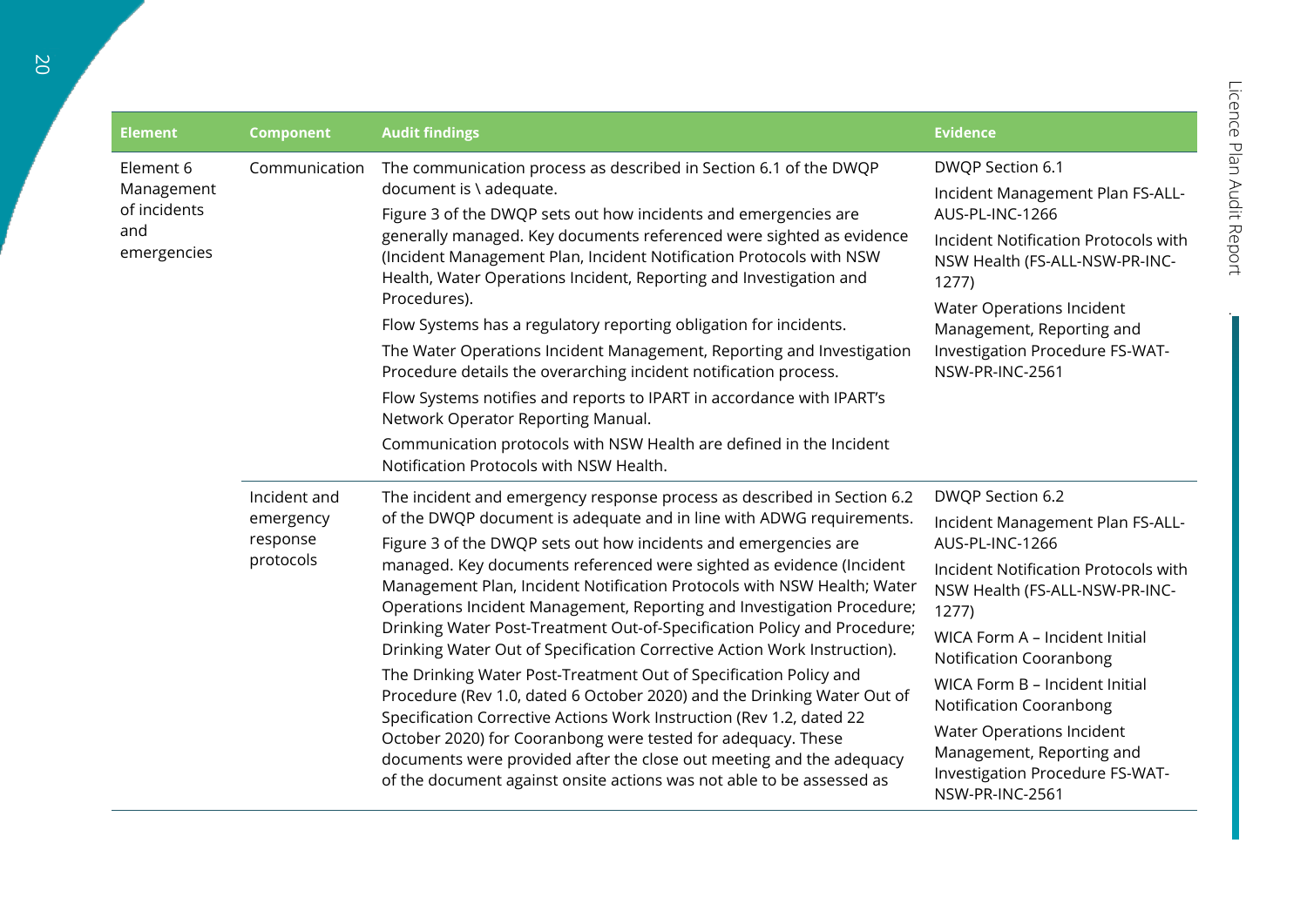| <b>Element</b>                        | <b>Component</b>                                     | <b>Audit findings</b>                                                                                                                                                                                                                                                                                                                                                  | <b>Evidence</b>                                                                                                      |
|---------------------------------------|------------------------------------------------------|------------------------------------------------------------------------------------------------------------------------------------------------------------------------------------------------------------------------------------------------------------------------------------------------------------------------------------------------------------------------|----------------------------------------------------------------------------------------------------------------------|
|                                       |                                                      | part of this audit. The Drinking Water Post-Treatment Out of Specification<br>Policy and Procedure and the Drinking Water Out of Specification<br>Corrective Actions Work Instruction are adequate.                                                                                                                                                                    | Water Operations Incident Report<br>Form and Investigation Form FS-<br>WAT-NSW-PM-INC-2566                           |
|                                       |                                                      | The Water Operations Incident and Reporting Training Package provided<br>(27 October 2020) includes references to key incident documentation,<br>including the Drinking Water Out of Specification Policy and Procedure<br>and scheme specific corrective action procedures; Water Storage Tank<br>Inspection Checklist and the Water Operations Incident Report Form. | Drinking Water Post-treatment<br>Out-of-Specification Policy and<br>Procedure FS-WAT-NSW-PO-OPS-<br>3176             |
|                                       |                                                      |                                                                                                                                                                                                                                                                                                                                                                        | Drinking Water Out of Specification<br>Corrective Action Work Instruction<br>- Cooranbong CO-WAT-AUS-WI-<br>OPS-3339 |
|                                       |                                                      |                                                                                                                                                                                                                                                                                                                                                                        | Photo of Cooranbong Incident &<br><b>Emergency Manual Table of</b><br>Contents (CO-WAT-AUS-FM-INC-<br>3228)          |
|                                       |                                                      |                                                                                                                                                                                                                                                                                                                                                                        | Photo of cover of Cooranbong<br>Incident & Emergency<br>Management Manual                                            |
|                                       |                                                      |                                                                                                                                                                                                                                                                                                                                                                        | Water Operations Incident<br>Reporting and Investigation<br>Training Package FS-ALL-AUS-TP-<br>WHS-3020              |
| Element 7                             | Employee                                             | The process for operator, contractor and end user awareness and training                                                                                                                                                                                                                                                                                               | DWQP Section 7                                                                                                       |
| Employee<br>awareness and<br>training | awareness and<br>involvement<br>Employee<br>training | as described in Section 7.1 and 7.2 of the DWQP document is adequate.<br>The process for training and induction of employees is outlined in the<br>Training Policy and Procedure. This document outlines the identification                                                                                                                                            | Training Policy and Procedure FS-<br>ALL-AUS-PR-HRT-3168 Induction                                                   |
|                                       |                                                      |                                                                                                                                                                                                                                                                                                                                                                        | package: Drinking Water and<br>Recycled Water Quality, and                                                           |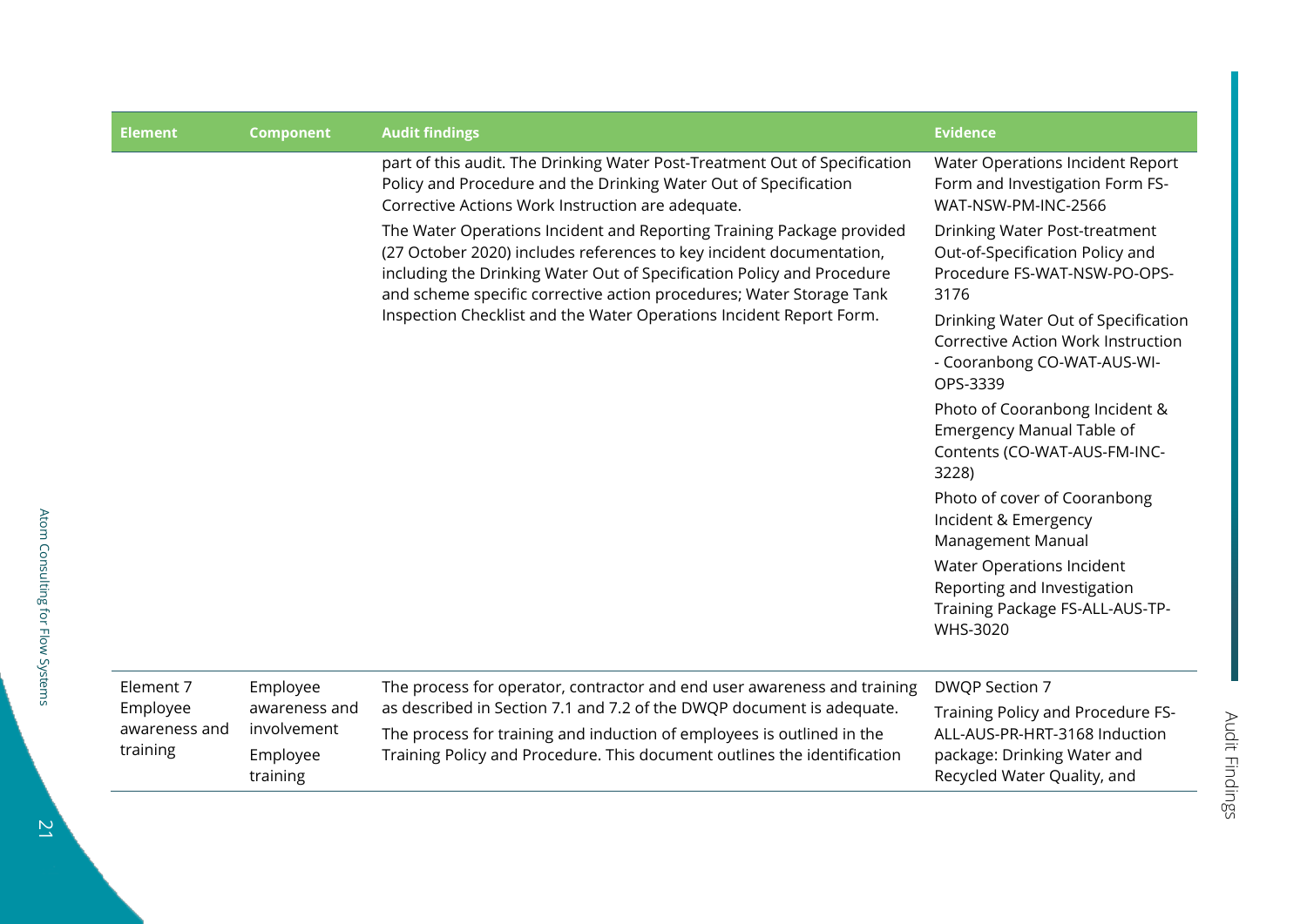| <b>Element</b>                            | <b>Component</b>                                                                                                                                                                                                                                                                 | <b>Audit findings</b>                                                                                                                                                                                                                   | <b>Evidence</b>                                                                 |                                                    |
|-------------------------------------------|----------------------------------------------------------------------------------------------------------------------------------------------------------------------------------------------------------------------------------------------------------------------------------|-----------------------------------------------------------------------------------------------------------------------------------------------------------------------------------------------------------------------------------------|---------------------------------------------------------------------------------|----------------------------------------------------|
|                                           |                                                                                                                                                                                                                                                                                  | of training requirements, inductions, training records, competency and<br>employee requests for training.                                                                                                                               | Sewerage Management at Flow -<br>an overview (19 June 2019)                     |                                                    |
|                                           |                                                                                                                                                                                                                                                                                  | Evidence of the induction process provided included the New Starter<br>Checklist and the Induction Package for Drinking Water and Recycled<br>Water Quality and Sewerage Management.                                                    | New Starter Checklist                                                           |                                                    |
|                                           |                                                                                                                                                                                                                                                                                  | Flow Systems requires that operators have a Water Operations Training<br>Competency matrix completed, an example was provided of evidence<br>(new starter checklist) of the adequacy of the process to assess training<br>requirements. |                                                                                 |                                                    |
|                                           |                                                                                                                                                                                                                                                                                  | The induction process for Contractors is adequately outlined in section<br>7.1.1 of the DWQP.                                                                                                                                           |                                                                                 |                                                    |
| Element 8                                 | Community                                                                                                                                                                                                                                                                        | The process for community involvement and awareness is adequately                                                                                                                                                                       | <b>DWQP Section 8</b>                                                           |                                                    |
| Community<br>involvement<br>and awareness | covered in Section 8.1 and 8.2 of the DWQP. This section details Flow<br>consultation<br>Systems communication program with customers. Links to<br>Communication<br>communication provided on the Flow Systems website were checked: 'For<br>Developers' and 'Homeowners Guide'. | https://askus.flowsystems.com.au/<br>hc/en-us/sections/200077179-For-<br><b>Developers</b>                                                                                                                                              |                                                                                 |                                                    |
|                                           |                                                                                                                                                                                                                                                                                  | An opportunity for improvement is identified to include further<br>information in DWQP Component 8.1 on the assessment requirements<br>used in developing the customer communication program.                                           | https://www.flowsystems.com.au/<br>askus/Land_Housing/Home_Owne<br>rs Guide.pdf |                                                    |
|                                           |                                                                                                                                                                                                                                                                                  | OFI DW 8.1: Include further information in the DWQP documenting the<br>assessment requirements for developing the community consultation<br>program.                                                                                    |                                                                                 |                                                    |
| Element 9                                 | Investigative<br>studies and<br>research<br>monitoring<br>Validation of<br>processes                                                                                                                                                                                             | The process for research and development is adequately described in                                                                                                                                                                     | DWQP Section 9                                                                  |                                                    |
| Research and<br>development               |                                                                                                                                                                                                                                                                                  | Section 9.1, 9.2 and 9.3 of the DWQP.<br>The DWQMP states that validation of process is not relevant as water is                                                                                                                        |                                                                                 | WICA Change checklist FS-WAT-                      |
|                                           |                                                                                                                                                                                                                                                                                  |                                                                                                                                                                                                                                         | sourced from a reputable supplier and is not treated by Flow Systems.           | NSW-FM-GOV-2690<br>System change checklist FS-WAT- |
|                                           |                                                                                                                                                                                                                                                                                  | The process for revalidation of equipment occurs on system change.<br>Processes to evaluate system change are assessed using the System                                                                                                 | AUS-RG-OPS-3206                                                                 |                                                    |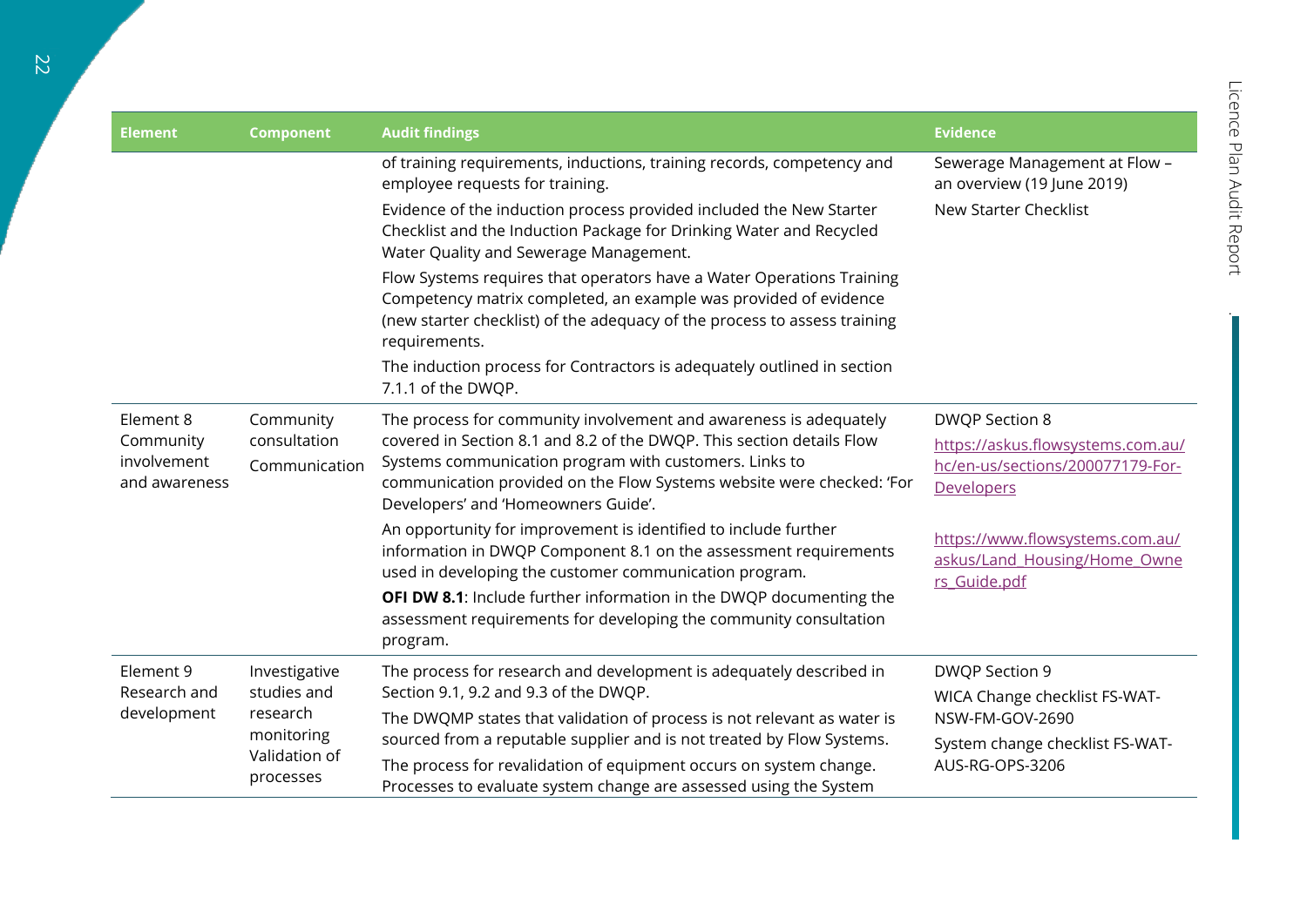| <b>Element</b>              | <b>Component</b>             | <b>Audit findings</b>                                                                                                                                                                                                                                                                                                                                                                                                                                                                                                         | <b>Evidence</b>                                      |
|-----------------------------|------------------------------|-------------------------------------------------------------------------------------------------------------------------------------------------------------------------------------------------------------------------------------------------------------------------------------------------------------------------------------------------------------------------------------------------------------------------------------------------------------------------------------------------------------------------------|------------------------------------------------------|
|                             | Design of<br>equipment       | Change Checklist and the WICA Change checklist. An observation was<br>noted that the while the WICA Change checklist refers to change that<br>would require significant change to a licence plan, referencing to<br>requirements for revalidation could be more explicit.                                                                                                                                                                                                                                                     |                                                      |
|                             |                              | <b>OFI DW 9.1:</b> Include explicit requirements for when revalidation will need<br>to occur.                                                                                                                                                                                                                                                                                                                                                                                                                                 |                                                      |
| Element 10<br>Documentation | Management<br>0f             | The process for the management of documentation and records is<br>adequate as described in Section 10.1 of the DWQP.                                                                                                                                                                                                                                                                                                                                                                                                          | DWQP Section 10.1<br>Document Control Procedure and  |
| and reporting               | documentation<br>and records | The Document Control Procedure and Records Management Policy                                                                                                                                                                                                                                                                                                                                                                                                                                                                  | <b>Records Management Policy</b>                     |
|                             |                              | records the process for control of documents and records. The Records<br>Management Policy details roles and responsibilities, identification of                                                                                                                                                                                                                                                                                                                                                                              | Records Management Policy FS-<br>ALL-AUS-PO-ADM-1309 |
|                             |                              | records, storage and retrieval of records and, protection and retrieval of<br>records. These documents are adequate.                                                                                                                                                                                                                                                                                                                                                                                                          | <b>Critical Document Review Calendar</b>             |
|                             |                              | The DWQP states that critical documents are reviewed as per the Critical<br>Document Review Calendar 20-21. The Calendar provided (excel<br>document) has no document control. Flow System advised that this was a<br>live document, reviewed monthly and included in the monthly report, and<br>as such was not a controlled document in the BMS. This approach is<br>considered appropriate. A sample of document status and review dates<br>were checked and found to be consistent with the source documents<br>provided. | $20 - 21$                                            |
|                             | Reporting                    | The reporting process as described in Section 10.2 of the DWQP was<br>assessed against the requirements of the ADWG for this component.<br>Minor shortcomings were identified with the process of annual reporting<br>to consumers. This component would be considered adequate following<br>completion of the identified recommendation.                                                                                                                                                                                     | DWQP Section 10.2                                    |
|                             |                              | The process includes internal reporting through HSEQ Monthly Reports<br>and the R&C Monthly Report and annual external compliance reporting to<br>IPART.                                                                                                                                                                                                                                                                                                                                                                      |                                                      |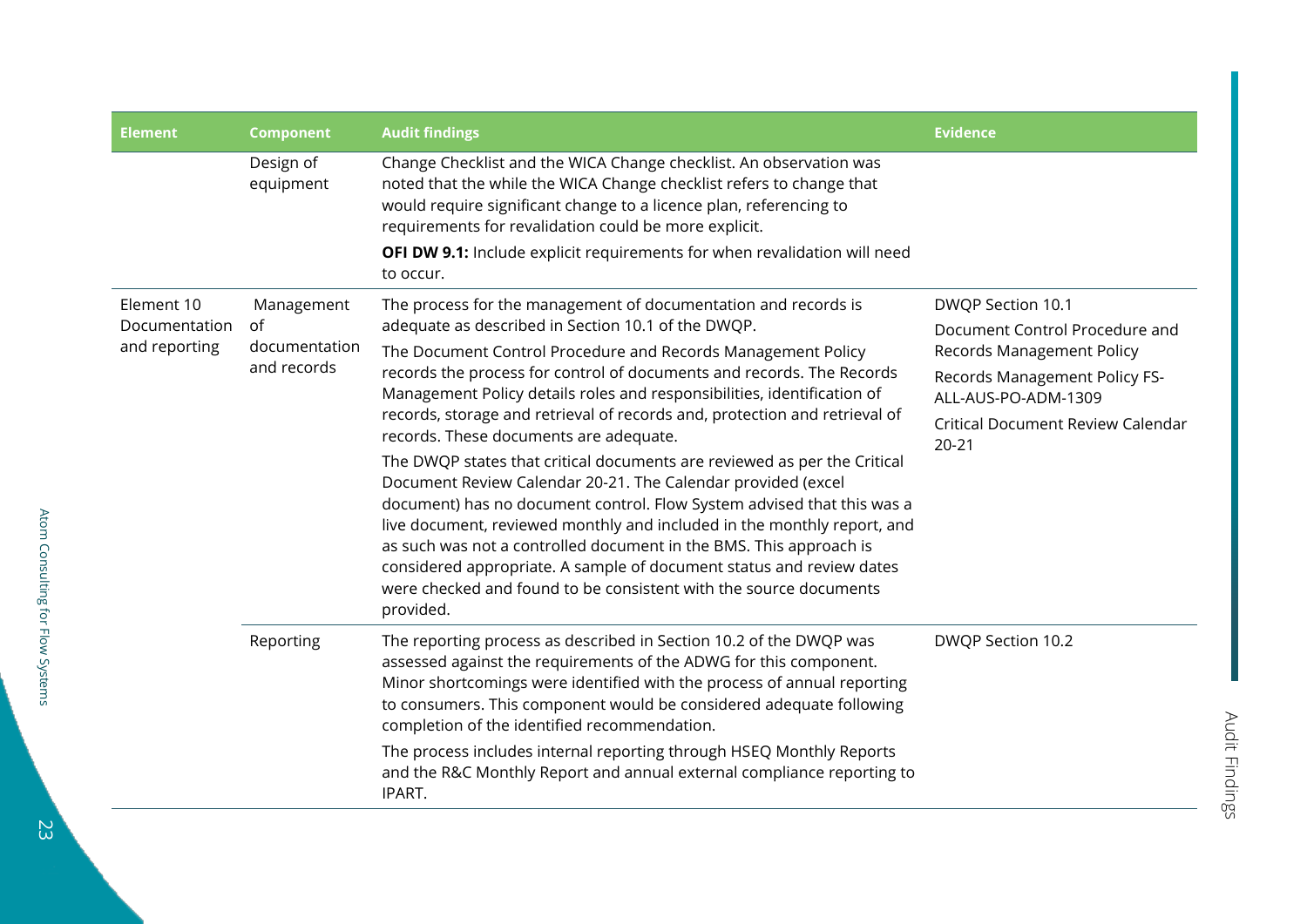| <b>Element</b>                        | <b>Component</b>                                    | <b>Audit findings</b>                                                                                                                                                                                                                                                                                                                                                                                                                                                                                    | <b>Evidence</b>                            |
|---------------------------------------|-----------------------------------------------------|----------------------------------------------------------------------------------------------------------------------------------------------------------------------------------------------------------------------------------------------------------------------------------------------------------------------------------------------------------------------------------------------------------------------------------------------------------------------------------------------------------|--------------------------------------------|
|                                       |                                                     | A gap was noted against the ADWG which states that an annual report<br>should be made available to consumers, regulatory authorities and<br>stakeholders. The DWQP is silent on annual reporting to consumers.                                                                                                                                                                                                                                                                                           |                                            |
|                                       |                                                     | There is no procedure listed that describes the activities required to<br>develop the reports. While there is no explicit requirement for this, we are<br>unable to confirm that Annual report content would meet the<br>requirements of this clause as the implementation of the licence plan is<br>outside the scope of this audit. An area for improvement is to include<br>further details on IPART compliance reporting regulations, such as<br>reference to the Network Operator Reporting Manual. |                                            |
|                                       |                                                     | Recommendation DW 10.2: Detail the process for how reporting to the<br>consumer is undertaken in the DWQP.                                                                                                                                                                                                                                                                                                                                                                                               |                                            |
|                                       |                                                     | <b>OFI DW 10.1:</b> Include reference to external reporting obligations.                                                                                                                                                                                                                                                                                                                                                                                                                                 |                                            |
| Element 11<br>Evaluation and<br>audit | Long-term<br>evaluation of<br>results               | The process for the long-term evaluation of results as described in Section<br>11.1 of the DWQP is not adequate to ADWG requirements for this<br>component, as the DWQP is silent on the assessment of water quality<br>performance as part of an annual review reporting process. This<br>component would be considered adequate following completion of the<br>identified recommendation.                                                                                                              | DWQP Section 11.1                          |
|                                       |                                                     | Recommendation DW 11.1: Detail the process for the annual review of<br>water quality performance in the DWQP.                                                                                                                                                                                                                                                                                                                                                                                            |                                            |
|                                       | Audit of<br>drinking water<br>quality<br>management | The process for the audit of drinking water quality management as                                                                                                                                                                                                                                                                                                                                                                                                                                        | DWQP Section 11.2                          |
|                                       |                                                     | described in Section 11.2 of the DWQP is adequate and in line with the<br>ADWG requirements for this component.                                                                                                                                                                                                                                                                                                                                                                                          | Audit Procedure FS-ALL-AUS-PR-<br>GOV-1364 |
|                                       |                                                     | The process for internal auditing and responding to external audits is<br>described in the Audit Procedure. Internal audits are conducted at a<br>minimum annually, with drinking water quality audits assumed to fall                                                                                                                                                                                                                                                                                   | Annual Internal Audit Programme<br>202-21  |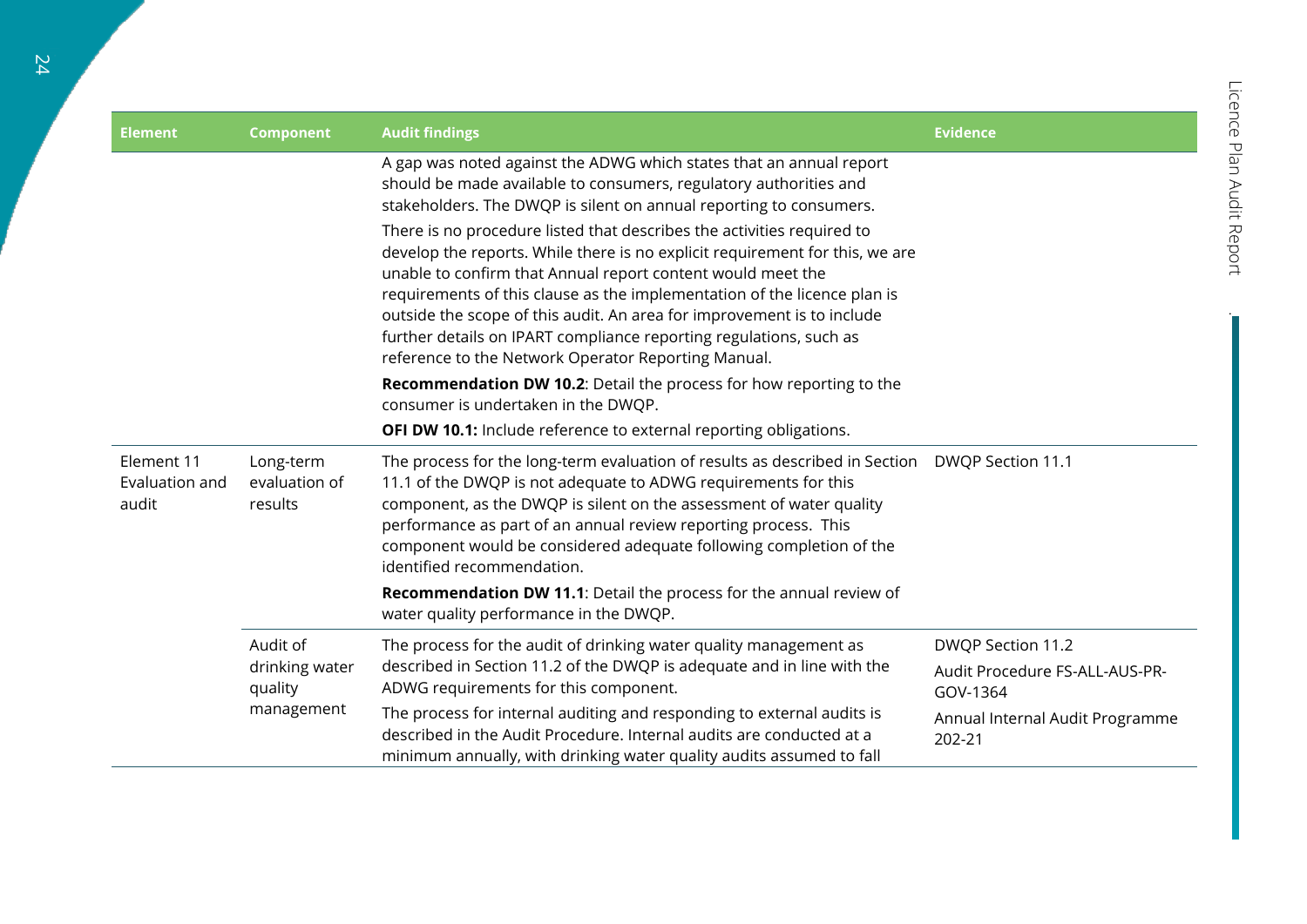| <b>Element</b>                                       | <b>Component</b>                                               | <b>Audit findings</b>                                                                                                                                                                                                                                                                                                                                                                                                                                                                                                              | <b>Evidence</b>                                                             |
|------------------------------------------------------|----------------------------------------------------------------|------------------------------------------------------------------------------------------------------------------------------------------------------------------------------------------------------------------------------------------------------------------------------------------------------------------------------------------------------------------------------------------------------------------------------------------------------------------------------------------------------------------------------------|-----------------------------------------------------------------------------|
|                                                      |                                                                | under a quality audit, though this is not explicitly stated. The Internal<br>Audit Program for 2020-21 was provided as evidence of this process.                                                                                                                                                                                                                                                                                                                                                                                   |                                                                             |
|                                                      |                                                                | External audits are conducted by IPART approved auditors according to<br>operating licence conditions and regulatory requirements.                                                                                                                                                                                                                                                                                                                                                                                                 |                                                                             |
|                                                      |                                                                | OFI DW 11.1.1: Clarify that drinking water quality is covered under the<br>audit objective for 'quality'.                                                                                                                                                                                                                                                                                                                                                                                                                          |                                                                             |
| Element 12<br>Review and<br>continual<br>improvement | Review by<br>senior<br>executive                               | The process for review by senior managers as described in Section 12.1 of<br>the DWQP is adequate and in line with the ADWG requirements for this<br>component.<br>Review of the management system by senior managers is adequately<br>described in the Management Review Procedure as occurring through the<br>annual management review meeting. Other mechanisms noted include<br>leadership team meetings, HSEQ meeting and the Flow Systems Offsite<br>business planning workshop.                                             | DWQP Section 12.1<br>Management Review Procedure<br>FS-ALL-AUS-PR-GOV-1430  |
|                                                      | Drinking water<br>quality<br>management<br>improvement<br>plan | The process for a drinking water quality management improvement plan<br>as described in Section 12.2 of the DWQP is adequate and in line with the<br>ADWG requirements for this component.<br>The process for continual improvement is documented in the Continual<br>Improvement Procedure. The procedure was provided as evidence and<br>describes the mechanisms that will generate improvement items and how<br>issues can be logged. Water quality improvement items are tracked using<br>the Water Quality Improvement Plan. | DWQP Section 12.2<br>Continual Improvement Procedure<br>ALL-AUS-PR-GOV-1429 |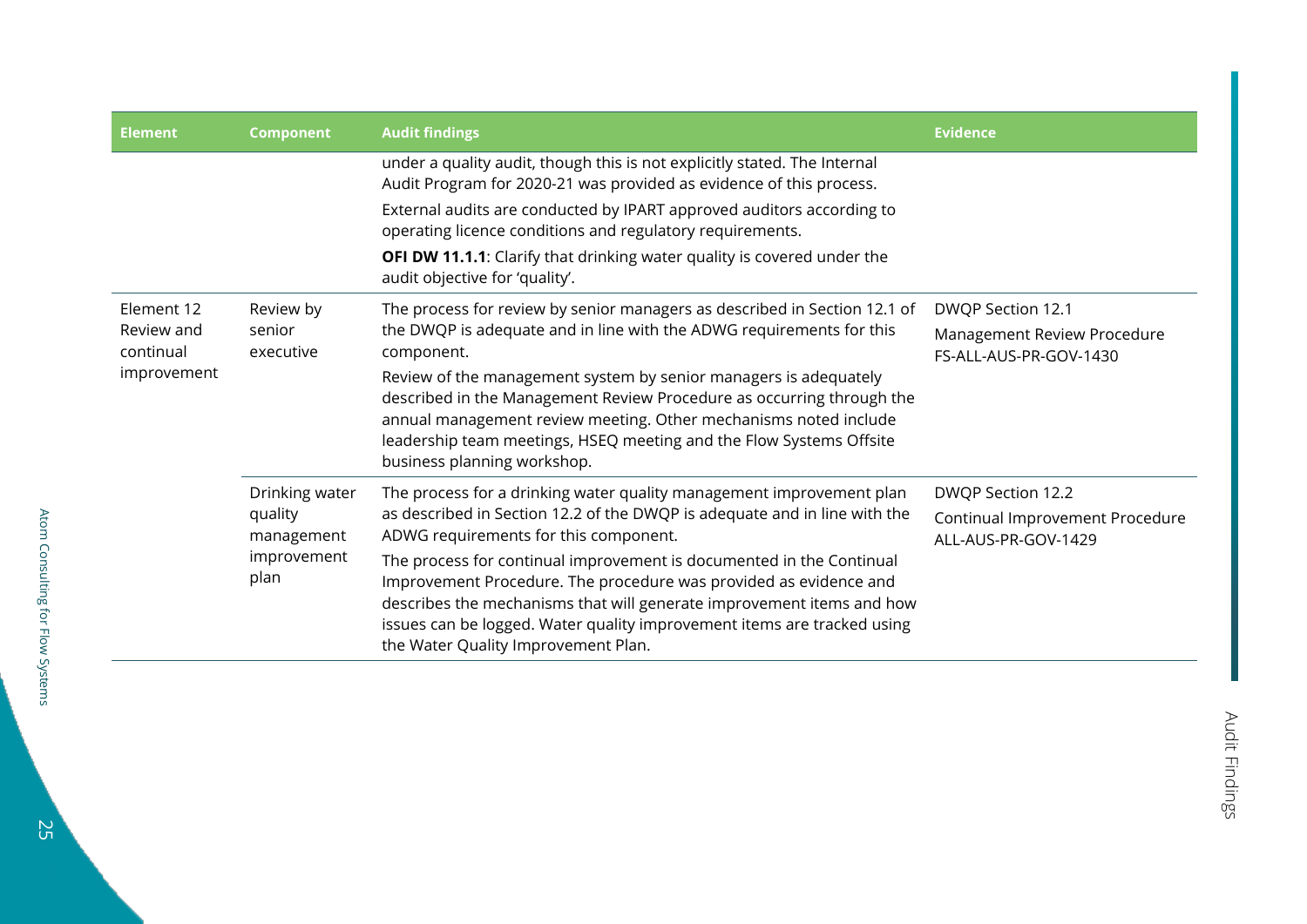#### <span id="page-25-0"></span>4.1.3 Summary of recommendations

A summary of recommendations for the Cooranbong drinking water quality plan is detailed below:

- Recommendation DW 5.1: Develop a process to ensure sample numbers and locations remain consistent with the requirements of the ADWG and the NSW Health Monitoring Program.
- Recommendation DW 10.2: Detail the process for how reporting to the consumer is undertaken in the DWQP
- Recommendation DW 11.1: Detail the process for the annual review of water quality performance in the DWQP.

#### <span id="page-25-1"></span>4.1.4 Summary of opportunities for improvement

A summary of opportunities for improvement are detailed below:

- OFI DW Overarching: Correct error referencing RWQP (Figure 2) in the DWQP
- OFI DW 3.1: Consider the inclusion of reservoir integrity as part of the Potable Water Tank control point in line with NSW Health guidance
- OFI DW 5.1: Review the use of the term 'critical limit' and how it is referenced throughout the documentation
- OFI DW 8.1: Include further information in the DWQP documenting the assessment requirements for developing the community consultation program
- OFI DW 9.1: Include explicit requirements for when revalidation will need to occur
- OFI DW 10.1: Include reference to external reporting obligations
- OFI DW 11.1.1: Clarify that drinking water quality is covered under the audit objective for 'quality'.

### <span id="page-25-2"></span>**4.2 Recycled water quality plan**

A summary of the water quality plan audit requirements and the compliance grade is shown in [Table 4-3.](#page-26-1)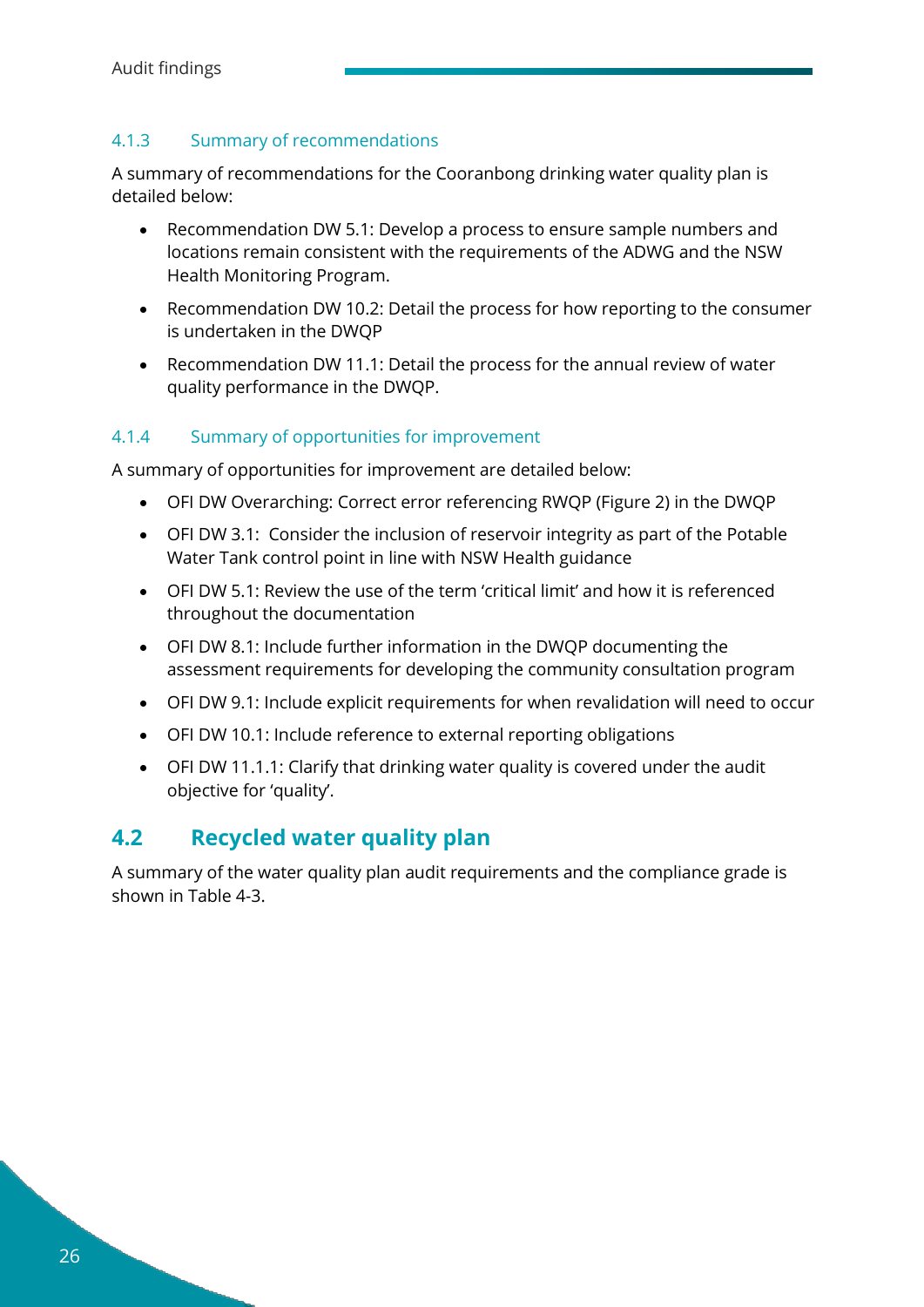#### <span id="page-26-1"></span>**Table 4-3. Recycled water quality plan audit requirements**

| <b>Ref</b>                                               | <b>Requirement</b>                                                                                                                                                                                                                                                                                                                                               | <b>Compliance</b>             |  |
|----------------------------------------------------------|------------------------------------------------------------------------------------------------------------------------------------------------------------------------------------------------------------------------------------------------------------------------------------------------------------------------------------------------------------------|-------------------------------|--|
| <b>WIC</b><br>Regulation<br>Schedule<br>1 clause<br>7(1) | 7 Water quality plans<br>(1) Before commencing to operate water infrastructure<br>commercially, the licensed network operator for the<br>infrastructure must prepare, and forward to IPART, a water<br>quality plan, in relation to the water supplied from the<br>infrastructure, that specifies:<br>(b) if the water so supplied is non-potable water, how the | Non-compliant<br>non material |  |
|                                                          | 12 elements of the framework for the management of<br>recycled water quality and use, as detailed in the<br>Australian Guidelines for Water Recycling, have been<br>addressed and will be implemented and, having regard to<br>those guidelines, the purposes for which the water may be<br>used and the purposes for which the water may not be<br>used.        |                               |  |

#### <span id="page-26-0"></span>4.2.1 Summary of findings

Flow Systems have a Recycled Water Quality Plan (RWQP) that details the AGWR Framework elements, components and actions. A table is included for each component, that details how the requirement of each action is met (*Discussion* column). Evidence to meet the requirements is detailed for Documents, Records and Responsibly/Monitoring. This approach clearly and comprehensively documents how Flow System meets the requirements of the AGWR Framework. Documents specific to individual sites are referenced in the Site-Specific Management Plan.

The Licence Plan as a whole is considered adequate, with a few deficiencies noted in relation to reporting and processes relating to the updating of documentation following scheme expansion. These are considered non-material and do not impact the commencement of the scheme. Recommendations have been included to address these shortcomings. It is recommended that these be assessed as part of the next scheduled RWQP licence plan audit (noting that this is scheduled for 2021).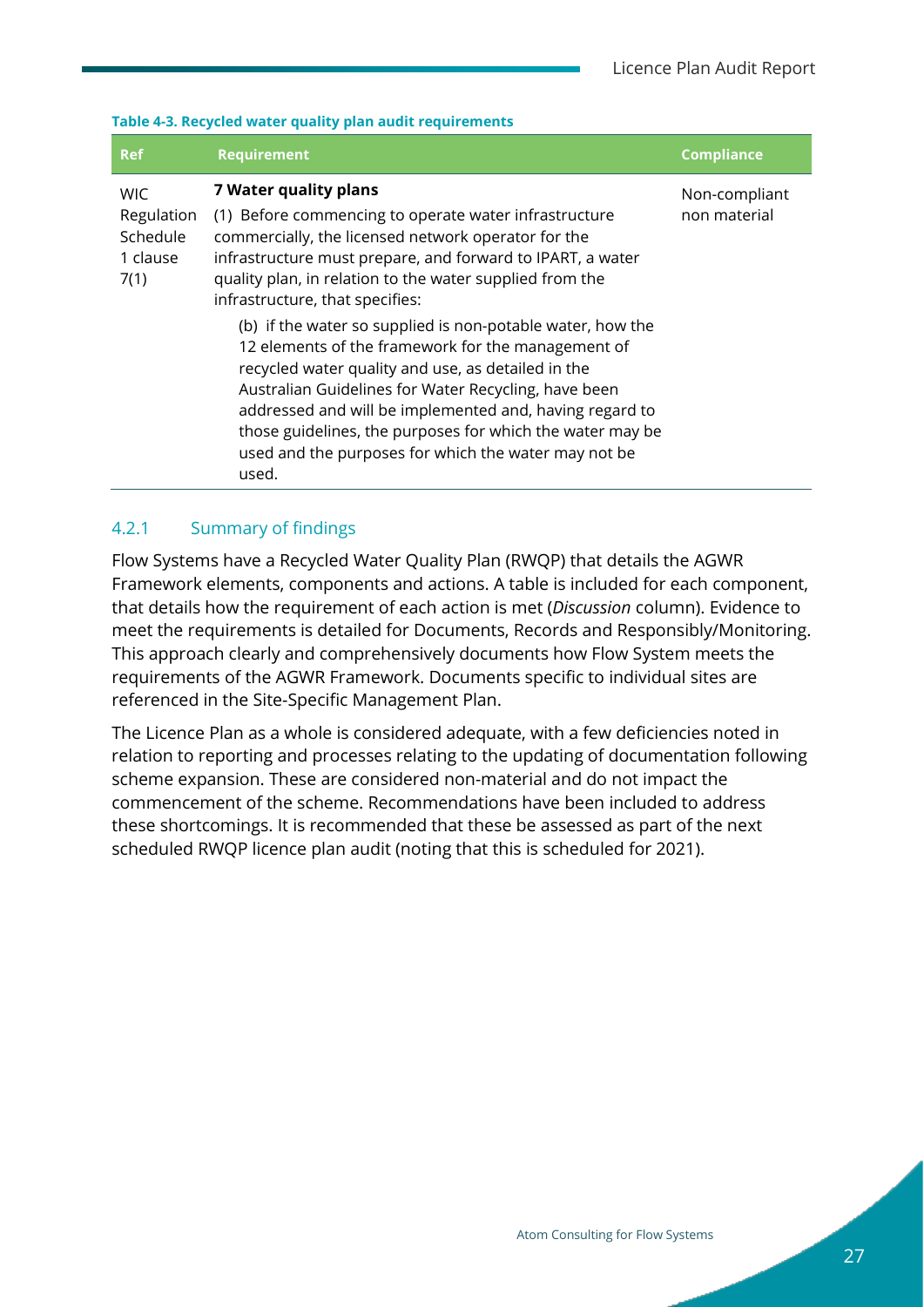#### 4.2.2 Detailed findings

A summary of the adequacy of each AGWR Framework element is discussed in [Table 4-2.](#page-12-1) A sample of documents referenced as evidence (in both the RWQP and Cooranbong Scheme Management Plan) were tested as part of the audit process.

A summary of audit evidence is included in [Appendix A.](#page-44-1) We have marked whether a full audit of the document was completed or whether the document was sampled or sighted.

#### **Table 4-4. Audit findings against the AGWR Framework**

<span id="page-27-0"></span>

| <b>Element</b>                                                                                        | <b>Component</b>                         | <b>Audit findings</b>                                                                                                                                                                                                                                                                                                                                                                                                                                                                                                                                                                                                                                                                                                                                                                                                                                                                                                 | <b>Evidence</b>                                                                                                                                                                                                                                                                                                                                                                                                                                                      |
|-------------------------------------------------------------------------------------------------------|------------------------------------------|-----------------------------------------------------------------------------------------------------------------------------------------------------------------------------------------------------------------------------------------------------------------------------------------------------------------------------------------------------------------------------------------------------------------------------------------------------------------------------------------------------------------------------------------------------------------------------------------------------------------------------------------------------------------------------------------------------------------------------------------------------------------------------------------------------------------------------------------------------------------------------------------------------------------------|----------------------------------------------------------------------------------------------------------------------------------------------------------------------------------------------------------------------------------------------------------------------------------------------------------------------------------------------------------------------------------------------------------------------------------------------------------------------|
| Element 1<br>Commitment<br>to responsible<br>use and<br>management<br>of recycled<br>water<br>quality | Responsible use<br>of recycled water     | The process for stakeholder involvement as described in Section<br>1.1 of the RWQP is adequate.<br>Stakeholders specific to the Cooranbong scheme are listed in the<br>Scheme specific Stakeholder and Emergency Contact List. Public<br>and environmental health stakeholders listed are appropriate and<br>include IPART, NSW Health, NSW Department of Planning, Industry<br>and Environment, NSW Environment Protection Authority.<br>Involvement of stakeholders in the risk assessment is documented<br>through the Risk Assessment Protocol for Water Products and<br>Services.<br>Involvement of environmental health stakeholders in the planning<br>processes is documented in the Environmental Improvement<br>Procedure.<br>The design management process as described in the Design<br>Management Procedure Design is to be adequate, documenting<br>design requirements and roles and responsibilities. | RWQP Section 1.1<br>Scheme specific Stakeholder and<br><b>Emergency Contact List - Cooranbong</b><br>Risk Assessment Protocol for Water<br>Products and Services 11FS-WAT-NSW-<br>PR-OPS-2466<br>Environmental Approval Procedure<br>(Document control) FS-WAT-NSW-PR-<br><b>HSEQ-2206</b><br>Design Management Procedure FS-WAT-<br>AUS-PR-PRD-2949<br>Procurement Policy and Procedure FS-<br>ALL-AUS-PO-PRO-1465<br>Water Scheme Operator Position<br>Description |
|                                                                                                       | Regulatory and<br>formal<br>requirements | The process for regulatory and formal requirements as described<br>in Section 1.2 of the RWQP is adequate.<br>The process to identify relevant regulatory and formal<br>requirements is documented in the Compliance Management                                                                                                                                                                                                                                                                                                                                                                                                                                                                                                                                                                                                                                                                                       | RWQP Section 1.2<br>Compliance Management Policy and<br>Procedure FS-ALL-AUS-PO-R&C-1366                                                                                                                                                                                                                                                                                                                                                                             |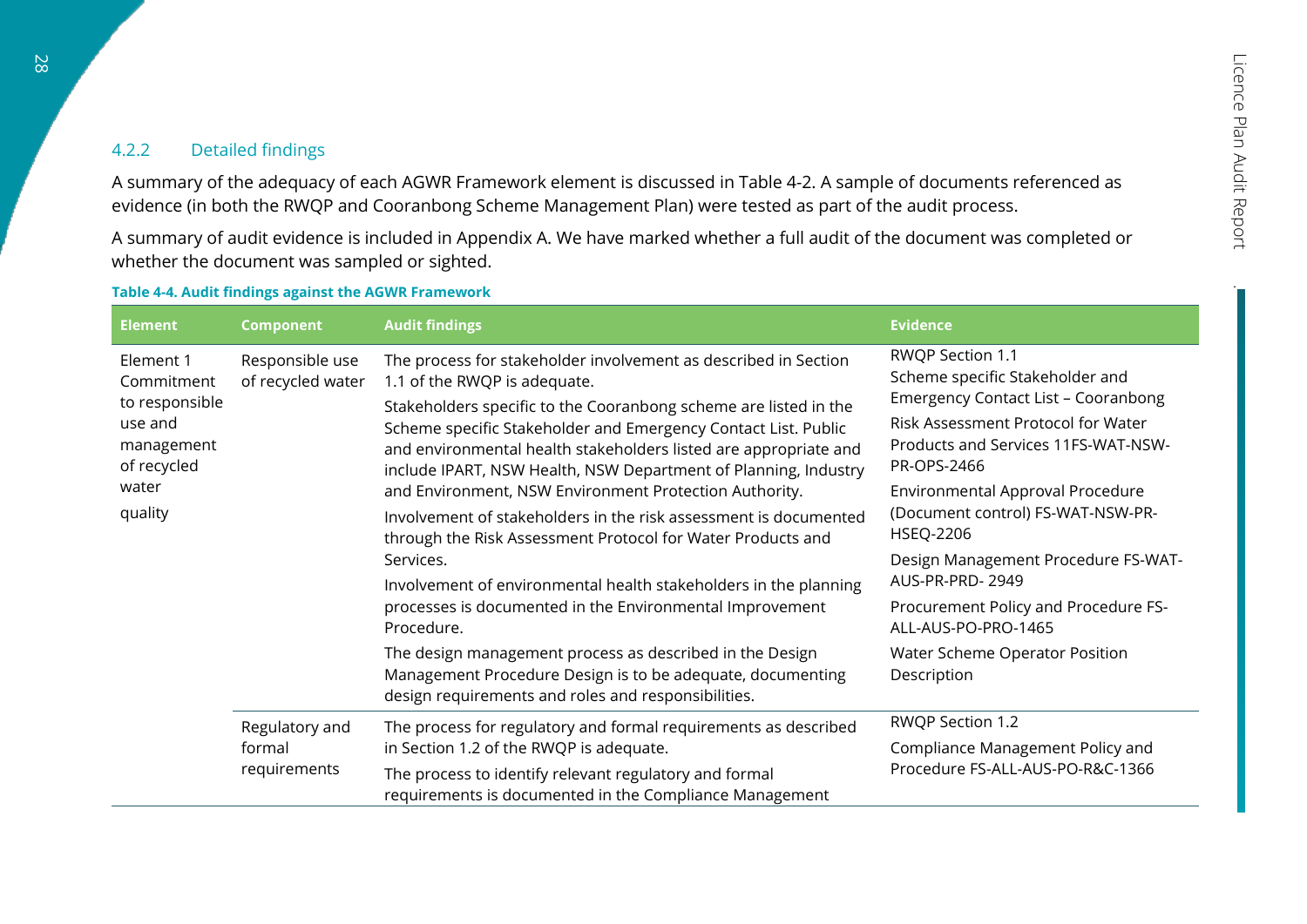| <b>Element</b>                    | <b>Component</b>                                  | <b>Audit findings</b>                                                                                                                                                                                                                                                                                                                                                                                                                              | <b>Evidence</b>                                                                                                                                                    |
|-----------------------------------|---------------------------------------------------|----------------------------------------------------------------------------------------------------------------------------------------------------------------------------------------------------------------------------------------------------------------------------------------------------------------------------------------------------------------------------------------------------------------------------------------------------|--------------------------------------------------------------------------------------------------------------------------------------------------------------------|
|                                   |                                                   | Policy and Procedure and is adequate. The Risk and Compliance<br>Manager, General Counsel and Managers are responsible for<br>keeping up to date with new requirements. The Network Operators<br>Licence obligations register was provided which maps scheme<br>licence obligations.<br>Scheme governance is documented in the WIC Responsibilities and<br>Authorities matrix. Responsibilities appear to be appropriate to the<br>included areas. | Network Operators Licence (NOL)<br>Obligation Register FS-WAT-NSW-RG-<br>OPS-3234<br><b>WICA Responsibilities and Authorities</b><br>Matrix FS-WAT-AUS-FM-OPS-1316 |
|                                   | Partnerships and<br>engagement of<br>stakeholders | Partnerships and engagement of stakeholders as described in<br>Section 1.3 of the RWQP is adequate.<br>Identification of stakeholders is discussed in responsible use of<br>recycled water component above.                                                                                                                                                                                                                                        | RWQP Section 1.3<br>Scheme specific Stakeholder and<br><b>Emergency Contact List - Cooranbong</b>                                                                  |
|                                   |                                                   | The RWQP states that Flow Systems "have ongoing<br>communications with NSW Health and formal reporting<br>requirements and licence performance oversight with IPART.                                                                                                                                                                                                                                                                               |                                                                                                                                                                    |
|                                   | Recycled water<br>policy                          | The process for a recycled water policy as described in Section 1.4<br>of the RWQP is adequate.<br>A recycled water quality policy is in place that adequately                                                                                                                                                                                                                                                                                     | RWQP Section 1.4<br>Recycled Water Policy FS-WAT-AUS-PO-<br>OPS-131Commitment to Safety,                                                                           |
|                                   |                                                   | documents Flow Systems commitment to recycled water quality.<br>The policy is endorsed by Senior Management and reviewed<br>annually.                                                                                                                                                                                                                                                                                                              | Environment and Quality FS-ALL-AUS-CO-<br>GOV-1211                                                                                                                 |
|                                   |                                                   | The Recycled Water Policy document control states that the policy<br>was reviewed on 21 July 2020 (Revision 2); consistent with the<br>Critical Document Review Calendar which is noted as a mechanism<br>for monitoring compliance.                                                                                                                                                                                                               |                                                                                                                                                                    |
| Element 2<br>Assessment<br>of the | Intended uses<br>and source of<br>recycled water  | The process for identifying intended uses and sources of recycled<br>water as described in Section 2.1 of the RWQP document is<br>adequate in line with the AGWR requirements for this component.                                                                                                                                                                                                                                                  | RWQP Section 2.1<br>Cooranbong Scheme Management Plan<br>CO-WAT-NSW-PL-OPS-1720                                                                                    |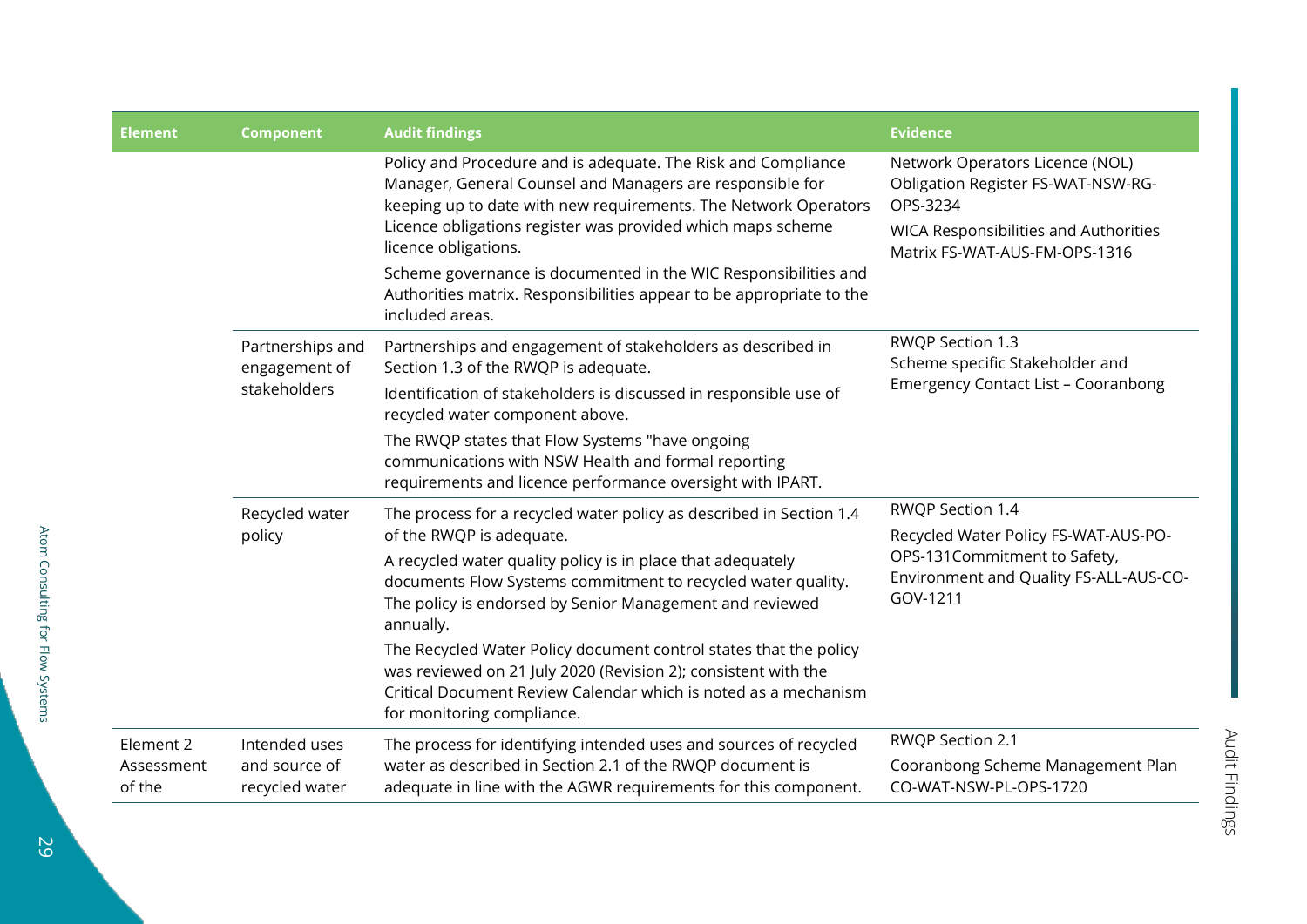| <b>Element</b>           | <b>Component</b>                                                            | <b>Audit findings</b>                                                                                                                                                                                                                                                                                                                                                                                                                                                                                                                                                                                                                                                                                                                                                                                                                                                                                                                                                                                                                                                                                                                                                                                                                                                                                                                                                                                                                                                                                                       | <b>Evidence</b>                                                                                                                                                       |
|--------------------------|-----------------------------------------------------------------------------|-----------------------------------------------------------------------------------------------------------------------------------------------------------------------------------------------------------------------------------------------------------------------------------------------------------------------------------------------------------------------------------------------------------------------------------------------------------------------------------------------------------------------------------------------------------------------------------------------------------------------------------------------------------------------------------------------------------------------------------------------------------------------------------------------------------------------------------------------------------------------------------------------------------------------------------------------------------------------------------------------------------------------------------------------------------------------------------------------------------------------------------------------------------------------------------------------------------------------------------------------------------------------------------------------------------------------------------------------------------------------------------------------------------------------------------------------------------------------------------------------------------------------------|-----------------------------------------------------------------------------------------------------------------------------------------------------------------------|
| recycled<br>water system |                                                                             | Intended uses are documented in the authorised purposes matrix.<br>The approved end uses for Cooranbong were consistent with the<br>approved end users in the licence.                                                                                                                                                                                                                                                                                                                                                                                                                                                                                                                                                                                                                                                                                                                                                                                                                                                                                                                                                                                                                                                                                                                                                                                                                                                                                                                                                      | Flow WICA Licences - Authorised<br>Purposes Matrix FS-WAT-NSW-RG-OPS-<br>2918                                                                                         |
|                          | Recycled water<br>system analysis<br>Assessment of<br>water quality<br>data | The process for recycled water system analysis and assessment of<br>water quality data is described in Sections 2.2 and 2.3 of the RWQP<br>document and is adequate in line with the AGWR requirements for<br>this component.<br>Scheme characteristics are to be documented in the scheme<br>management plan. Consistent with this requirement, scheme<br>characteristics including connections, source, treatment processes<br>and distribution are included in Table 2 Recycled Water system<br>overview description in the Cooranbong Management Plan.<br>The responsibilities described (including both from workshop<br>attendees and the team responsible for the RWQP) align with<br>AGWR requirements that state that the team should include<br>management and operations staff as well as representatives from<br>relevant agencies.<br>A process flow diagram was provided for the recycled water<br>scheme consistent with requirements of the AGWR to outline steps<br>and processes from source to application. Verifying the process<br>flow diagram onsite was outside the scope of this audit.<br>Assessment of water quality data was used to inform the risk<br>assessment. The risk assessment workshop briefing pack was<br>sighted as evidence and considered adequate as evidence of this<br>requirement. The briefing pack included water quality data trends<br>and observations (microbial and physical verification monitoring<br>exceedance summaries and operational monitoring data charts). | RWQP Section 2.2 and 2.3<br><b>WICA Responsibilities and Authorities</b><br>Matrix FS-WAT-AUS-FM-OPS-1316<br>Risk Assessment Briefing Pack FS-WAT-<br>NSW-RE-OPS-3199 |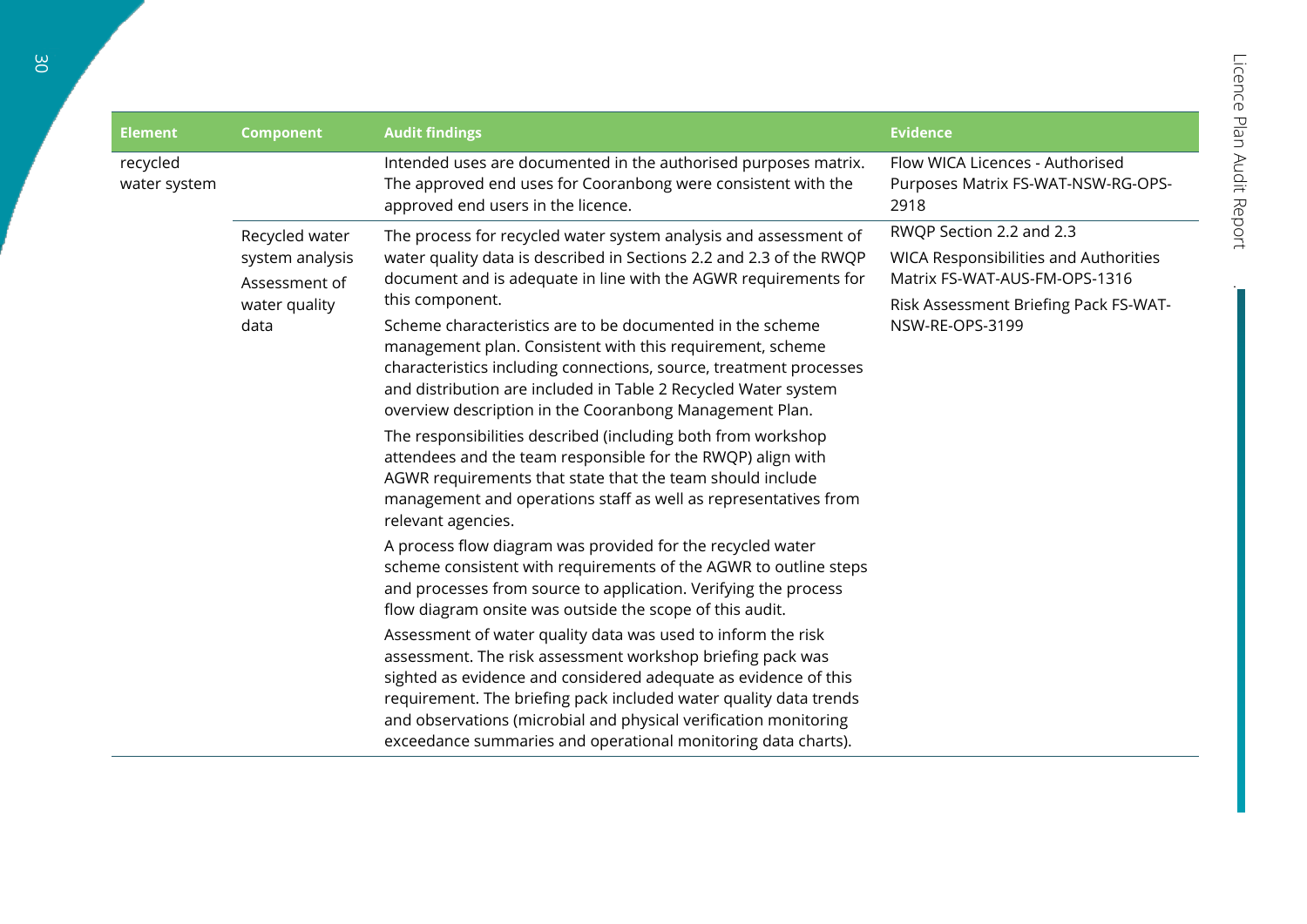| <b>Element</b>                                                             | <b>Component</b>                                   | <b>Audit findings</b>                                                                                                                                                                                                                                                                                                                                                                                                                                                                                                                                                                                                                                                                                                                                                                                                             | <b>Evidence</b>                                                                                                                                                                                                                                                 |
|----------------------------------------------------------------------------|----------------------------------------------------|-----------------------------------------------------------------------------------------------------------------------------------------------------------------------------------------------------------------------------------------------------------------------------------------------------------------------------------------------------------------------------------------------------------------------------------------------------------------------------------------------------------------------------------------------------------------------------------------------------------------------------------------------------------------------------------------------------------------------------------------------------------------------------------------------------------------------------------|-----------------------------------------------------------------------------------------------------------------------------------------------------------------------------------------------------------------------------------------------------------------|
|                                                                            | Hazard<br>identification<br>and risk<br>assessment | The process for hazard identification as described in Section 2.4 of<br>the RWQP document is adequate in line with the AGWR<br>requirements.<br>The risk assessment methodology is defined in the Risk Assessment<br>Protocol for Water Products and Services document. This<br>procedure clearly states that the risk assessment process for health<br>risks on the recycled water register is to be undertaken in line with<br>AGWR and key standards.<br>Briefing material for the Cooranbong Risk Assessment was<br>provided consistent with the Risk Assessment Protocol for Water<br>Products and Services.<br>The risk register is satisfactory in terms of risks considered, control<br>measures and assessment of uncertainty.                                                                                           | RWQP Section 2.4<br>Risk Assessment Protocol for Water<br>Products and Services FS-WAT-NSW-PR-<br>OPS-2466<br>Outcomes Summary, Risk Assessment<br>Workshop - land and Housing, 27 August<br>2020<br>Cooranbong Scheme Risk Register CO-<br>WAT-NSW-RG-OPS-2472 |
| Element 3<br>Preventive<br>measures for<br>recycled<br>water<br>management | Preventive<br>measures and<br>multiple barriers    | The process for identifying and documenting preventive measures<br>and multiple barriers as described in Section 3.1 of the RWQP is<br>adequate in line with the AGWR requirements for this component.<br>General controls are included in Attachment B of the RWQP and all<br>controls included in the scheme risk register. The Cooranbong<br>Scheme Risk Register was provided as evidence for this component.<br>Controls are included from source to end use for each hazardous<br>event and categorised as either preventative, detective or reactive<br>controls. The sample of controls reviewed are considered were<br>consistent with the AGWR. Additional control measures were<br>identified in the risk assessment and documented in the 'Specific<br>actions and ALARP considerations' column of the risk register. | RWQP Section 3.1<br>Cooranbong Scheme Risk Register CO-<br>WAT-NSW-RG-OPS-2472                                                                                                                                                                                  |
|                                                                            | Critical control<br>points                         | The process for identifying, establishing and implementing critical<br>control points as described in Section 3.2 of the RWQP is in line<br>with AGWR requirements for this component.                                                                                                                                                                                                                                                                                                                                                                                                                                                                                                                                                                                                                                            | RWQP Section 3.2<br>Cooranbong Scheme Risk Register CO-<br>WAT-NSW-RG-OPS-2472                                                                                                                                                                                  |

 $\frac{1}{2}$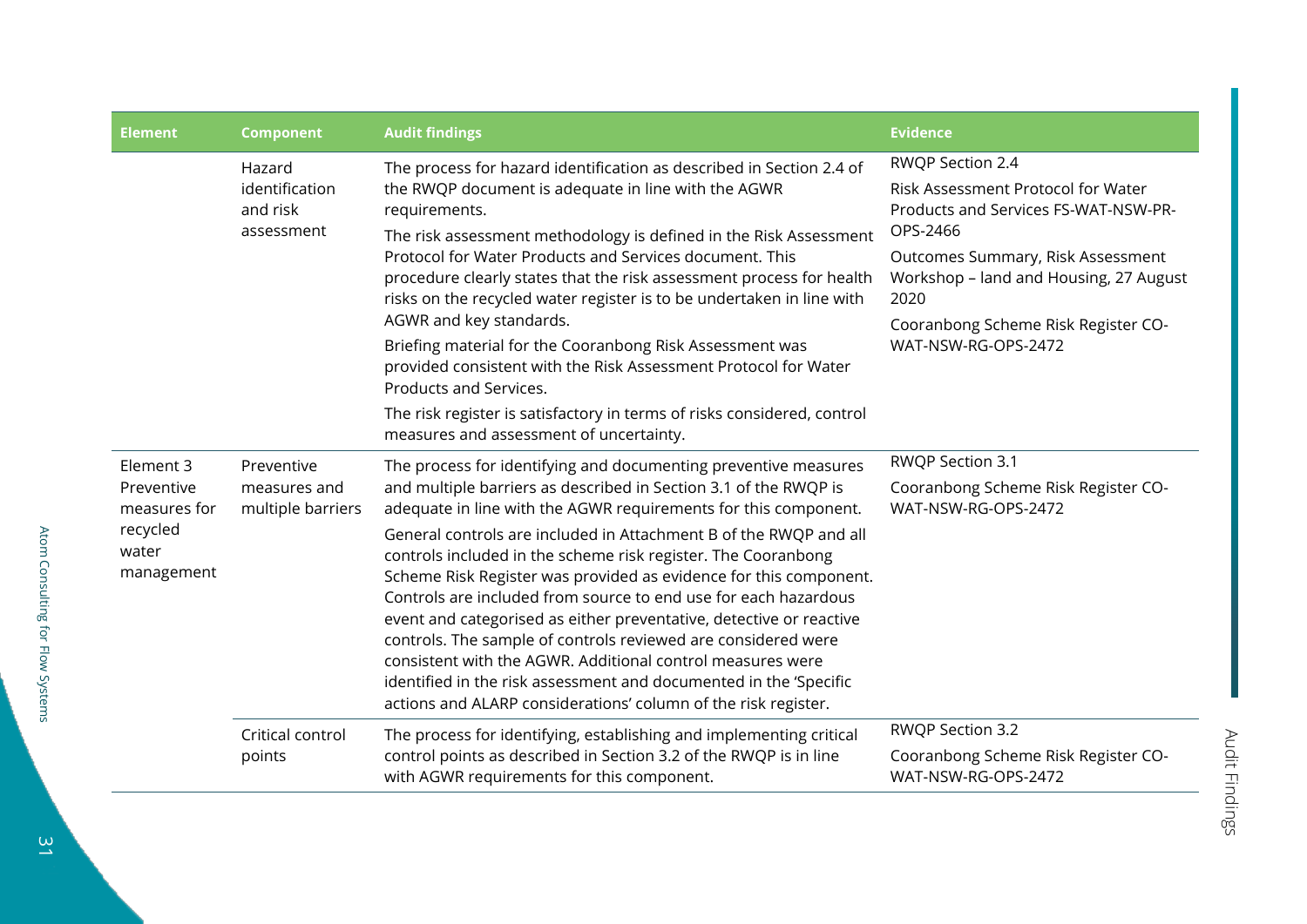| <b>Element</b>                                      | <b>Component</b>          | <b>Audit findings</b>                                                                                                                                                                                                                                                                      | <b>Evidence</b>                                                                                                                                                                                                                                                                                                                    |
|-----------------------------------------------------|---------------------------|--------------------------------------------------------------------------------------------------------------------------------------------------------------------------------------------------------------------------------------------------------------------------------------------|------------------------------------------------------------------------------------------------------------------------------------------------------------------------------------------------------------------------------------------------------------------------------------------------------------------------------------|
|                                                     |                           | Critical control points are identified as part of the risk assessment<br>process. Documentation of this assessment was confirmed in the<br>Cooranbong Scheme Risk Register where CCPs and QCPs are<br>recorded in the "CCP / QCP?" column.                                                 | Cooranbong Control Points Table CO-<br>WAT-NSW-PL-OPS-2832                                                                                                                                                                                                                                                                         |
|                                                     |                           | Critical control points for Cooranbong are documented in the<br>Cooranbong Control Points Table. Critical control points in these<br>tables were consistent against those assessed in the risk register.<br>The references used in the justification column are considered<br>appropriate. |                                                                                                                                                                                                                                                                                                                                    |
| Element 4                                           | Operational               | Processes for operational procedures as described in Section 4.1of                                                                                                                                                                                                                         | RWQP Section 4.1<br>Operations and Maintenance (O&M)<br>Manual - Cooranbong Local Water<br>Centre (LWC) CO-WAT-NSW-RE-OPS-3258<br>Register of Operational Procedures FS-<br>WAT-NSW-RG-OPS-2725<br>RAMS Checklists (JOB0001 Weekly<br>inspection schemes, 10/2/20 and<br>JOB0002 Weekly Control Points Schemes<br>TEST 21/09/2020) |
| Operational<br>procedures<br>and process<br>control | procedures                | the RWQP are in line with the AGWR requirements for this<br>component.                                                                                                                                                                                                                     |                                                                                                                                                                                                                                                                                                                                    |
|                                                     |                           | The RWQP states that schemes will be operated in accordance with<br>the scheme operations and maintenance manual. A finalised<br>Cooranbong LWC Operations and Maintenance Manual was                                                                                                      |                                                                                                                                                                                                                                                                                                                                    |
|                                                     |                           | provided as evidence (Version 2, dated 28 October 2020).                                                                                                                                                                                                                                   |                                                                                                                                                                                                                                                                                                                                    |
|                                                     |                           | SOPs and Work Instructions are documented in the register of<br>operational procedures. The procedures identified for Cooranbong<br>in the register are appropriate. Onsite verification of these<br>procedures was outside the scope of the audit.                                        |                                                                                                                                                                                                                                                                                                                                    |
|                                                     |                           | Weekly checklists are generated of operator's tasks from the<br>computerised maintenance management system. Example<br>checklists were provided as evidence of this process.                                                                                                               |                                                                                                                                                                                                                                                                                                                                    |
|                                                     | Operational<br>monitoring | The process for operational monitoring and documentation as<br>described in Section 4.2 of the RWQP is adequate and in line with<br>the AGWR requirements for this component.                                                                                                              | RWQP Section 4.2<br>Monitoring and sampling plan FS-WAT-<br>AUS-PL-OPS-1288                                                                                                                                                                                                                                                        |
|                                                     |                           | Operational monitoring requirements are detailed in the<br>Monitoring and Sampling Plan. The Cooranbong Monitoring and<br>Sampling program was provided and sample items were cross                                                                                                        | Cooranbong Monitoring and Sampling<br>Program CO-WAT-NSW-PL-OPS-3093                                                                                                                                                                                                                                                               |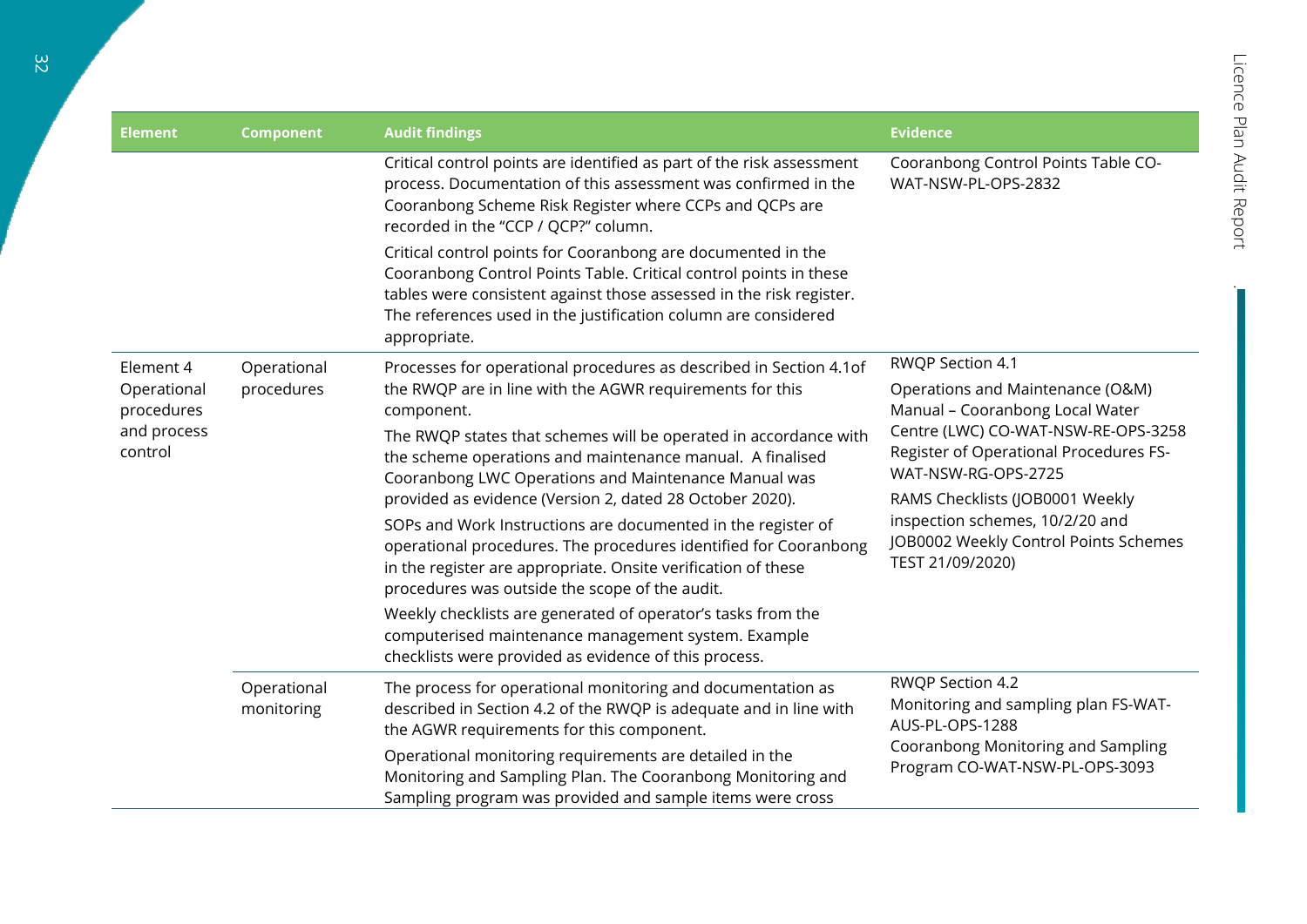| <b>Element</b> | <b>Component</b>                           | <b>Audit findings</b>                                                                                                                                                                                                                                                                                                                                           | <b>Evidence</b>                                                                                                                                                                                    |
|----------------|--------------------------------------------|-----------------------------------------------------------------------------------------------------------------------------------------------------------------------------------------------------------------------------------------------------------------------------------------------------------------------------------------------------------------|----------------------------------------------------------------------------------------------------------------------------------------------------------------------------------------------------|
|                |                                            | checked against the sampling plan; the items checked were found<br>to be consistent.                                                                                                                                                                                                                                                                            | Water Storage Tank Inspection Checklist<br>FS-WAT-AUS-FM-OPS-2562                                                                                                                                  |
|                | Operational<br>corrections                 | The process for operational corrections as described in Section 4.3<br>of the RWQP is adequate in line with the AGWR requirements for<br>this component. Discussions on corrective actions are also included<br>in Element 6 in the Incident and Emergency Response Protocols<br>section.<br>Critical control points summary corrective actions are included in | RWQP Section 4.3<br>Recycled Water Post-treatment Out-of-<br>Specification Policy and Procedure FS-<br>WAT-NSW-PO-OPS-3177<br>Recycled Water Out of Specification<br>Corrective Action Procedure - |
|                |                                            | the control point tables. The Cooranbong Control Points Table<br>procedures for shutdown and off specification water diversion are<br>appropriate.                                                                                                                                                                                                              | Cooranbong CO-WAT-AUS-WI-OPS-3321<br>Cooranbong Control Points Table CO-<br>WAT-NSW-PL-OPS-2832                                                                                                    |
|                |                                            | Deviations for other operational monitoring activities are described<br>in the Operational Monitoring Corrective Actions Procedure.                                                                                                                                                                                                                             | <b>Operational Monitoring Corrective</b><br>Actions Procedure FS-WAT-NSW-PR-OPS-<br>2722                                                                                                           |
|                | Equipment<br>capability and<br>maintenance | The process for equipment capability and maintenance as<br>described in Section 4.4 of the RWQP is adequate and in line with<br>the AGWR requirements for this component.                                                                                                                                                                                       | RWQP Section 4.4                                                                                                                                                                                   |
|                |                                            |                                                                                                                                                                                                                                                                                                                                                                 | Infrastructure Operating Plan (IOP) FS-<br>WAT-AUS-PL-OPS-1279                                                                                                                                     |
|                |                                            | Equipment capability and maintenance is addressed by the Asset<br>Management Plan. Weekly checklists are generated of operator's                                                                                                                                                                                                                                | Asset Management Plan (AMP) FS-WAT-<br>AUS-PL-OPS-1219                                                                                                                                             |
|                |                                            | tasks from the computerised maintenance management system.                                                                                                                                                                                                                                                                                                      | Operations and Maintenance (O&M)                                                                                                                                                                   |
|                |                                            | The Cooranbong Operations and Maintenance Manual specifies<br>maintenance requirements. Calibration requirements were<br>checked, with quarterly calibration of online analysers considered<br>appropriate. The sampling monitoring program also references<br>calibration and verification as identified in RAMs checklist.                                    | Manual - Cooranbong Local Water<br>Centre (LWC) CO-WAT-NSW-RE-OPS-3258<br>RAMS Checklists (JOB0001 Weekly<br>inspection schemes, 10/2/20 and<br>JOB0002 Weekly Control Points Schemes              |
|                |                                            | Example checklists were provided as evidence of this process. As<br>the system is not yet in operation a test checklist was provided to<br>verify the adequacy.                                                                                                                                                                                                 | TEST 21/09/2020)                                                                                                                                                                                   |

Atom Consulting for Flow Systems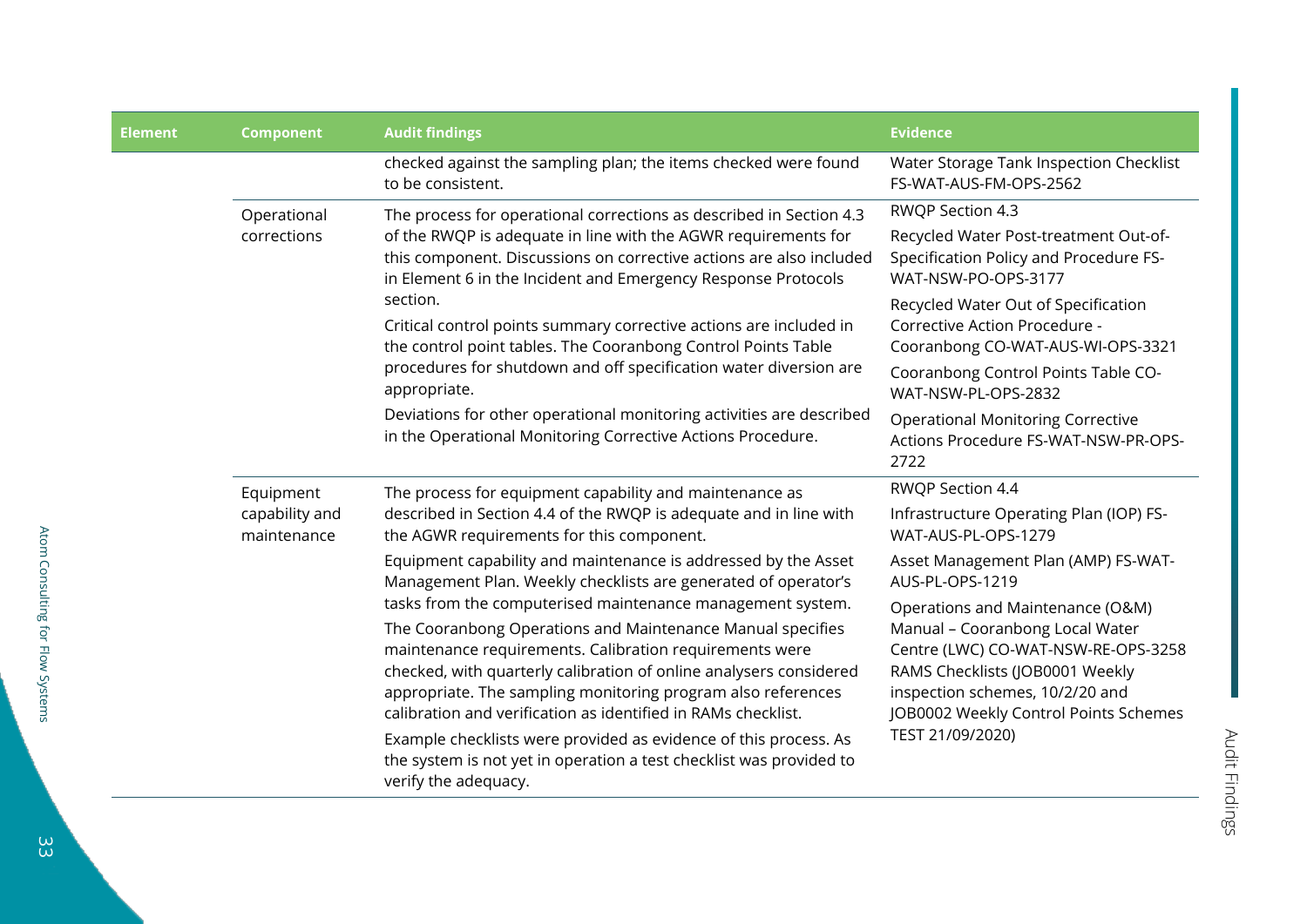| <b>Element</b>                | <b>Component</b>                                                            | <b>Audit findings</b>                                                                                                                                                                                                                                                                                                                                                                                                                                                        | <b>Evidence</b>                                                                                                                                                            |
|-------------------------------|-----------------------------------------------------------------------------|------------------------------------------------------------------------------------------------------------------------------------------------------------------------------------------------------------------------------------------------------------------------------------------------------------------------------------------------------------------------------------------------------------------------------------------------------------------------------|----------------------------------------------------------------------------------------------------------------------------------------------------------------------------|
|                               | Materials and<br>chemicals                                                  | The process for materials and chemicals as described in Section 4.5<br>of the RWQP is adequate in line with the AGWR requirements for<br>this component.<br>Flow Systems manages the process of ensuring only approved<br>chemicals and materials are used through the Evaluating Products<br>Materials and Chemicals Procedure.<br>Chemical deliveries are managed through the Chemical Delivery<br>Procedure. These procedures align with the requirements of the<br>AGWR. | RWQP Section 4.5<br><b>Evaluating Products Materials and</b><br>Chemicals Procedure FS-WAT-NSW-PR-<br>OPS-2715<br>Chemical Delivery Procedure FS-WAT-<br>NSW-PR-OP16S-2591 |
| Element 5                     | Recycled water<br>quality<br>monitoring<br>Documentation<br>and reliability | The process for recycled water quality monitoring and                                                                                                                                                                                                                                                                                                                                                                                                                        | RWQP Section 5.1 and 5.3                                                                                                                                                   |
| Verification of<br>recycled   |                                                                             | documentation as described in Section 5.1 and 5.3 of the RWQP is<br>adequate in line with the AGWR requirements for this component.                                                                                                                                                                                                                                                                                                                                          | Monitoring and sampling plan FS-WAT-<br>AUS-PL-OPS-1288 Cooranbong                                                                                                         |
| water quality<br>and          |                                                                             | Characteristics to be monitored are included within the overarching<br>Monitoring and Sampling Plan.                                                                                                                                                                                                                                                                                                                                                                         | Monitoring and Sampling Program CO-<br>WAT-NSW-PL-OPS-3093                                                                                                                 |
| environmenta<br>I performance |                                                                             | Parameters, locations and frequency of sampling at sample sites<br>are detailed in the Cooranbong Monitoring and Sampling Program.<br>Verification samples are taken at the outlet of the LWC, customer<br>properties (on a rotating basis) and point of use. Frequencies are<br>consistent with the recommendations of the AGWR for a high<br>exposure scheme (Table 5.6).                                                                                                  |                                                                                                                                                                            |
|                               |                                                                             | A check was carried out against the verification requirements in the<br>Monitoring and Sampling Plan against the Cooranbong Monitoring<br>and Sampling Program; with the documents found to be consistent.                                                                                                                                                                                                                                                                   |                                                                                                                                                                            |
|                               |                                                                             | The Monitoring and Sampling Plan and Cooranbong Monitoring<br>and Sampling Program are adequate for verification monitoring<br>against the requirements of the AGWR. It was noted however that<br>the date and version in the footer of the Monitoring and Sampling                                                                                                                                                                                                          |                                                                                                                                                                            |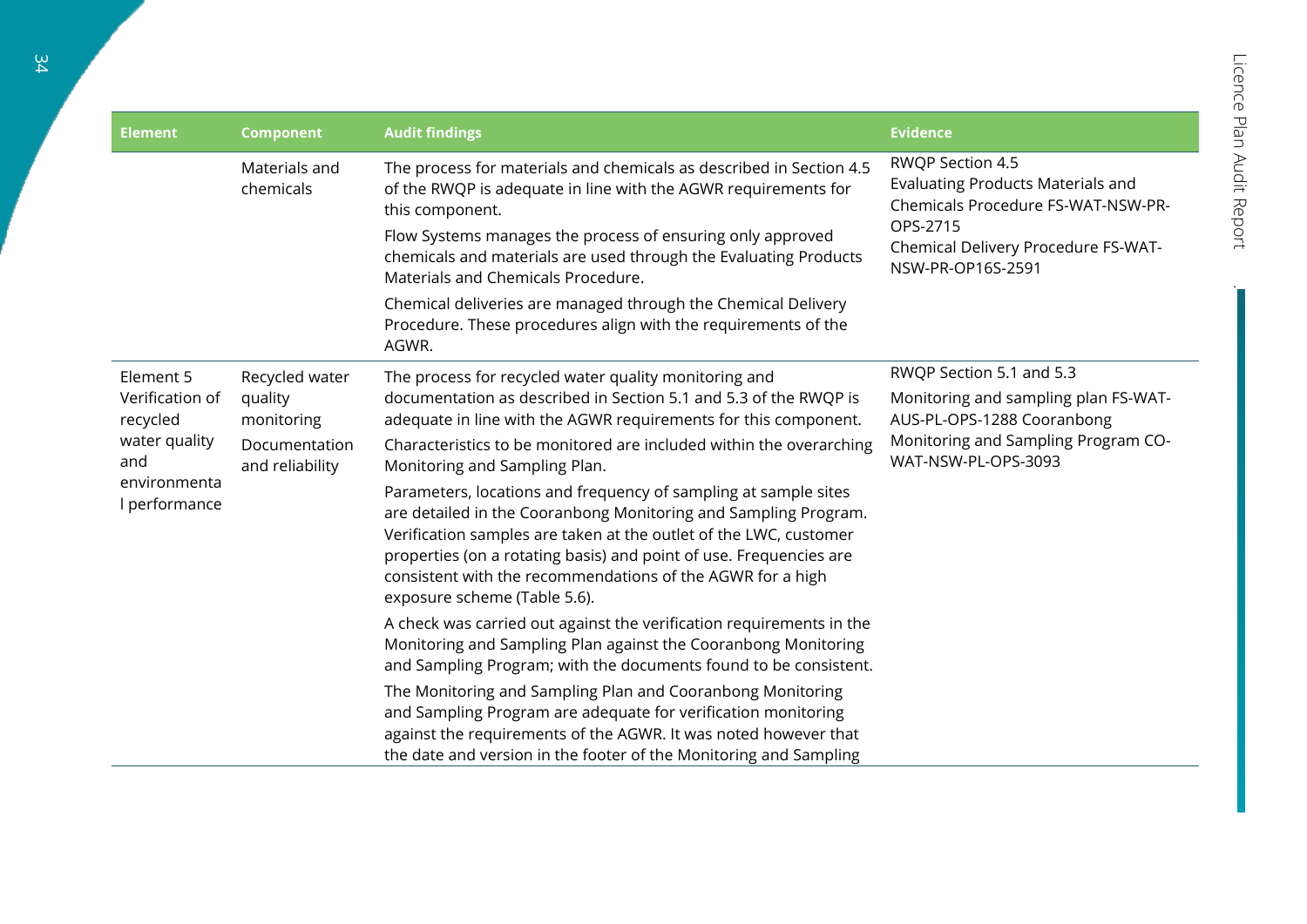| <b>Element</b> | <b>Component</b>                                 | <b>Audit findings</b>                                                                                                                                                                                                                                                                                                                                                                                                                                                                                                                                                                                                                                                                                                                                                                                                          | <b>Evidence</b>                                                                                                                                                      |
|----------------|--------------------------------------------------|--------------------------------------------------------------------------------------------------------------------------------------------------------------------------------------------------------------------------------------------------------------------------------------------------------------------------------------------------------------------------------------------------------------------------------------------------------------------------------------------------------------------------------------------------------------------------------------------------------------------------------------------------------------------------------------------------------------------------------------------------------------------------------------------------------------------------------|----------------------------------------------------------------------------------------------------------------------------------------------------------------------|
|                |                                                  | Plan were different to the latest version in the document control<br>table.                                                                                                                                                                                                                                                                                                                                                                                                                                                                                                                                                                                                                                                                                                                                                    |                                                                                                                                                                      |
|                |                                                  | OFI 5.1: Ensure date and version in footer of the Monitoring and<br>Sampling plan are consistent with document control.                                                                                                                                                                                                                                                                                                                                                                                                                                                                                                                                                                                                                                                                                                        |                                                                                                                                                                      |
|                | Application site<br>and receiving<br>environment | The process for application site and receiving environment<br>monitoring as described in Section 5.2 of the RWQP document is<br>adequate, with a non material deficiency noted in documenting the<br>trigger process for updating the monitoring program following<br>relevant scheme changes.                                                                                                                                                                                                                                                                                                                                                                                                                                                                                                                                 | RWQP Section 5.2<br>Recycled Water Irrigation Management<br>Plan FS-WAT-NSW-PL-OPS-2299<br>Irrigation management plan for Avondale<br>College CO-WAT-NSW-PL-OPS-3200 |
|                |                                                  | The process states that where recycled water is used at the<br>Designated Irrigation Zone the parameters are documented in the<br>Monitoring and Sampling Program.                                                                                                                                                                                                                                                                                                                                                                                                                                                                                                                                                                                                                                                             |                                                                                                                                                                      |
|                |                                                  | The Irrigation management plan for Avondale College states that<br>(section 6.3 DIZ Monitoring and Sampling) For monitoring and<br>sampling tasks for the DIZ systems, refer to the Cooranbong Monitoring<br>and Sampling Programme (M&S Prog) CO-WAT-NSW-PL-OPS-3093. Flow<br>Systems advised that the Irrigation Management Plan that was<br>submitted anticipates the eventual inclusion of the Avondale<br>College DIZ within the operational infrastructure, that this<br>infrastructure has not yet been installed or is operational and as<br>such has not been included in the Monitoring and Sampling<br>Program. This approach is appropriate. It is recommended that the<br>RWQP be updated to document the trigger process for when the<br>sampling program is to be updated following relevant scheme<br>changes. |                                                                                                                                                                      |
|                |                                                  | <b>Recommendation RW 5.1:</b> Include in the RWQP the trigger process<br>for updating the scheme specific monitoring programmes following<br>relevant scheme changes.                                                                                                                                                                                                                                                                                                                                                                                                                                                                                                                                                                                                                                                          |                                                                                                                                                                      |

Atom Consulting for Flow Systems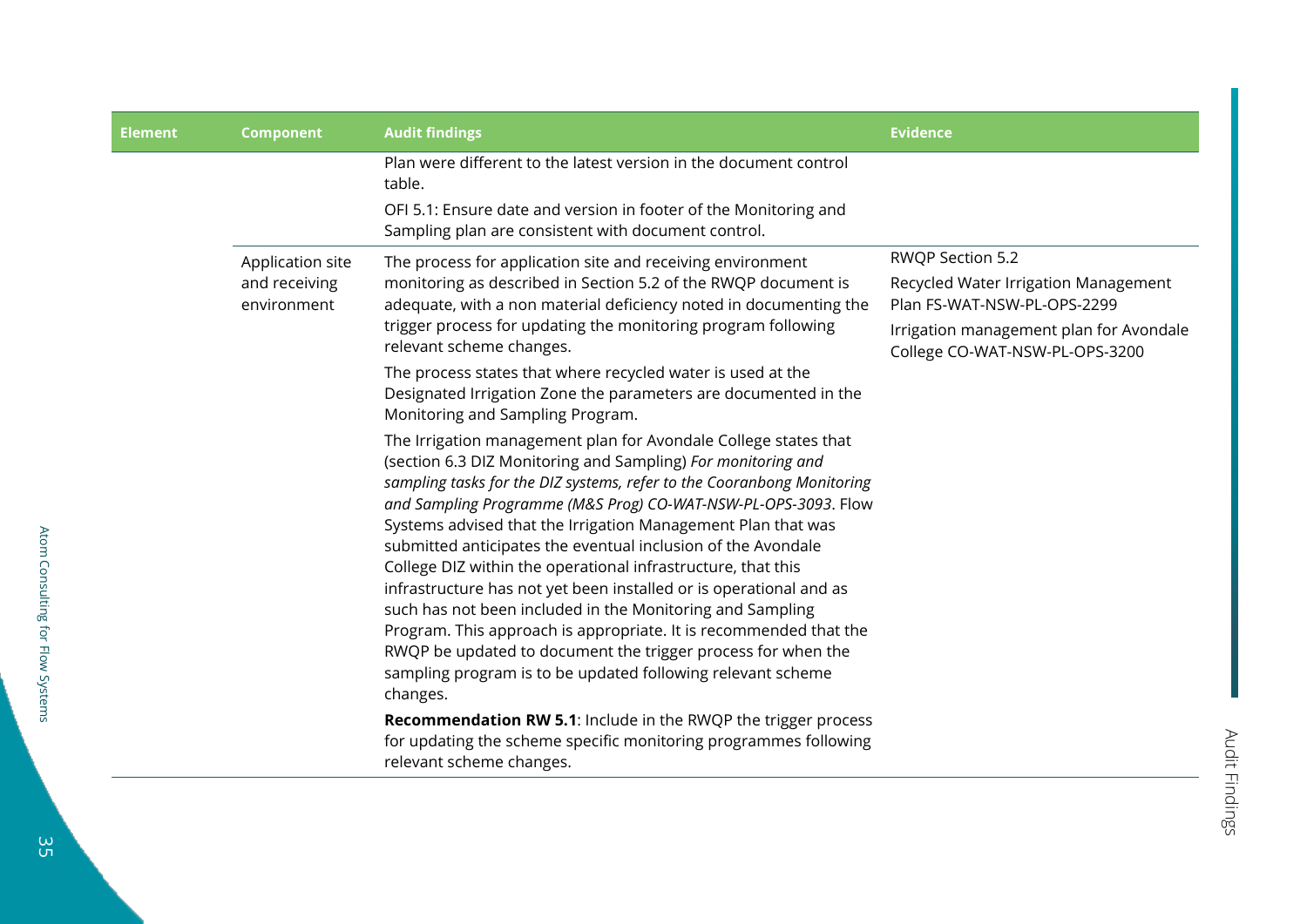| <b>Element</b>                                                | <b>Component</b>                              | <b>Audit findings</b>                                                                                                                                                                                                                                                                                                                                                                                                                                                                                 | <b>Evidence</b>                                                                                                                                                           |
|---------------------------------------------------------------|-----------------------------------------------|-------------------------------------------------------------------------------------------------------------------------------------------------------------------------------------------------------------------------------------------------------------------------------------------------------------------------------------------------------------------------------------------------------------------------------------------------------------------------------------------------------|---------------------------------------------------------------------------------------------------------------------------------------------------------------------------|
|                                                               | Satisfaction of<br>users of recycled<br>water | The process for recycled water quality monitoring and<br>documentation as described in Section 5.4 of the RWQP is<br>adequate.<br>The Complaints and Dispute Resolution Policy details the process<br>for users of recycled water to make a complaint, and the escalation<br>and dispute resolution process.<br>The Work Instruction: How to manage customer complaints details<br>the process for managing a received complaint. These documents<br>are adequate in line with the AGWR requirements. | RWQP Section 5.4<br><b>Customer Complaints and Dispute</b><br>Resolution Policy FS-ALL-AUS-PO-RET-<br>1249<br>Work Instruction: How to manage<br>customer complaints 2334 |
|                                                               | Short-evaluation<br>of results                | The process for recycled water quality monitoring and<br>documentation as described in Section 5.5 of the RWQP is<br>adequate. Short term monitoring is undertaken through the<br>Laboratory Information Management System (LIMS). Flow Systems<br>is notified of exceedances following which an investigation is<br>undertaken by Flow Systems. We did not test the LIMS system or<br>associated processes as the implementation of the licence plan is<br>outside the scope of this audit.          | RWQP Section 5.5                                                                                                                                                          |
|                                                               | Corrective<br>response                        | The process for corrective action in the RWQP refers to Component<br>4.3, Element 6 and Component 8.2. Adequacy of these sections is<br>discussed under those items. Reference to these sections is<br>adequate for this component. Responsibilities for deviations are<br>noted to be the LWC operator and managers which is considered<br>appropriate.                                                                                                                                              | RWQP Section 5.6                                                                                                                                                          |
| Element 6<br>Management<br>of incidents<br>and<br>emergencies | Communication                                 | The communication process as described in Section 6.1 of the                                                                                                                                                                                                                                                                                                                                                                                                                                          | RWQP Section 6.1                                                                                                                                                          |
|                                                               |                                               | RWQP document is adequate.                                                                                                                                                                                                                                                                                                                                                                                                                                                                            | Incident Management Plan FS-ALL-AUS-<br>PL-INC-1266                                                                                                                       |
|                                                               |                                               | Figure 3 of the RWQP sets out how incidents and emergencies are<br>generally managed. Key documents referenced were sighted as<br>evidence (Incident Management Plan; Incident Notification                                                                                                                                                                                                                                                                                                           | Incident Notification Protocols with NSW<br>Health (FS-ALL-NSW-PR-INC-1277)                                                                                               |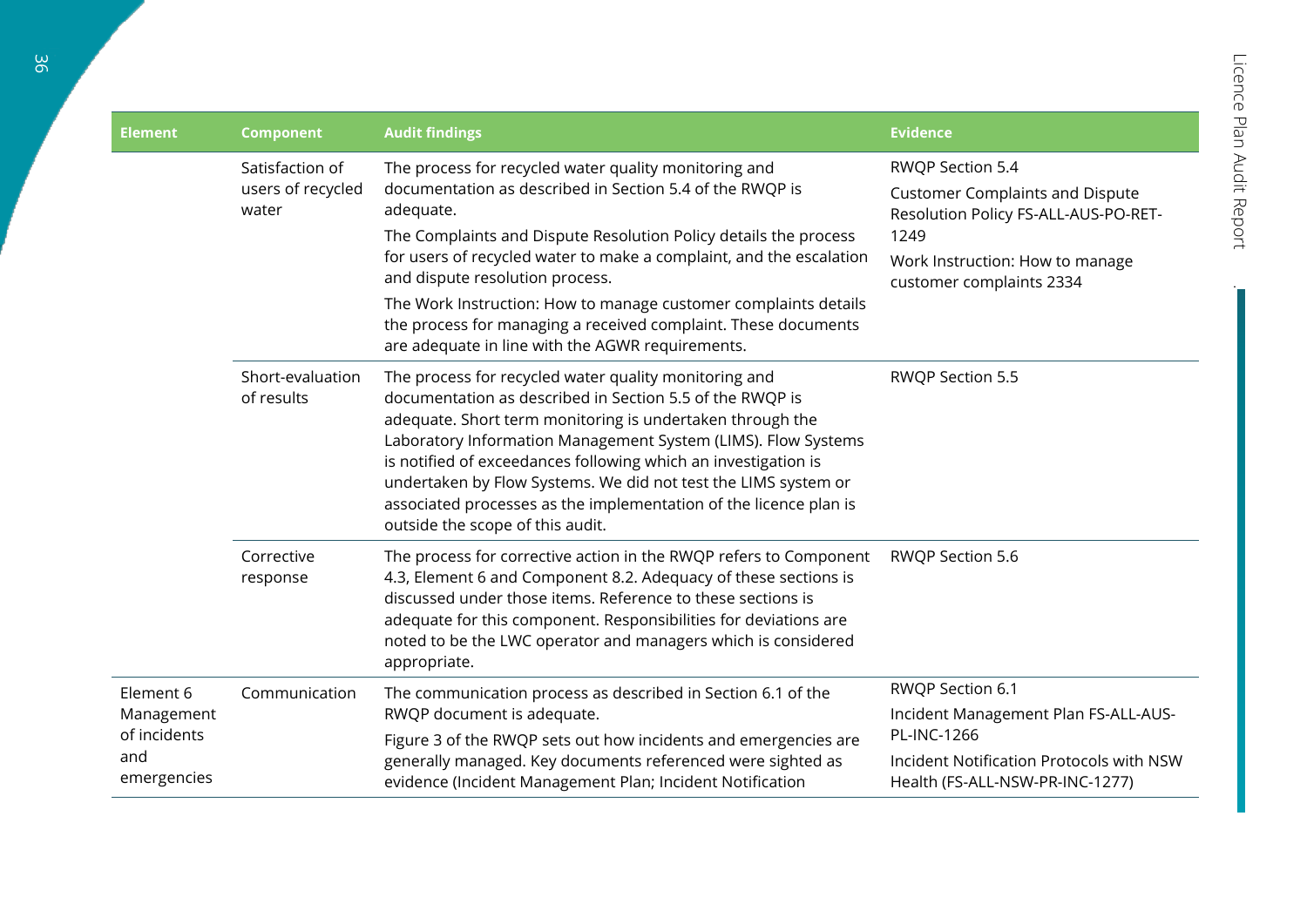| <b>Element</b> | <b>Component</b>                                   | <b>Audit findings</b>                                                                                                                                                                                                                                           | <b>Evidence</b>                                                                                          |
|----------------|----------------------------------------------------|-----------------------------------------------------------------------------------------------------------------------------------------------------------------------------------------------------------------------------------------------------------------|----------------------------------------------------------------------------------------------------------|
|                |                                                    | Protocols and Water Operations Incident Management Reporting<br>and Investigation Procedure).<br>Flow Systems has regulatory reporting obligation for incidents.                                                                                                | Water Operations Incident Management,<br>Reporting and Investigation Procedure<br>FS-WAT-NSW-PR-INC-2561 |
|                |                                                    | The Water Operations Incident Management, reporting and<br>Investigation Procedure details the overarching incident notification<br>process.                                                                                                                    |                                                                                                          |
|                |                                                    | Flow Systems notifies and reports to IPART in accordance with<br>IPART's Network Operator Reporting Manual.                                                                                                                                                     |                                                                                                          |
|                |                                                    | Communication protocols with NSW Health are defined in the<br>Incident Notification Protocols with NSW Health document.                                                                                                                                         |                                                                                                          |
|                | Incident and<br>emergency<br>response<br>protocols | The incident and emergency response process as described in<br>Section 6.2 of the RWQP document is adequate.                                                                                                                                                    | RWQP Section 6.2<br>Incident Management Plan FS-ALL-AUS-                                                 |
|                |                                                    | Figure 3 of the RWQP sets out how incidents and emergencies are<br>managed. Key documents referenced were sighted as evidence.                                                                                                                                  | PL-INC-1266<br>Incident Notification Protocols with NSW<br>Health (FS-ALL-NSW-PR-INC-1277)               |
|                |                                                    | The Recycled Water Post-Treatment Out of Specification Policy and<br>Procedure (Ver 1, dated 6 October 2020) and the Recycled Water<br>Out of Specification Work Instruction for Cooranbong (Ver 1.1,<br>dated 27 October 2020) were tested for adequacy. These | Water Quality Incident Management,<br>Reporting and Investigation Procedure<br>FS-WAT-NSW-PR-INC-2561    |
|                |                                                    | documents were provided after the close out meeting and the<br>adequacy of the document against the onsite actions could not be<br>assessed as part of this audit.                                                                                              | WICA Form A - Incident Initial Notification<br>Cooranbong                                                |
|                |                                                    | The Recycled Water Post-Treatment Out of Specification Policy and                                                                                                                                                                                               | WICA Form B - Incident Initial<br><b>Notification Cooranbong</b>                                         |
|                |                                                    | Procedure is adequate with minor inconsistencies noted; such as<br>inconsistent units in Figure 2-1 of the document.<br>The Recycled Water Out of Specification Work Instruction for                                                                            | Water Operations Incident Management,<br>Reporting and Investigation Procedure<br>FS-WAT-NSW-PR-INC-2561 |
|                |                                                    | Cooranbong is adequate.<br>The Water Operations Incident and Reporting Training Package<br>provided (27 October 2020) includes reference to the Recycled                                                                                                        | Water Operations Incident Report Form<br>and Investigation Form FS-WAT-NSW-PM-<br><b>INC-2566</b>        |

Atom Consulting for Flow Systems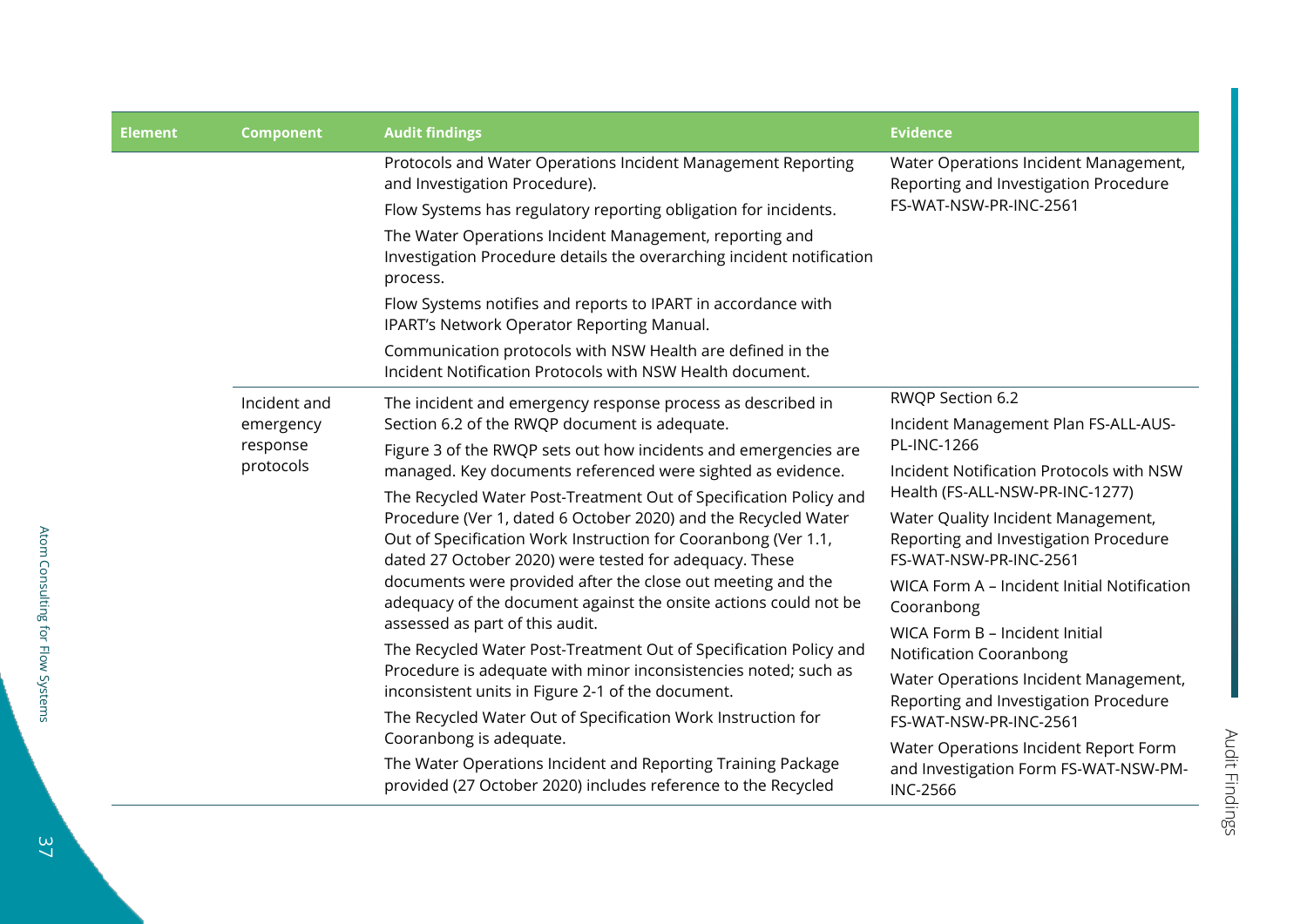| <b>Element</b>                            | <b>Component</b>                                                                                               | <b>Audit findings</b>                                                                                                                                                                                                                                           | <b>Evidence</b>                                                                                                                        |                                                                             |
|-------------------------------------------|----------------------------------------------------------------------------------------------------------------|-----------------------------------------------------------------------------------------------------------------------------------------------------------------------------------------------------------------------------------------------------------------|----------------------------------------------------------------------------------------------------------------------------------------|-----------------------------------------------------------------------------|
|                                           |                                                                                                                | Water Out of Specification Policy and Procedure and scheme<br>specific work instruction and the Water Operations Incident Report<br>Form.                                                                                                                       | Recycled Water Post-treatment Out-of-<br>Specification Policy and Procedure FS-<br>WAT-NSW-PO-OPS-3177                                 |                                                                             |
|                                           |                                                                                                                | Photos were provided of the Cooranbong Incident and Emergency<br>Manual Table of Contents and document cover. A sample of<br>revision and dates were checked and found to be consistent with                                                                    | Recycled Water Out of Specification Work<br>Instruction - Cooranbong CO-WAT-AUS-<br><b>WI-OPS-3321</b>                                 |                                                                             |
|                                           |                                                                                                                | the documents provided as part of this audit.                                                                                                                                                                                                                   | Photo of Cooranbong Incident &<br><b>Emergency Manual Table of Contents</b>                                                            |                                                                             |
|                                           |                                                                                                                |                                                                                                                                                                                                                                                                 | Photo of cover of Cooranbong Incident &<br><b>Emergency Management Manual</b>                                                          |                                                                             |
|                                           |                                                                                                                |                                                                                                                                                                                                                                                                 | Water Operations Incident Reporting and<br>Investigation Training Package FS-ALL-<br>AUS-TP-WHS-3020                                   |                                                                             |
| Element 7                                 | Operator,                                                                                                      | The process for operator, contractor and end user awareness and                                                                                                                                                                                                 | RWQP Section 7.1 and 7.2                                                                                                               |                                                                             |
| Operator,<br>contractor                   | contractor and<br>end user<br>awareness and<br>involvement<br>Operator,<br>contractor and<br>end user training | is adequate.                                                                                                                                                                                                                                                    | training as described in Section 7.1 and 7.2 of the RWQP document                                                                      | Training Policy and Procedure FS-ALL-<br>AUS-PR-HRT-3168 Induction package: |
| and end user<br>awareness<br>and training |                                                                                                                | The process for training and induction of employees is outlined in<br>the Training Policy and Procedure. This document outlines the<br>identification of training requirements, inductions, training records,<br>competency and employee requests for training. | Drinking Water and Recycled Water<br>Quality, and Sewerage Management at<br>Flow - an overview (19 June 2019)<br>New Starter Checklist |                                                                             |
|                                           |                                                                                                                | Evidence of the induction process provided included the New<br>Starter Checklist and the Induction Package for Drinking Water and<br>Recycled Water Quality and Sewerage Management.                                                                            |                                                                                                                                        |                                                                             |
|                                           |                                                                                                                | Flow Systems requires that operators have a Water Operations<br>Training Competency matrix completed, an example was provided<br>as evidence of the adequacy of the process to assess training<br>requirements.                                                 |                                                                                                                                        |                                                                             |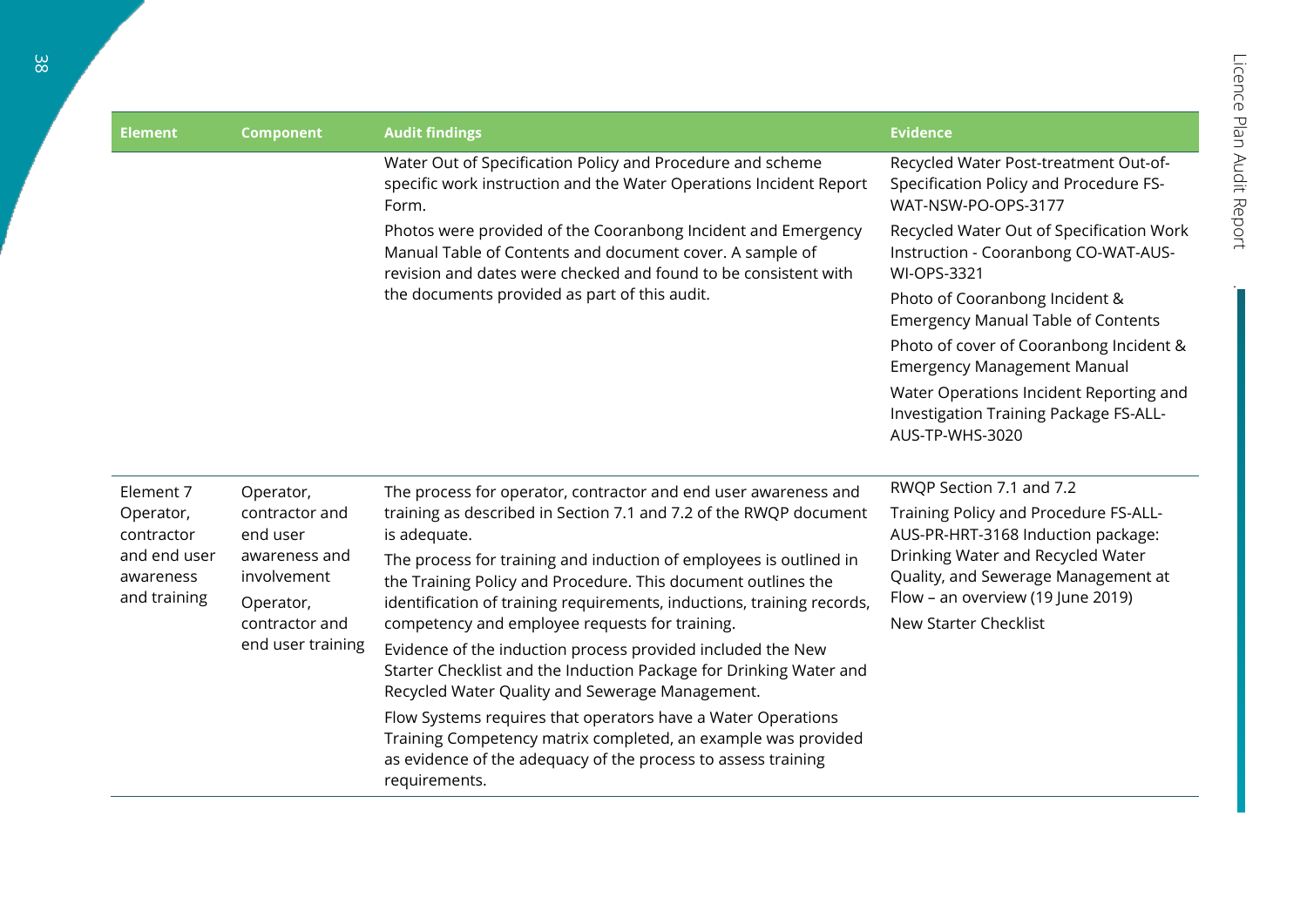| <b>Element</b>                                                                                                                                                         | <b>Component</b>                                                                                                                                                                                                                                                                                                                                                                                                                                                                                                 | <b>Audit findings</b>                                                                                                                                                                                                                                                                                                                                                                                                                                                                                                                                                                                                                                                                                                                                                                                                                                                                                                                                                                                               | <b>Evidence</b>                                                                                                                                                                                                                                                          |
|------------------------------------------------------------------------------------------------------------------------------------------------------------------------|------------------------------------------------------------------------------------------------------------------------------------------------------------------------------------------------------------------------------------------------------------------------------------------------------------------------------------------------------------------------------------------------------------------------------------------------------------------------------------------------------------------|---------------------------------------------------------------------------------------------------------------------------------------------------------------------------------------------------------------------------------------------------------------------------------------------------------------------------------------------------------------------------------------------------------------------------------------------------------------------------------------------------------------------------------------------------------------------------------------------------------------------------------------------------------------------------------------------------------------------------------------------------------------------------------------------------------------------------------------------------------------------------------------------------------------------------------------------------------------------------------------------------------------------|--------------------------------------------------------------------------------------------------------------------------------------------------------------------------------------------------------------------------------------------------------------------------|
|                                                                                                                                                                        |                                                                                                                                                                                                                                                                                                                                                                                                                                                                                                                  | The induction process for Contractors is considered to be<br>adequately outlined in section 7.1.1 of the RWQMP.                                                                                                                                                                                                                                                                                                                                                                                                                                                                                                                                                                                                                                                                                                                                                                                                                                                                                                     |                                                                                                                                                                                                                                                                          |
| Element 8<br>Consultation<br>with users of<br>Community<br>involvement<br>recycled water<br>and the<br>and<br>community<br>awareness<br>Communication<br>and education | The process for community involvement and awareness is<br>adequately covered in Section 8.1 and 8.2 of the RWQP. This<br>section details Flow Systems' communication program with<br>customers. Links to communication provided on the Flow Systems<br>website were checked 'For Developers' and 'Homeowners Guide'.<br>An opportunity for improvement is identified to include further<br>information in RWQP Component 8.1 on the assessment process<br>used in developing the customer communication program. | RWQP Section 8.1 and 8.2<br>https://askus.flowsystems.com.au/hc/en-<br>us/sections/200077179-For-Developers<br>https://www.flowsystems.com.au/askus/<br>Land Housing/Home Owners Guide.pdf                                                                                                                                                                                                                                                                                                                                                                                                                                                                                                                                                                                                                                                                                                                                                                                                                          |                                                                                                                                                                                                                                                                          |
|                                                                                                                                                                        |                                                                                                                                                                                                                                                                                                                                                                                                                                                                                                                  | OFI RW 8.1: Include further information in the RWQP documenting<br>the assessment requirements for developing the consultation<br>program                                                                                                                                                                                                                                                                                                                                                                                                                                                                                                                                                                                                                                                                                                                                                                                                                                                                           |                                                                                                                                                                                                                                                                          |
| Element 9<br>Validation,<br>research and<br>development                                                                                                                | Validation of<br>processes<br>Design of<br>equipment<br>Investigative<br>studies and<br>research<br>monitoring                                                                                                                                                                                                                                                                                                                                                                                                   | The process for validation, research and development is adequately<br>described in Section 9.1, 9.2 and 9.3 of the RWQP.<br>Requirements for the validation of processes are set out in the<br>Monitoring and Sampling Plan. These requirements for Onsite<br>Validation were compared to the Onsite Validation Plan<br>(Influent/raw water, recycled water tables); the sampling<br>parameters and frequencies were found to be consistent between<br>documents. Adequacy of the frequency of parameters is consistent<br>with the requirements of the AGWR.<br>Recycled water validation information specific to the Cooranbong<br>scheme is referenced in the Cooranbong Scheme Management<br>Plan, including references to 'Offsite Validation Report' and the<br>'Onsite Validation Plan' and 'Onsite Validation Report' (noted to be<br>issued upon completion of validation)<br>The process for revalidation of equipment occurs on system<br>change. Processes to evaluate system change are assessed using | RWQP Section 9.1, 9.2 and 9.3<br>Cooranbong Off Site Validation Report<br>CO-WAT-NSW-RE-OPS-3249<br>On-site validation plan (rev 1) CO-WAT-<br>NSW-RE-OPS-3250<br>WICA Change checklist FS-WAT-NSW-FM-<br>GOV-2690<br>System change checklist FS-WAT-AUS-RG-<br>OPS-3206 |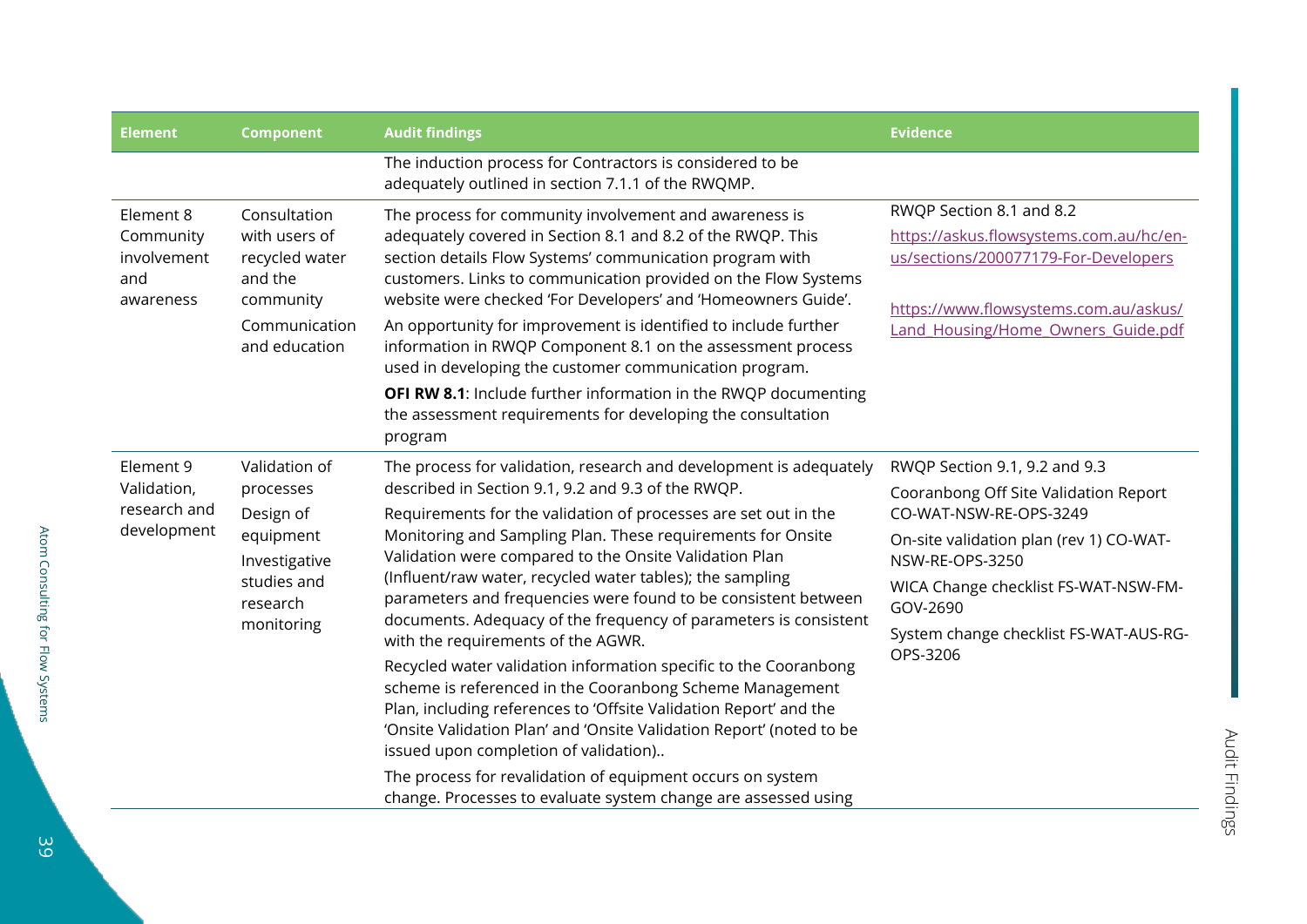| <b>Element</b>                                   | <b>Component</b>                              | <b>Audit findings</b>                                                                                                                                                                                                                                                                                                                                                                                                                                                                                                                                                                                                                                                                                                                                                                                                                                                                                                                                                                   | <b>Evidence</b>                                                                                                                                                                                          |
|--------------------------------------------------|-----------------------------------------------|-----------------------------------------------------------------------------------------------------------------------------------------------------------------------------------------------------------------------------------------------------------------------------------------------------------------------------------------------------------------------------------------------------------------------------------------------------------------------------------------------------------------------------------------------------------------------------------------------------------------------------------------------------------------------------------------------------------------------------------------------------------------------------------------------------------------------------------------------------------------------------------------------------------------------------------------------------------------------------------------|----------------------------------------------------------------------------------------------------------------------------------------------------------------------------------------------------------|
|                                                  |                                               | the System Change Checklist and the WICA Change checklist. An<br>observation was noted that the while the WICA Change checklist<br>refers to change that would require significant change to a licence<br>plan, referencing to requirements for revalidation could be more<br>explicit.<br>OFI RW 9.1: Inclusion of more explicit requirements for when<br>revalidation will need to occur.                                                                                                                                                                                                                                                                                                                                                                                                                                                                                                                                                                                             |                                                                                                                                                                                                          |
| Element 10<br>Documentatio<br>n and<br>reporting | Management of<br>documentation<br>and records | The process for the management of documentation and records is<br>adequately described in Section 10.1 of the RWQP.<br>The Document Control Procedure and Records Management Policy<br>records the process for control of documents and records. The<br>Records Management Policy details roles and responsibilities,<br>identification of records, storage and retrieval of records and,<br>protection and retrieval of records. These documents are<br>adequate.<br>The RWQP states that critical documents are reviewed as per the<br>Critical Document Review Calendar 20-21. The Calendar provided<br>(excel document) has no document control. Flow System advised<br>that this was a live document, reviewed monthly and included in<br>the monthly report, and was managed as a controlled document in<br>the BMS. This approach is appropriate. A sample of document<br>status and review dates were checked and found to be consistent<br>with the source documents provided. | <b>RWQP Section 10.1</b><br>Document Control Procedure and<br><b>Records Management Policy</b><br>Records Management Policy FS-ALL-AUS-<br>PO-ADM-1309<br><b>Critical Document Review Calendar 20-21</b> |
|                                                  | Reporting                                     | The reporting process as described in Section 10.2 of the RWQP<br>was assessed against the requirements of AGWR for this<br>component. A non material deficiency was identified with the<br>process of annual reporting to end users. This component would<br>be considered adequate following completion of the identified<br>recommendation.                                                                                                                                                                                                                                                                                                                                                                                                                                                                                                                                                                                                                                          | RWQP Section 10.2                                                                                                                                                                                        |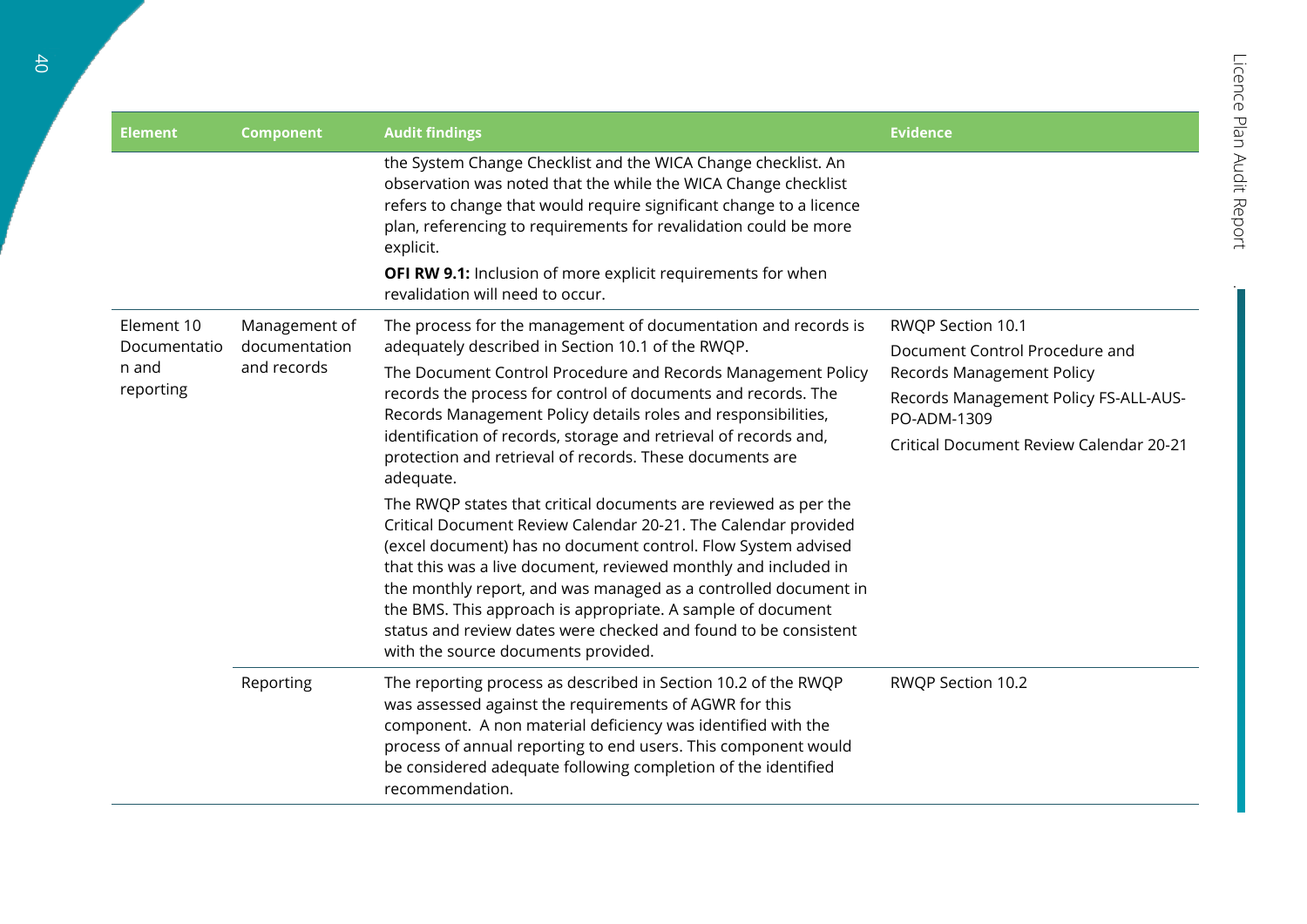| <b>Element</b>                        | <b>Component</b>                      | <b>Audit findings</b>                                                                                                                                                                                                                                                                                                                                                                                                                                                                                        | <b>Evidence</b>   |
|---------------------------------------|---------------------------------------|--------------------------------------------------------------------------------------------------------------------------------------------------------------------------------------------------------------------------------------------------------------------------------------------------------------------------------------------------------------------------------------------------------------------------------------------------------------------------------------------------------------|-------------------|
|                                       |                                       | The process includes internal reporting through HSEQ Monthly<br>Reports and the R&C Monthly Report and annual external<br>compliance reporting to IPART.                                                                                                                                                                                                                                                                                                                                                     |                   |
|                                       |                                       | A gap was noted against the AGWR which states that an annual<br>report should be made available to users of recycled water,<br>regulatory authorities and stakeholders. The RWQP is silent on the<br>annual reporting to end users.                                                                                                                                                                                                                                                                          |                   |
|                                       |                                       | There is no procedure listed that describes the activities required to<br>develop the reports. While there is no explicit requirement for this,<br>we are unable to confirm that Annual report contents would meet<br>the requirements of this clause as the implementation of the<br>licence plan is outside the scope of this audit. An area for<br>improvement is to include further details on IPART compliance<br>reporting regulations, such as reference to the Network Operator<br>Reporting Manual. |                   |
|                                       |                                       | Recommendation RW 10.2: Detail RWQP process on how<br>reporting to end users is undertaken.                                                                                                                                                                                                                                                                                                                                                                                                                  |                   |
|                                       |                                       | OFI RW 10.1: Include reference to external reporting obligations.                                                                                                                                                                                                                                                                                                                                                                                                                                            |                   |
| Element 11<br>Evaluation<br>and audit | Long-term<br>evaluation of<br>results | The process for the long-term evaluation of results as described in<br>Section 11.1 of the RWQP is not adequate and in line with the<br>AGWR requirements for this component. This component would be<br>considered adequate following completion of the identified<br>recommendation.                                                                                                                                                                                                                       | RWQP Section 11.1 |
|                                       |                                       | The RWQP is silent on the assessment of recycled water quality<br>performance as part of an annual review reporting process.                                                                                                                                                                                                                                                                                                                                                                                 |                   |
|                                       |                                       | <b>Recommendation RW 11.1:</b> Include the process for the annual<br>review of recycled water quality performance in the RWQP.                                                                                                                                                                                                                                                                                                                                                                               |                   |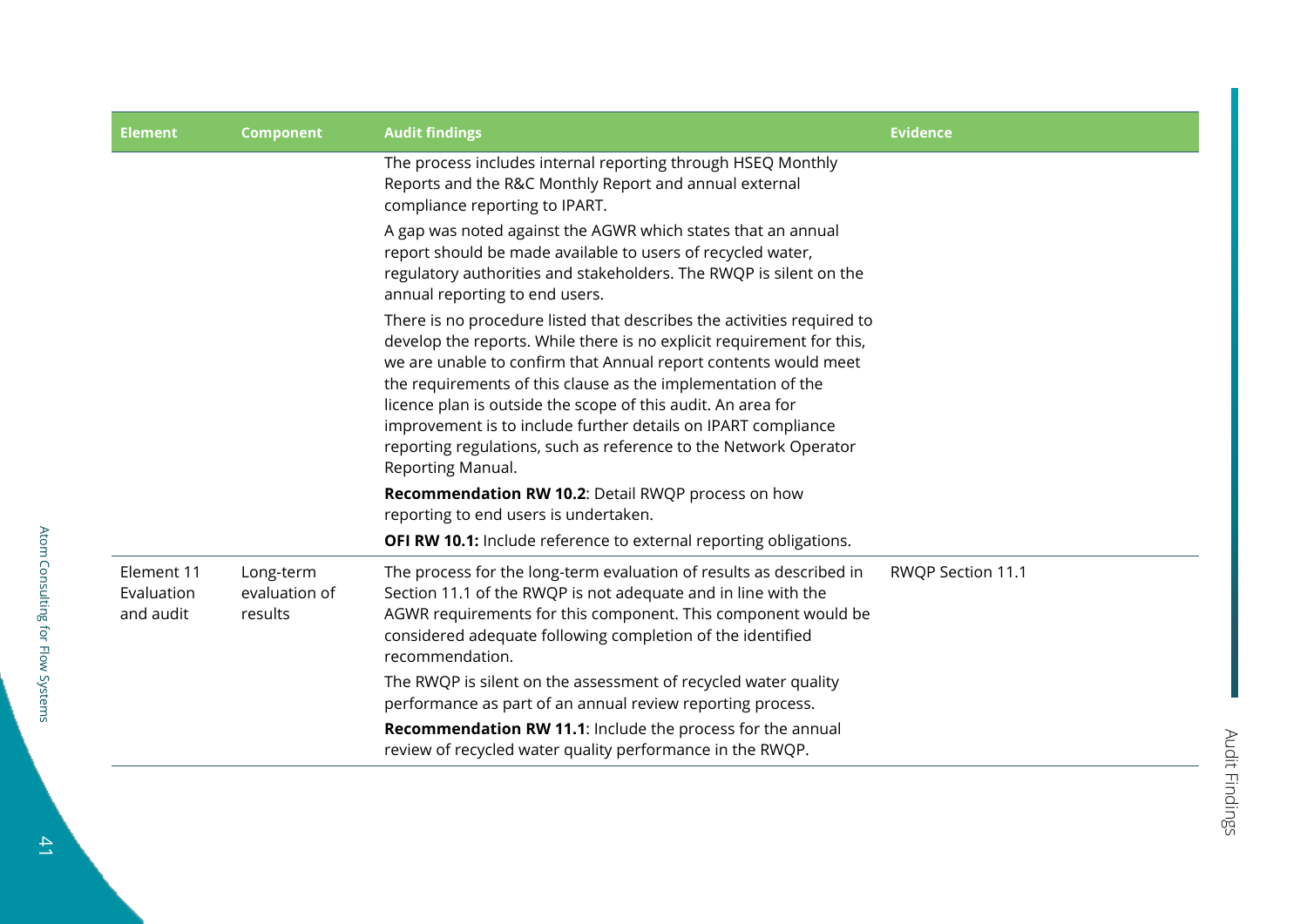| <b>Element</b>                                        | <b>Component</b>                                               | <b>Audit findings</b>                                                                                                                                                                                                                                                                                                                                                                                                                                                                                                                                                                                                                                                                         | <b>Evidence</b>                                                                                           |
|-------------------------------------------------------|----------------------------------------------------------------|-----------------------------------------------------------------------------------------------------------------------------------------------------------------------------------------------------------------------------------------------------------------------------------------------------------------------------------------------------------------------------------------------------------------------------------------------------------------------------------------------------------------------------------------------------------------------------------------------------------------------------------------------------------------------------------------------|-----------------------------------------------------------------------------------------------------------|
|                                                       | Audit of recycled<br>water quality<br>management               | The process for the audit of recycled water quality management as<br>described in Section 11.2 of the RWQP is adequate and in line with<br>the AGWR requirements for this component.<br>The process for internal auditing and responding to external audits<br>is described in the Audit Procedure. Internal audits are conducted<br>at a minimum annually, with recycled water quality audits assumed<br>to fall under a quality audit, though this is not explicitly stated. The<br>Internal Audit Program for 2020-21 was provided as evidence of<br>this process.<br>External audits are conducted by IPART approved auditors<br>according to operating licence conditions and regulatory | RWQP Section 11.2<br>Audit Procedure FS-ALL-AUS-PR-GOV-<br>1364<br>Annual Internal Audit Programme 202-21 |
|                                                       |                                                                | requirements.<br>OFI RW 11.1.1: Clarify that recycled water quality is covered under<br>the audit objective for 'quality'                                                                                                                                                                                                                                                                                                                                                                                                                                                                                                                                                                     |                                                                                                           |
| Element 12<br>Review and<br>continuous<br>improvement | Review by senior<br>managers                                   | The process for review by senior managers as described in Section<br>12.1 of the RWQP is adequate and in line with the AGWR<br>requirements for this component.<br>Review of the management system by senior managers is<br>adequately described in the Management Review Procedure as<br>occurring through the annual management review meeting. Other<br>mechanisms noted include leadership team meetings, HSEQ                                                                                                                                                                                                                                                                            | RWQP Section 12.1<br>Management Review Procedure FS-ALL-<br>AUS-PR-GOV-1430                               |
|                                                       | Recycled water<br>quality<br>management<br>improvement<br>plan | meeting and the Flow Systems Offsite business planning workshop.<br>The process for a recycled water quality management<br>improvement plan as described in Section 12.2 of the RWQP is<br>adequate and in line with the AGWR requirements for this<br>component.<br>The process for continual improvement is documented in the<br>Continual Improvement Procedure. The procedure was provided as                                                                                                                                                                                                                                                                                             | RWQP Section 12.2<br>Continual Improvement Procedure ALL-<br>AUS-PR-GOV-1429                              |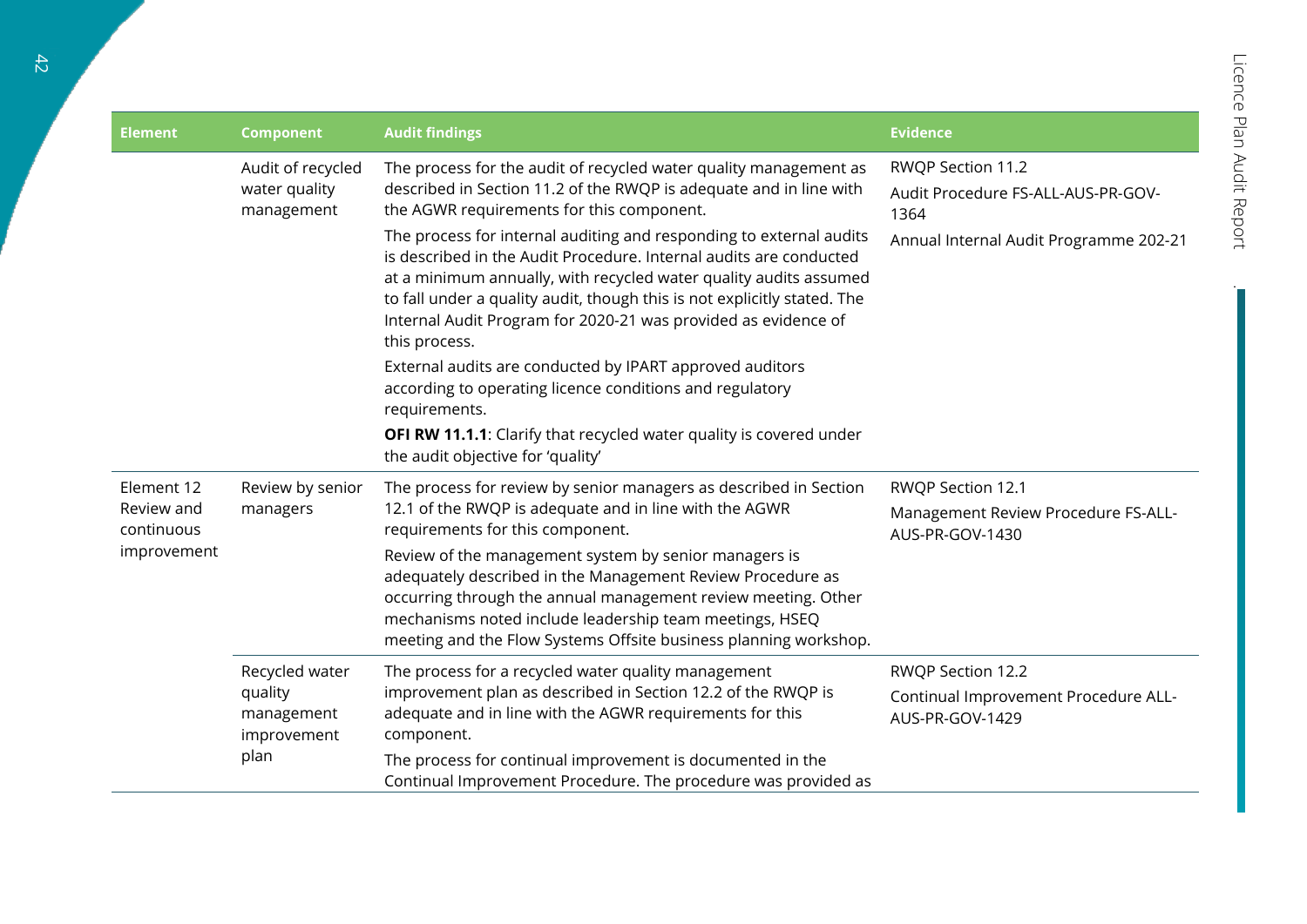| Element | Component | <b>Audit findings</b>                                                                                                                                                                                   | <b>Evidence</b> |
|---------|-----------|---------------------------------------------------------------------------------------------------------------------------------------------------------------------------------------------------------|-----------------|
|         |           | evidence and describes the mechanisms that will generate<br>improvement items and how issues can be logged. Water quality<br>improvement items are tracked using the Water Quality<br>Improvement Plan. |                 |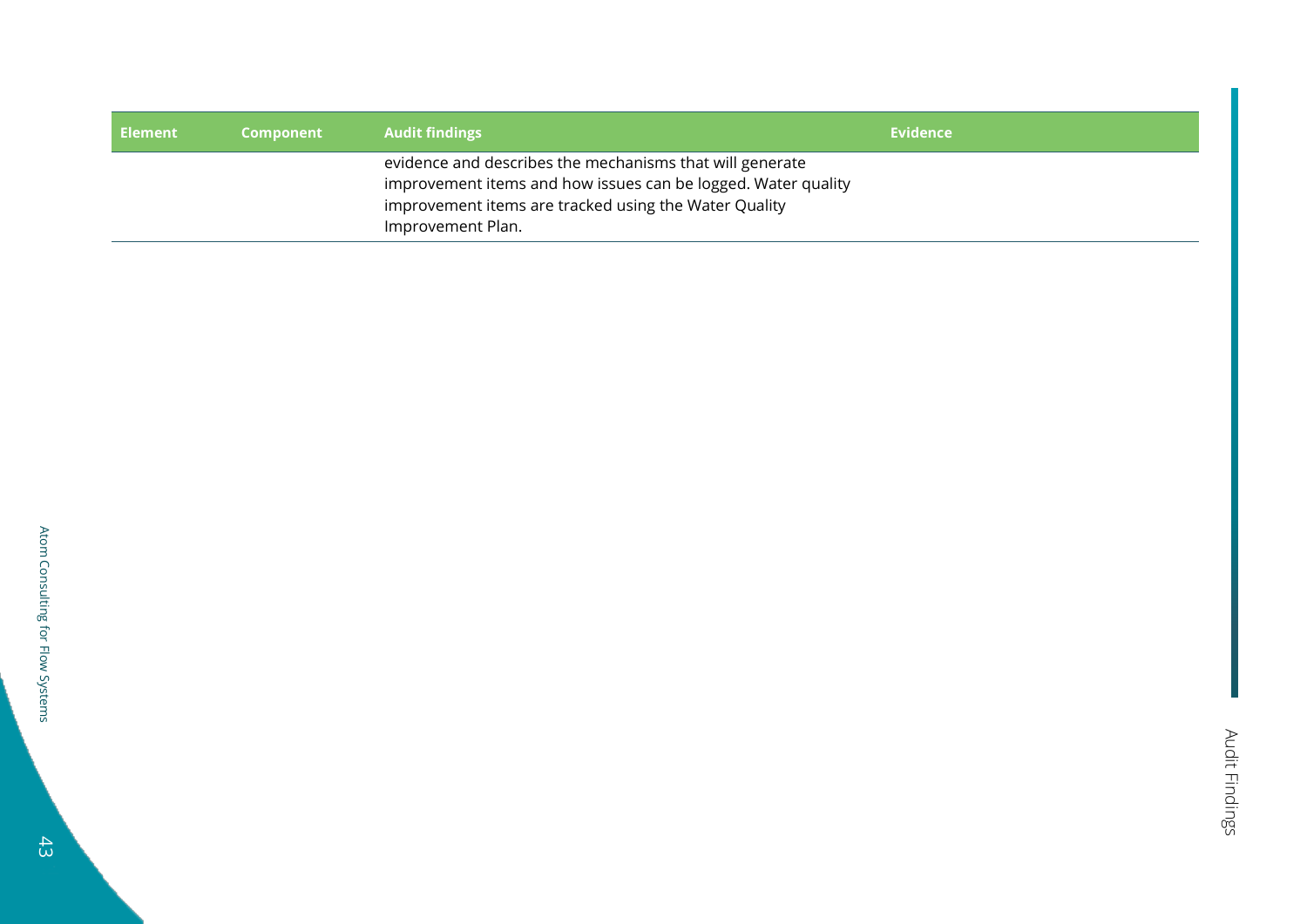#### <span id="page-43-0"></span>4.2.3 Summary of recommendations

A summary of recommendations for the Cooranbong recycled water quality plan is detailed below:

- Recommendation RW 5.1: Include in the RWQP the trigger process for updating the scheme specific monitoring programmes following relevant scheme changes.
- Recommendation RW 10.2: Detail RWQP process on how reporting to the end users is undertaken.
- Recommendation RW 11.1: Include the process for the annual review of recycled water quality performance in the RWQP.

#### <span id="page-43-1"></span>4.2.4 Summary of opportunities for improvement

A summary of opportunities for improvement for the Cooranbong recycled water quality plan are detailed below:

- OFI 5.1: Ensure date and version in footer of the Monitoring and Sampling plan are consistent with document control.
- OFI RW 8.1: Include further information in the RWQP documenting the assessment requirements for developing the consultation program
- OFI RW 9.1: Inclusion of more explicit requirements for when revalidation will need to occur
- OFI RW 10.1: Include reference to external reporting obligations
- OFI RW 11.1.1: Clarify that recycled water quality is covered under the audit objective for 'quality'.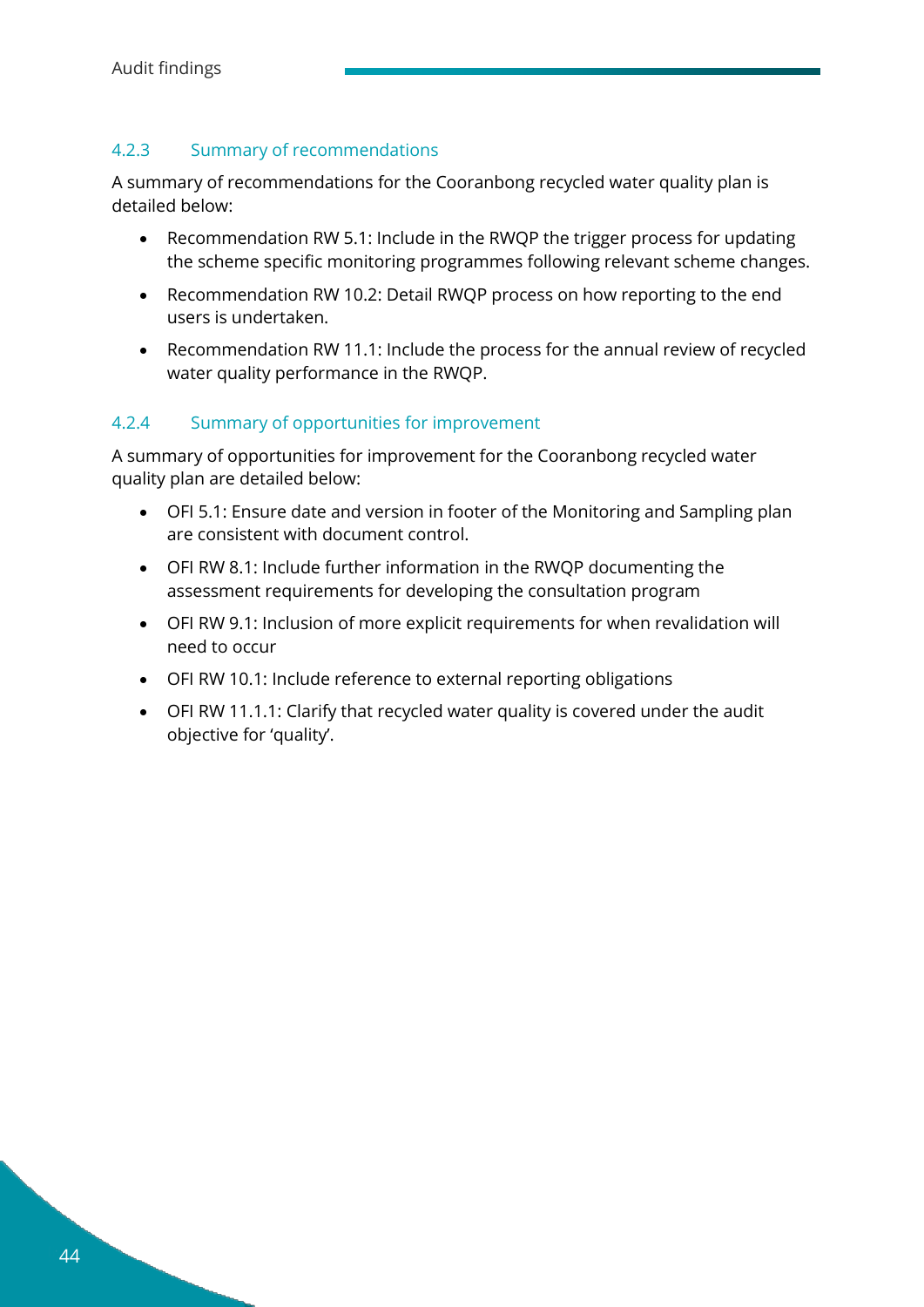## <span id="page-44-1"></span><span id="page-44-0"></span>Appendix A Audit evidence

| <b>Document name and number</b>                                                                   | <b>Version</b> | <b>Date</b> |           |              |         |
|---------------------------------------------------------------------------------------------------|----------------|-------------|-----------|--------------|---------|
|                                                                                                   |                |             | ibne IIn: |              | Sighted |
|                                                                                                   |                |             |           |              |         |
| Annual Internal Audit Programme 202-21                                                            |                | Not dated   |           |              | ✓       |
| Asset Management Plan (AMP) FS-WAT-AUS-PL-OPS-1219                                                | 4              | 30-Dec-18   |           |              |         |
| Audit Procedure FS-ALL-AUS-PR-GOV-1364                                                            | 1              | 31-Jul-18   |           |              |         |
| Chemical Delivery Procedure FS-WAT-NSW-PR-OP16S-<br>2591                                          | 1.1            | 13-Sep-19   |           |              |         |
| Commitment to Safety, Environment and Quality FS-ALL-<br>AUS-CO-GOV-1211                          | 4              | 21-Jul-20   |           |              |         |
| Compliance Management Policy and Procedure FS-ALL-<br>AUS-PO-R&C-1366                             | 3              | 29-Aug-17   |           |              |         |
| Continual Improvement Procedure ALL-AUS-PR-GOV-1429                                               | 3              | 18-Dec-18   |           |              |         |
| Cooranbong Control Points Table CO-WAT-NSW-PL-OPS-<br>2832                                        | 1              | 14-Aug-20   |           |              |         |
| Cooranbong Drinking Water System Process Flow<br>Diagram CO-WAT-NSW-DR-OPS-2610                   | $\overline{2}$ | 12-Jun-19   |           |              |         |
| Cooranbong Functional Description CO-WAT-NSW-RE-<br>OPS-3251                                      | 1              | 9-Dec-19    |           |              |         |
| Cooranbong Off Site Validation Report CO-WAT-NSW-RE-<br>OPS-3249                                  | 1              | 21-Jan-20   |           | ✓            |         |
| Cooranbong Scheme Risk Register CO-WAT-NSW-RG-OPS-<br>2472                                        | 7.3            | 27-Aug-20   |           |              |         |
| Cooranbong Monitoring and Sampling Program CO-WAT-<br>NSW-PL-OPS-3093                             | 1.4            | 18-Sep-20   |           |              |         |
| Cooranbong Scheme Specific Management Plan                                                        | 9.2            | 21-Oct-20   |           |              |         |
| Critical Document Review Calendar (SharePoint)                                                    | n/a            | Oct-20      |           | $\checkmark$ |         |
| Customer Complaints and Dispute Resolution Policy FS-<br>ALL-AUS-PO-RET-1249                      | 5              | 24-Apr-19   |           |              |         |
| Design Management Procedure FS-WAT-AUS-PR-PRD-2949                                                | 1              | 9-Jun-20    |           |              | ✓       |
| Document Control Procedure FS-ALL-AUS-PO-ADM-1234                                                 | 4              | 21-Dec-18   |           |              |         |
| Drinking Water Out of Specification Work Instruction -<br>Cooranbong CO-WAT-AUS-WI-OPS-3339       | 1.2            | 27-Oct-20   |           |              |         |
| Drinking Water Policy FS-WAT-AUS-PO-OPS-1232                                                      | 2              | 21-Jul-20   |           |              | ✓       |
| Drinking Water Post-treatment Out-of-Specification Policy<br>and Procedure FS-WAT-NSW-PO-OPS-3176 | 2              | 7-Oct-20    |           | ✓            |         |
| Drinking water quality plan                                                                       | 11.1           | 27-Oct-20   | ✓         |              |         |
| Emergency Response Plan (FS-ALL-AUS-PL-INC-2301)                                                  | $\overline{2}$ | 22-Jan-20   |           |              |         |
| Environmental Approval Procedure (Document control)<br>FS-WAT-NSW-PR-HSEQ-2206                    | 1              | 4-May-20    |           |              |         |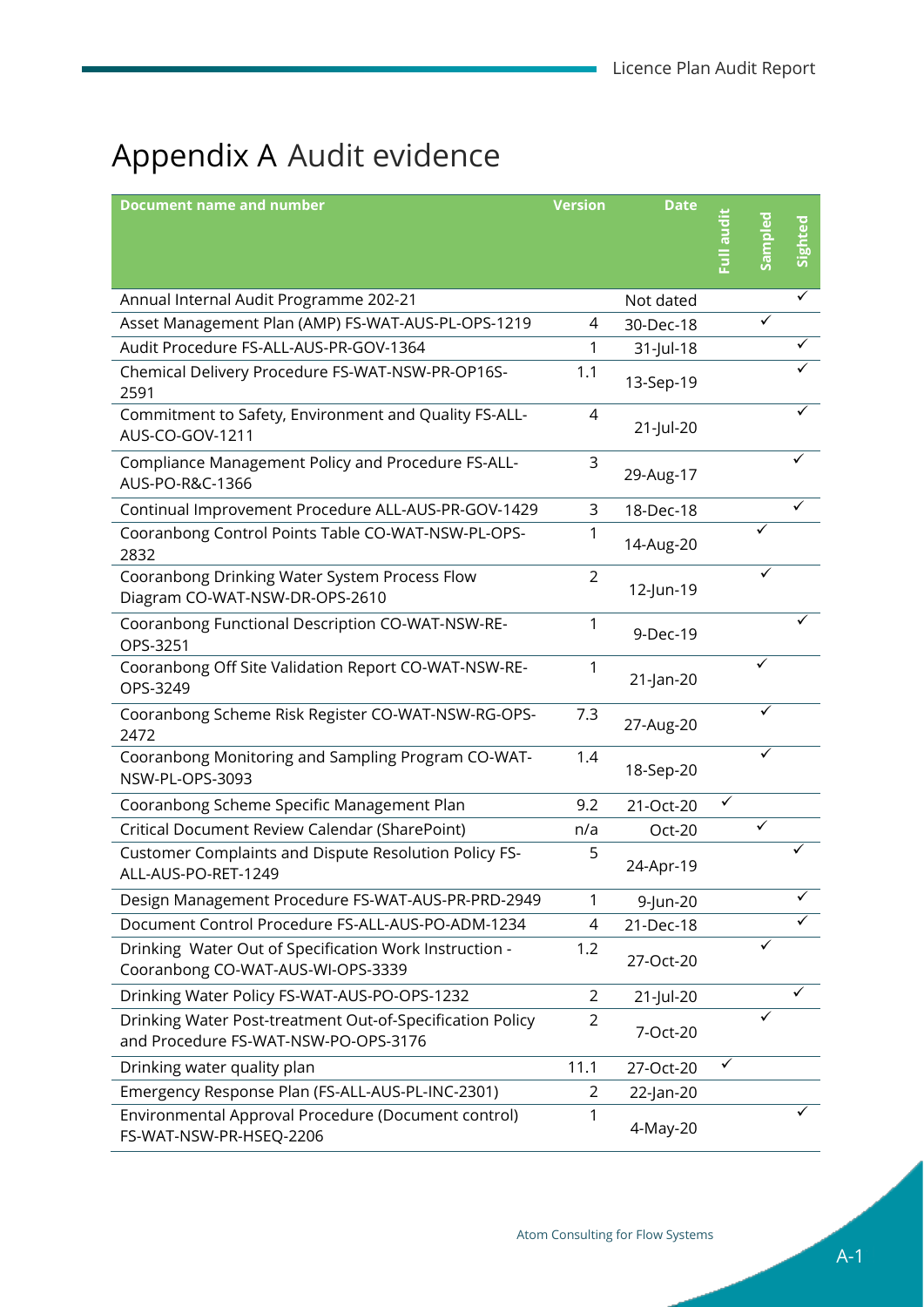| <b>Document name and number</b>                                                                             | <b>Version</b> | <b>Date</b>     |           |       |         |
|-------------------------------------------------------------------------------------------------------------|----------------|-----------------|-----------|-------|---------|
|                                                                                                             |                |                 | ibne IIn: | mplec | Sighted |
|                                                                                                             |                |                 |           |       |         |
| Evaluating Products Materials and Chemicals Procedure<br>FS-WAT-NSW-PR-OPS-2715                             | 1              | 15-Jul-19       |           |       |         |
| Flow WICA Licences - Authorised Purposes Matrix FS-WAT-<br>NSW-RG-OPS-2918                                  | 2              | 25-Aug-20       |           |       |         |
| Incident Management Plan FS-ALL-AUS-PL-INC-1266                                                             | 8              | $10$ -Jan-18    |           |       |         |
| Incident Notification Protocols with NSW Health (FS-ALL-<br><b>NSW-PR-INC-1277)</b>                         | 3              | 10-May-19       |           |       |         |
| Induction Package (new employees)                                                                           | 1              | 10-Jun-20       |           |       |         |
| Infrastructure Operating Plan (IOP) FS-WAT-AUS-PL-OPS-<br>1279                                              | 12.2           | 17-Dec-19       |           |       |         |
| Irrigation Management Plan for Avondale College CO-<br>WAT-NSW-PL-OPS-3200                                  | 1              | 13-Aug-20       |           |       |         |
| Management Review Procedure FS-ALL-AUS-PR-GOV-1430                                                          | 2              | 21-Dec-18       |           |       |         |
| Monitoring and sampling plan FS-WAT-AUS-PL-OPS-1288                                                         | 13             | 16-Sep-20       |           |       |         |
| Network Operators Licence (NOL) Obligation Register FS-<br>WAT-NSW-RG-OPS-3234                              |                | 14-Sep-20       |           |       |         |
| On-site validation plan (rev 1) CO-WAT-NSW-RE-OPS-3250                                                      | $\overline{2}$ | 2-Oct-20        |           | ✓     |         |
| <b>Operational Monitoring Corrective Actions Procedure FS-</b><br>WAT-NSW-PR-OPS-2722                       | 1              | 18-Jul-19       |           |       |         |
| Operations and Maintenance (O&M) Manual -<br>Cooranbong Local Water Centre (LWC) CO-WAT-NSW-RE-<br>OPS-3258 | $\overline{2}$ | 28-Oct-20       |           |       |         |
| Operations and Maintenance (O&M) Manual -<br>Cooranbong Potable Water Supply CO-WAT-NSW-MN-<br>OPS-2763     | 1              | 29-Oct-<br>2020 |           |       |         |
| Incident & Emergency Management Manual (Table of<br>Contents and folder cover)                              | 2              | 22-Oct-20       |           |       |         |
| Position Description Template FS-ALL-AUS-TE-HRT-1441                                                        | 3              | 27-Nov-19       | Yes       |       |         |
| Procurement Policy and Procedure FS-ALL-AUS-PO-PRO-<br>1465                                                 | 4.1            | 1-Nov-19        | Yes       |       |         |
| Records Management Policy FS-ALL-AUS-PO-ADM-1309                                                            | 1              | 17-Jul-15       | Yes       |       |         |
| Recycled Water Irrigation Management Plan FS-WAT-NSW-<br>PL-OPS-2299                                        | 4              | 18 Sept<br>202  |           |       |         |
| Recycled Water Post-treatment Out-of-Specification Policy<br>and Procedure FS-WAT-NSW-PO-OPS-3177           | $\overline{2}$ | 6-Oct-20        |           |       |         |
| Recycled Water Out of Specification Work Instruction -<br>Cooranbong CO-WAT-AUS-WI-OPS-3321                 | 1.1            | 27-Oct-20       |           | ✓     |         |
| Recycled water quality plan                                                                                 | 14.2           | 21-Oct-20       | ✓         |       |         |
| Recycled Water Quality Policy FS-WAT-AUS-PO-OPS-1310                                                        | $\overline{2}$ | 21-Jul-20       |           |       | ✓       |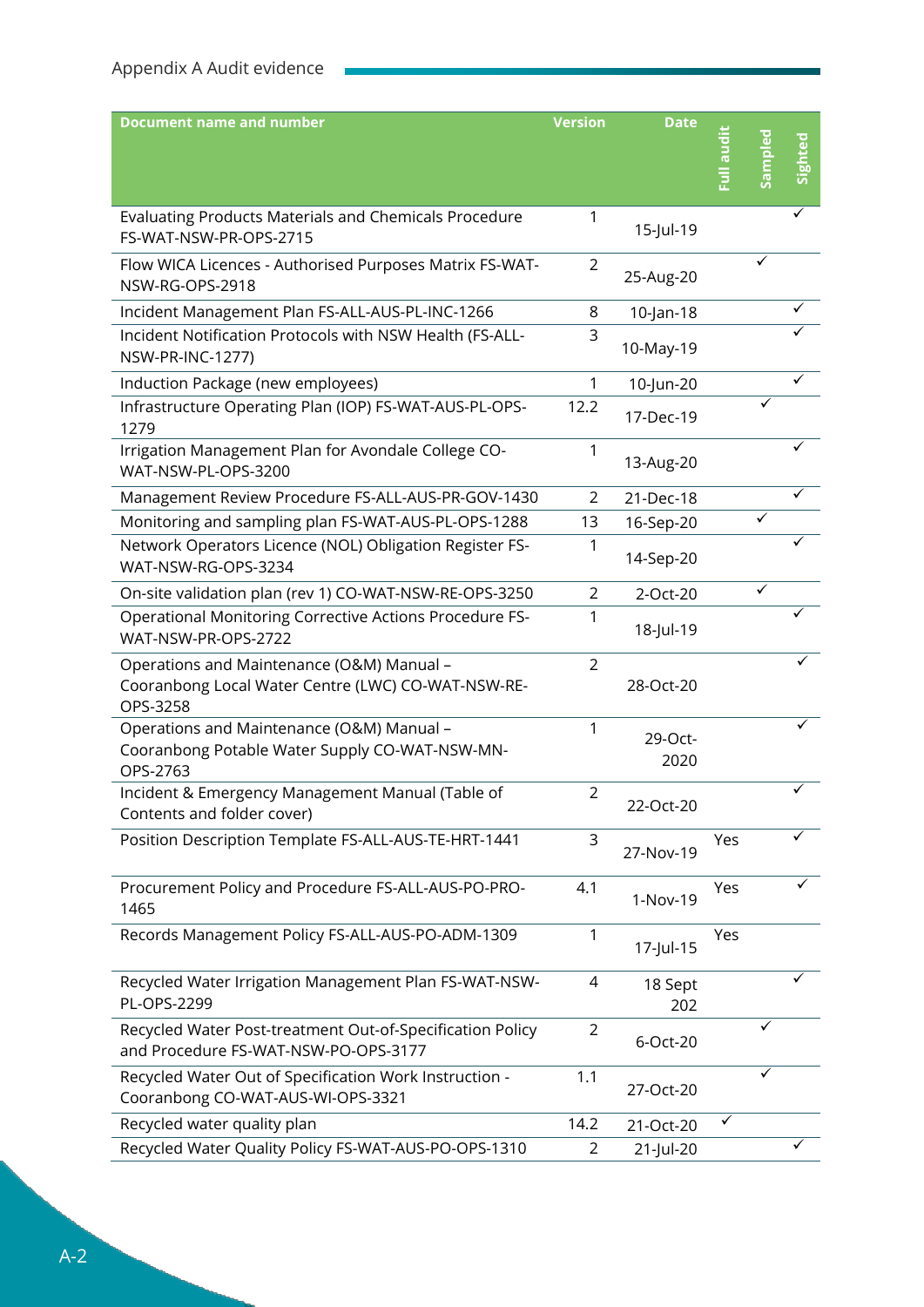| <b>Document name and number</b>                                                                       | <b>Version</b>          | <b>Date</b> | ibua Ilu <sup>:</sup> | Ĕ | Sighted |
|-------------------------------------------------------------------------------------------------------|-------------------------|-------------|-----------------------|---|---------|
| Register of Operational Procedures FS-WAT-NSW-RG-OPS-<br>2725                                         | 3                       | 1-Oct-20    |                       | ✓ |         |
| Risk Assessment Briefing Pack FS-WAT-NSW-RE-OPS-3199                                                  |                         | 1-Jul-20    |                       |   |         |
| Risk Assessment Protocol for Water Products and Services<br>11FS-WAT-NSW-PR-OPS-2466                  | 3                       | 16-Aug-20   |                       |   |         |
| Scheme specific Stakeholder and Emergency Contact List -<br>Cooranbong                                | 1                       | 25-Sep-20   |                       |   |         |
| Supporting Document Matrix FS-WAT-AUS-RG-OPS-3206 -                                                   | 1                       | 17-Aug-20   |                       |   |         |
| System Change Checklist FS-WAT-NSW-FM-OPS-3279                                                        | 1                       | 24-Sep-20   | Yes                   |   |         |
| Training Package: WICA Licence Plans and Compliance FS-<br>ALL-AUS-TP-OPS-3018                        | $\overline{2}$          | 24-Jun-20   |                       |   |         |
| Training Policy and Procedure FS-ALL-AUS-PR-HRT-3168                                                  | 2                       | 24-Jun-20   |                       |   |         |
| Water Operations Incident Management, Reporting and<br>Investigation Procedure FS-WAT-NSW-PR-INC-2561 | 2                       | 19-Mar-20   |                       |   |         |
| Water Operations Incident Report Form and Investigation<br>Form FS-WAT-NSW-PM-INC-2560                | 3                       | 28-May-20   |                       |   |         |
| Water Operations Incident Reporting and Investigation<br>Training Package FS-ALL-AUS-TP-WHS-3020      | 1.1                     | 27-Oct-20   |                       |   |         |
| Water Operations Training Competency Matrix                                                           |                         | Not dated   |                       |   |         |
| Water Quality Incident Management, Reporting and<br>Investigation Procedure FS-WAT-NSW-PR-INC-2561    | 2                       | 19-Mar-20   |                       |   |         |
| Water Scheme Operator Position Description                                                            |                         | Not dated   |                       |   |         |
| Water Storage Tank Inspection Checklist FS-WAT-AUS-FM-<br>OPS-2562                                    | 1                       | 17-Dec-18   |                       |   | ✓       |
| WICA Change Checklist FS-WAT-NSW-FM-GOV-2690                                                          | $\overline{2}$          | 11-Jun-20   |                       |   |         |
| WICA Form A - Incident Initial Notification Cooranbong                                                | Ver 2<br>Revis<br>ion 1 | 14-Sep-20   |                       |   |         |
| WICA Form B - Incident Initial Notification Cooranbong                                                | Ver 2<br>Revis<br>ion 1 | 24-Sep-20   |                       |   |         |
| WICA Responsibilities and Authorities Matrix FS-WAT-AUS-<br>FM-OPS-1316                               | 6.2                     | 6-Oct-20    |                       |   |         |
| Work Instruction: How to manage customer complaints<br>2334                                           | 1                       | 19-Nov-18   |                       |   |         |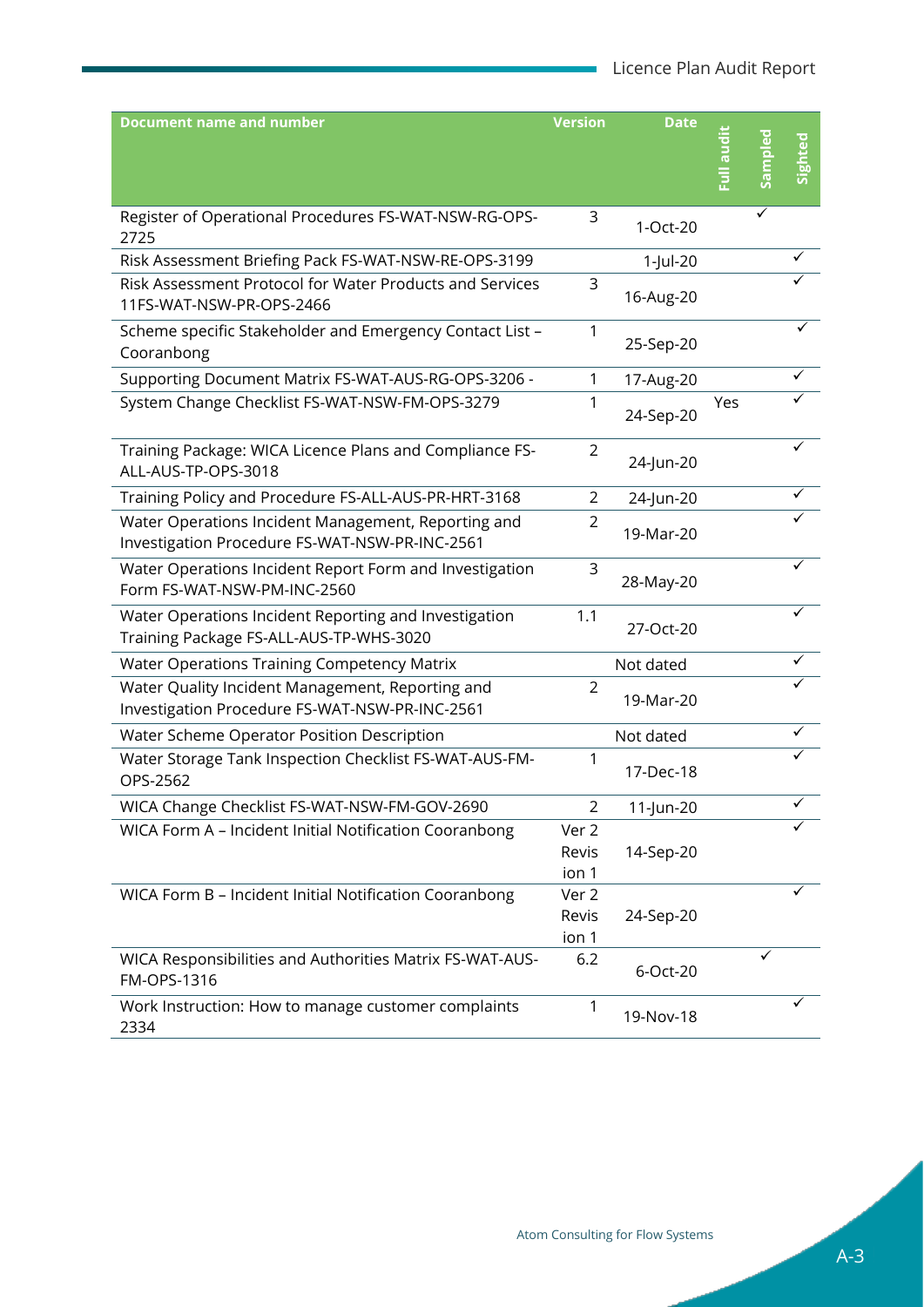<span id="page-47-0"></span>Appendix B Addendum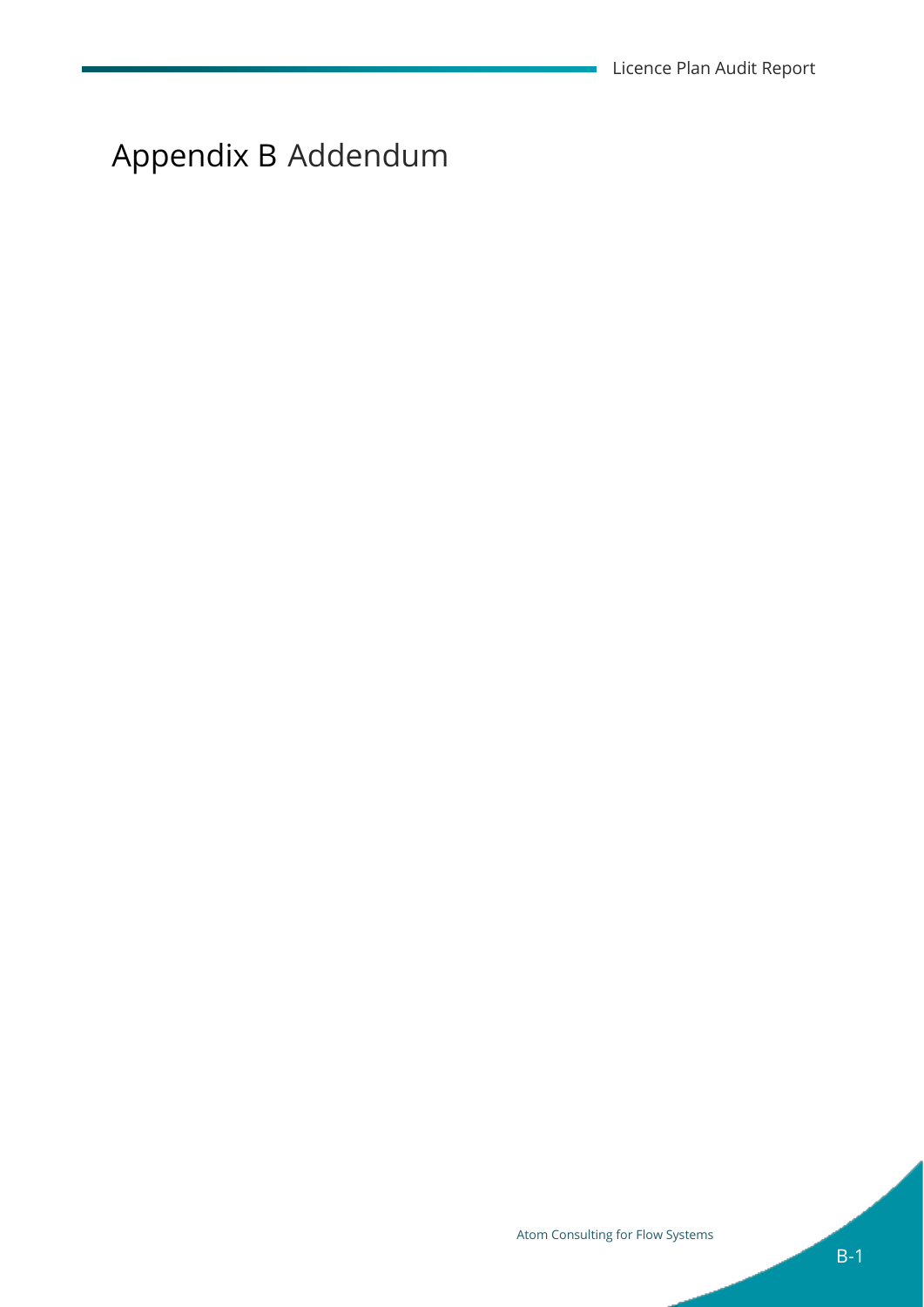

## Addendum

Cooranbong Water Licence Plan Audit

## **1 Introduction**

The findings of the January 2021 licence plan audit for Cooranbong Water Pty Ltd, are presented in the licence plan audit report (Atom Consulting 2021). This audit was undertaken of the water quality plans in accordance with the requirements set out in IPART's *Audit Guideline, Water Industry Competition Act 2006 (NSW)* (July 2020).

Altogether Group have since proposed changes to critical control point and log reduction value documentation for Cooranbong and have requested that these documents be audited. The findings of the review of these documents are presented in this addendum to the 2021 Cooranbong Licence Plan Audit report.

## **2 Audit method**

## 2.1 Audit scope

The overarching water quality plans (DWQP and RWQP) and scheme specific documentation were audited in November 2020 for the Cooranbong Licence plan.

The audit scope for this addendum was the adequacy of the updates to Critical Control Point and Log Reduction Value documentation referred to as part of the Cooranbong Water Licence Plans.

The licence plan documents considered in this audit addendum are:

- Cooranbong Control Points
- Cooranbong LWC Log Reduction Values

## **3 Audit results**

Evidence provided as part of the audit is included in [Table 2-1](#page-48-0)

<span id="page-48-0"></span>

| Table 2-1. Audit evidence                                                                                                           |                |             |
|-------------------------------------------------------------------------------------------------------------------------------------|----------------|-------------|
| Document name and number                                                                                                            | <b>Version</b> | <b>Date</b> |
| Cooranbong Control Points Table CO-WAT-NSW-PL-OPS-2832                                                                              | 2.0            | 12/4/2021   |
| Cooranbong LWC Log Reduction Values CO-WAT-NSW-PL-OPS-2749                                                                          | 2.0            | 12/4/2021   |
| Email to NSW Health 'Change Notice - CCP and Log Reduction'                                                                         |                | 13/04/2021  |
| Change Notice Form: Revision of log reduction values and critical control<br>points for Box Hill, Cooranbong, Huntlee and Pitt Town | 1.0            | 13/04/2021  |

Version: 1.0 **Author:** Natalie Crawford **M: 0414 533 369** 

Date: 13/05/2021 **Reviewer:** Annalisa Contos **E:** annalisa@atomconsulting.com.au Job number: FSY2006 Client: Altogether Group W: atomconsulting.com.au